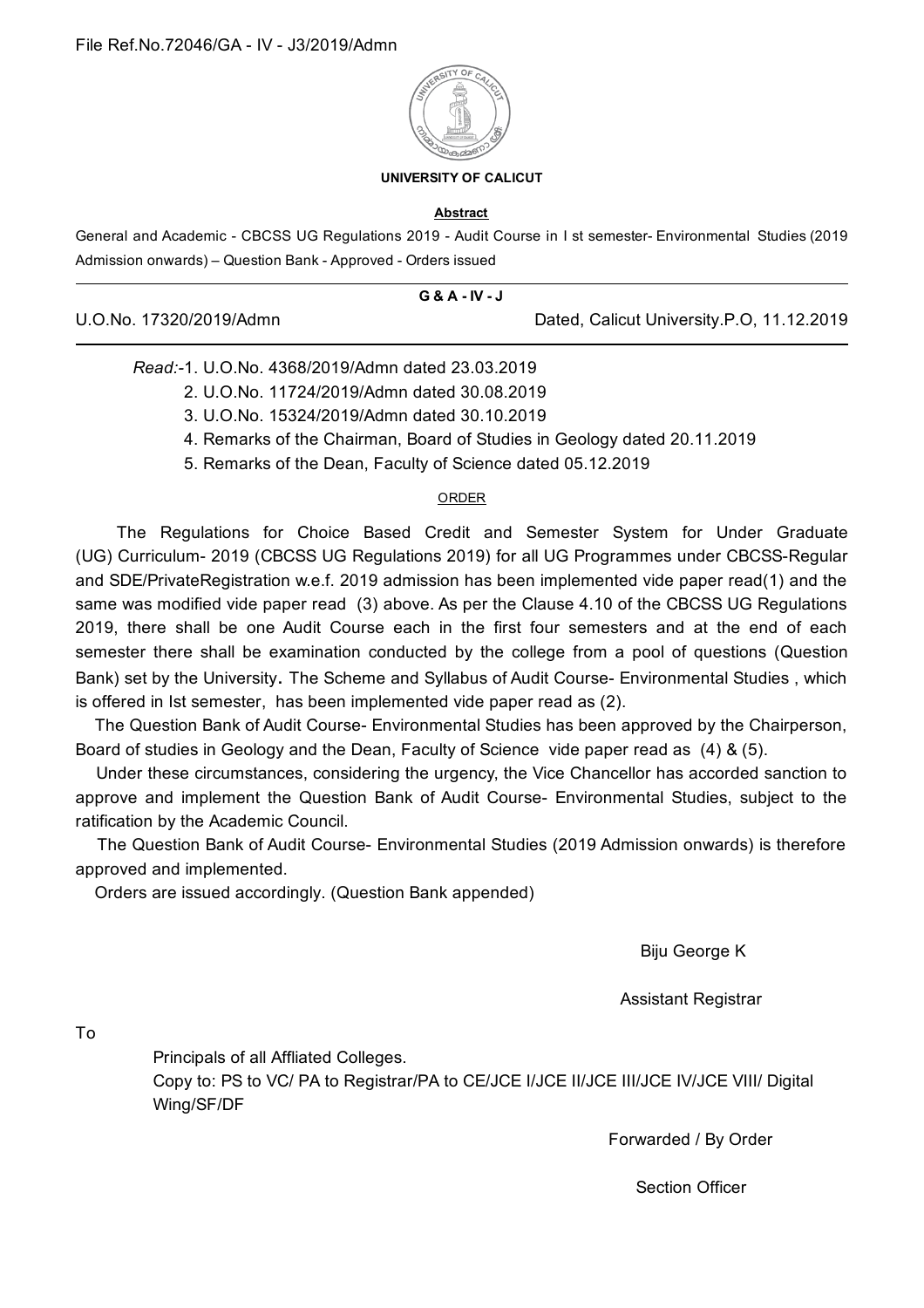|                  | Question Bank of 1 Semester Degree<br>Audit Course - IE01 : Environmental Studies                                                                              |
|------------------|----------------------------------------------------------------------------------------------------------------------------------------------------------------|
| 1                | 'Narmada Bachao Andholan' is an initiative by (Answer : A)<br>a) Medha Patkar b) Sunderlal Bahguna c) Indhira Gandhi<br>d)Madhav Gadgil                        |
| 2                | Autobiography of Dr. Salim Ali (Answer : B)<br>a) Wings of a sparrow b) Fall of a sparrow c) Song of a sparrow d)Life of a sparrow                             |
| 3                | BNHS is located in (Answer : B)<br>a)Delhi b)Mumbai c)Bihar d)Assam                                                                                            |
| 4                | E.O. Wilson's book which won the award for Best Book on Environmental isssues (Answer: B)<br>a) Biodiversity b) Diversity of Life c) Nature d)Man and Life     |
| 5                | Earth provides enough to satisfy every man's need, but not for every mans greed - words by (Answer : B)<br>b) Gandhiji c) Nehru d) Sardar Patel<br>a) Tagore   |
| 6<br>Environment | Expand WWF (Answer: A)<br>a) World Wide Fund for Nature<br>b) World Wide Fund for Forest c) World Wide Fund for<br>d)World Wide Fund for Biodiversity          |
| 7                | Indian Prime minister who played significant role in conservation of wild life (Answer : B)<br>a) Rajiv Gandhi b) Indira Gandhi c) Manmohan Singh d)A B Vajpai |
| 8                | Indias s most famous environmental Lawyer (Answer : A)<br>a) M. C. Mehta    b) S. P. Godre j    c) M. S. Swaminathan<br>d)Anil Agarwal                         |
| 9                | Magazine of Bombay Natural History Society is named as (Answer : D)<br>a)Panda b)Peacock c)Tiger d)Hornbill                                                    |
| 10               | The book silent spring was written by (Answer : C)<br>a) Madhav Gadgil b) Anil Agarwal c) Rachel Carson d)E.O.Wilson                                           |
| 11               | Wild Life Institute of India is located in (Answer: C)<br>b) Hyderabad c) Dehradun d)Bangalore<br>a) Andaman                                                   |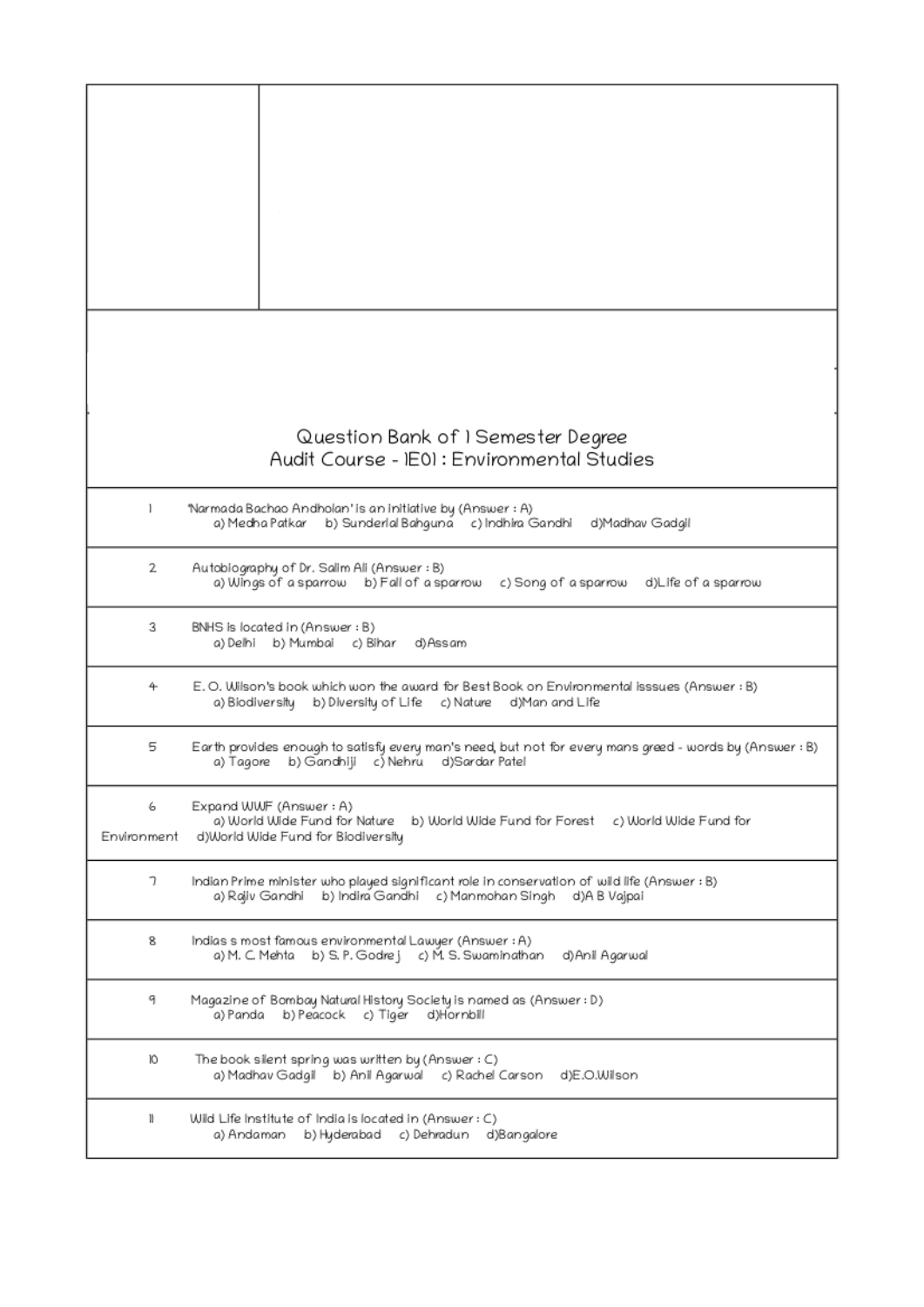| 12                                      | World Environment Day (Answer: A)<br>a) 5th June b) 5th July c) 5th August d) 5th September                                                                                                                                                                                                  |
|-----------------------------------------|----------------------------------------------------------------------------------------------------------------------------------------------------------------------------------------------------------------------------------------------------------------------------------------------|
| 13                                      | The biggest award for environmental activities in India is given in the name of an individual. In whose<br>name is it constituted? (Answer: C)<br>a) Lal Bahadur Shasthri b) Morarji Desai c) Indira Gandhi d) Kamaraj.                                                                      |
| $+$<br>(Answer: C)                      | All forms of water that comes down on Earth, including rain, snow, hail etc. is known as ___________<br>a) Calcification b) Fixation c) Precipitation d) Accumulation                                                                                                                        |
| 15                                      | The ocean covers _______ percentage of Earth's surface. (Answer : C)<br>a) $515$ b) 0.61 c) 0.71 d) 0.91                                                                                                                                                                                     |
| 16                                      | The portion of the earth and its environment which can support life is known as ________ (Answer: B)<br>a) Crust b) Biosphere c) Exosphere d) Atmosphere                                                                                                                                     |
| 17<br>d)Portion of sky                  | What is troposphere? (Answer : C)<br>a) Portion of air b) Portion of water c) Lowest layer of atmosphere where we survive                                                                                                                                                                    |
| 18                                      | The main energy source for the environment is ________ (Answer: A)<br>a) Solar energy b) Chemical energy c) Bioelectric energy d) Electrical energy                                                                                                                                          |
| 19                                      | What is UNCED? (Answer: C)<br>a) United Nations Conference on Education b) United Nations Conference on Environmental Day<br>c) United Nations Conference on Environment and Development d)None of these.                                                                                    |
| 20                                      | Atmospheric humidity is measured by (Answer: C)<br>a) Auxanometer b) Photometer c) Hygrometer<br>d)None                                                                                                                                                                                      |
| 21                                      | The area to which a species is biologically adapted to live is known (Answer: B)<br>a) Niche b) Habitat c) Succession d) Community                                                                                                                                                           |
| 22                                      | Study of inter-relationship between organisms and their environment is called (Answer : A)<br>b) Ecosystem<br>c) Phytogeography<br>a) Ecology<br>d)Ethology                                                                                                                                  |
| 23                                      | The term Ecology was coined by (Answer: B)<br>b) Earnst Haeckel c) Aristotle<br>a) A.G.Tansley<br>d)Linnaeus                                                                                                                                                                                 |
| 24                                      | An example of an abiotic component (Answer: B)<br>a) Plants b) Soil c) Animals<br>d)Bacteria                                                                                                                                                                                                 |
| 25                                      | The area to which a species is biologically adapted to live is known (Answer : B)<br>b) Habitat c) Succession<br>d)Community<br>a) Niche                                                                                                                                                     |
| 26<br>behaviour<br>social and political | The objective of environmental education is (Answer : D)<br>a) Raise consciousness about environmental education<br>b) To teach environmentally appropriate<br>c) Create an environmental ethic that fosters awareness about ecological inter-dependence of economics,<br>d)All of the above |
| 27                                      | Which of the following is not influenced by human activities? (Answer : A)                                                                                                                                                                                                                   |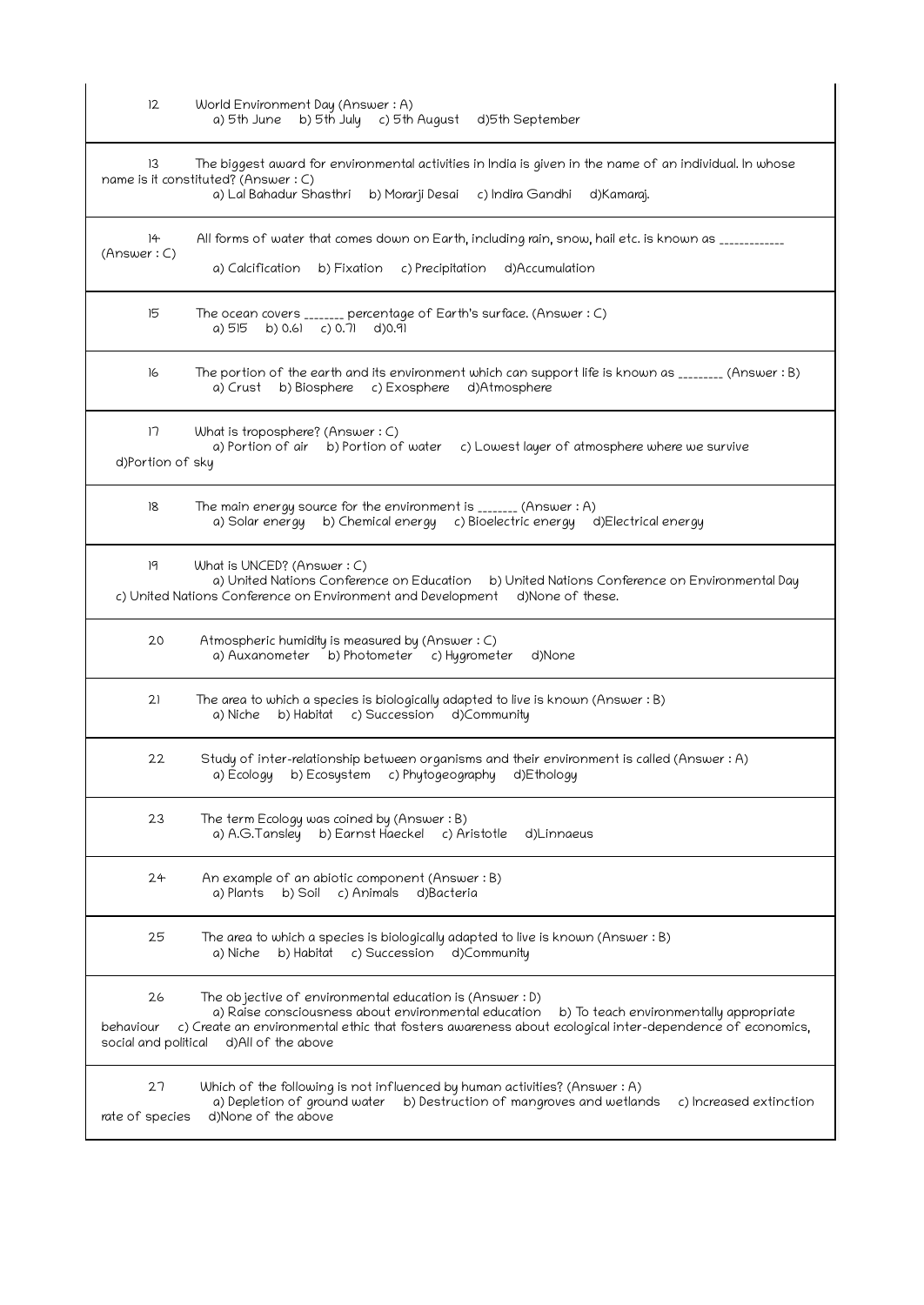| 28<br>Environmental education is important only at (Answer : D)<br>a) Primary school stage b) Secondary school stage c) Collage stage<br>d)All stages                                                                                                                                                                                                                                                                                                                                 |
|---------------------------------------------------------------------------------------------------------------------------------------------------------------------------------------------------------------------------------------------------------------------------------------------------------------------------------------------------------------------------------------------------------------------------------------------------------------------------------------|
| 29<br>Which of the following conceptual components of the environment are effective transporters of<br>matter? (Answer: A)<br>a) Atmosphere and hydrosphere<br>b) (b) Atmosphere and lithosphere<br>c) (c) Hydrosphere and<br>d)(d) Lithosphere and biosphere<br>lithosphere                                                                                                                                                                                                          |
| 30<br>Biosphere is (Answer: B)<br>a) (a) The solid shell of inorganic materials on the surface of the Earth b) (b) The thin shell of<br>organic matter on the surface of earth comprising of all the living things $c$ ) (c) The sphere which occupies the<br>maximum volume of all the spheres d)(d) All of the above                                                                                                                                                                |
| Which of the following conceptual sphere of the environment is having the least storage capacity for<br>31<br>matter? (Answer: A)<br>a) (a) Atmosphere<br>b) (b) Lithosphere<br>c) (c) Hydrosphere<br>d)(d) Biosphere                                                                                                                                                                                                                                                                 |
| 32<br>Which of the following is an example of impact of development activities on the Hydrosphere? (Answer<br>: D)<br>a) (a) Air pollution<br>b) (b) Soil pollution c) (c) Soil erosion d)(d) Water pollution                                                                                                                                                                                                                                                                         |
| 33<br>Weather occurs in the Earths: (Answer: A)<br>a) (a) Troposhere b) (b) Mesophere c) (c) lonosphere d) (d) Thermosphere                                                                                                                                                                                                                                                                                                                                                           |
| 34<br>Biosphere is a term used to represent the: (Answer : C)<br>a) (a) Entire atmosphere consisting of troposphere, stratosphere, mesosphere, and thermosphere<br>b) (b) Entire hydrosphere-representing the entire collection of water over the Earth as well as inside the Earth c) (c)<br>A small zone of Earth, where the lithosphere, hydrosphere, and atmosphere come in contact with one another<br>d)(d)<br>Entire lithosphere-representing the solid Earth and its interior |
| 35<br>The term ecology was introduced by: (Answer : A)<br>a) (a) Haeckel b) (b) Odum c) (c) Tansely d) (d) Ramdeo Mishra                                                                                                                                                                                                                                                                                                                                                              |
| 36<br>The study of interactions between living and non-living organisms and environment is called (Answer:<br>B)<br>b) (b) Ecology c) (c) Phyto-geography d)(d) Phytosociology<br>a) (a) Ecosystem                                                                                                                                                                                                                                                                                    |
| 37<br>An ecosystem consist of (Answer : D)<br>a) (a) Green plants and animals<br>b) (b) Green plants and decomposers<br>c) (c) Producers and<br>d)(d) Green plants, animals, decomposers and abiotic environment<br>consumers                                                                                                                                                                                                                                                         |
| 38<br>The environment which has been modified by human activities is called (Answer : B)<br>b) (b) Anthropogenic environment<br>a) (a) Natural environment<br>c) (c) Modem environment<br>d)(d)<br>Urban environment                                                                                                                                                                                                                                                                  |
| 39<br>Which of the following statements is not true? (Answer $: C$ )<br>a) (a) Inorganic nutrients are recycled in an ecosystem<br>b) (b) Energy flows through the ecosystem<br>c) (c) Energy is recycled in an ecosystem<br>in the form of C-C bonds<br>d)(d) Respiration process releases energy                                                                                                                                                                                    |
| 40<br>Driving force in an ecosystem is (Answer : C)<br>b) (b) Producers c) (c) Solar energy<br>a) (a) Plants<br>d)(d) Biomass energy                                                                                                                                                                                                                                                                                                                                                  |
| Physical and chemical components of an ecosystem constitute (Answer: C)<br>41<br>b) (b) Abioltic structure $c$ ) (c) Both of these<br>a) (a) Biotic structure<br>d)(d) None of these                                                                                                                                                                                                                                                                                                  |
| 42<br>Which one of the following is an abiotic component of the ecosystem? (Answer : C)<br>b) (b) Plants<br>$c)$ (c) Humus<br>d)(d) Fungi<br>a) (a) Bacteria                                                                                                                                                                                                                                                                                                                          |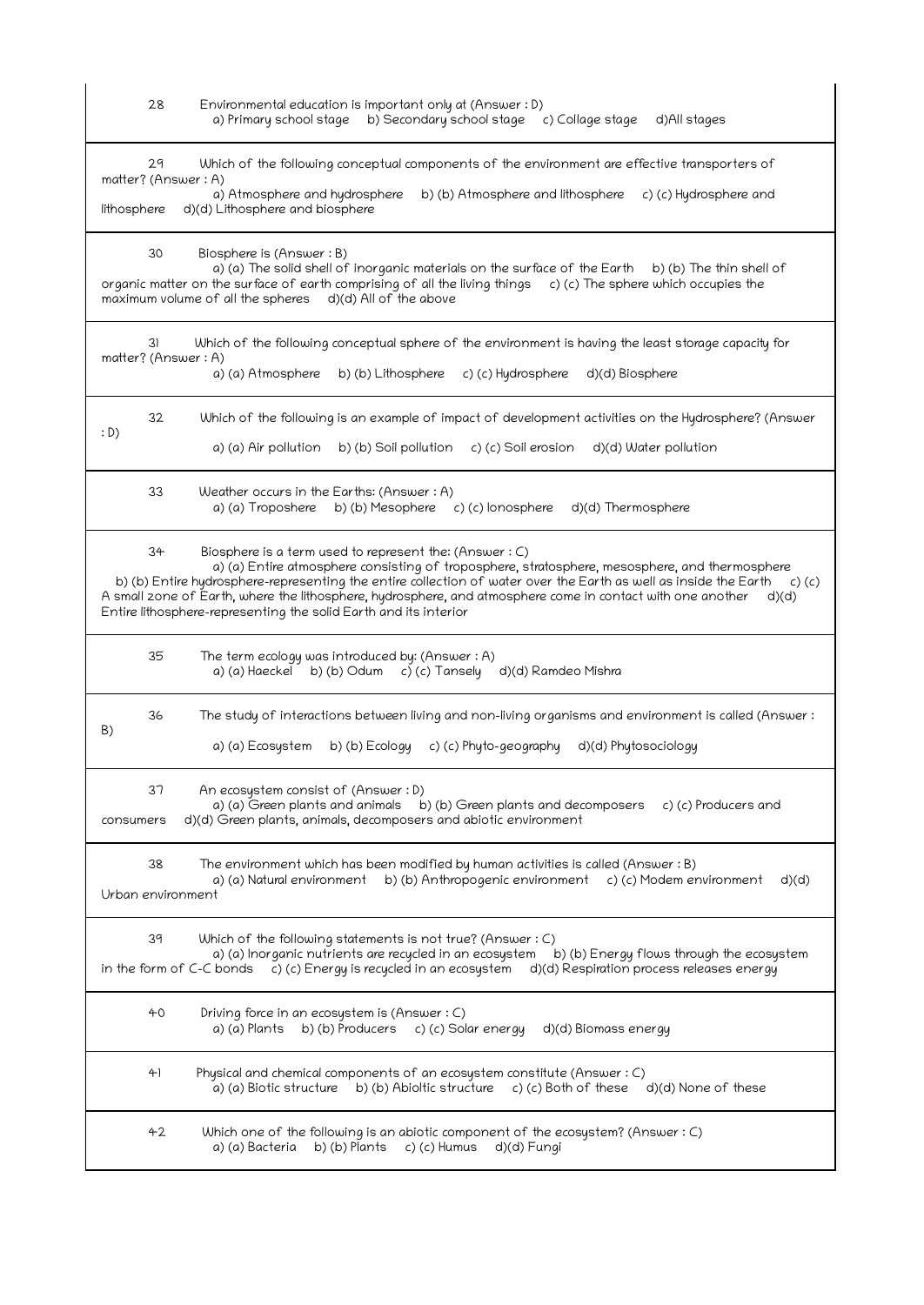| 43                             | Which of the following is a possible producer in an ecosystem? (Answer : A)<br>b) (b) Animals c) (c) Human beings d)(d) Fish<br>a) (a) Plants                                                                                                        |
|--------------------------------|------------------------------------------------------------------------------------------------------------------------------------------------------------------------------------------------------------------------------------------------------|
| 44                             | The organisms which feed on dead organisms and excreta of living organisms are known (Answer: A)<br>a) (a) Decomposers b) (b) Consumers c) (c) Producers d) (d) Carnivores                                                                           |
| 45<br>position in an ecosystem | A trophic level refers to: (Answer: C)<br>a) (a) Area in the tropics b) (b) An organism's portion in a food chain<br>c) (c) An organism's<br>d)(d) An organism's position in a biome                                                                 |
| 46<br>Ultimate trophic level   | In a food chain animals constitute the: (Answer $: C$ )<br>a) (a) First trophic level b) (b) Second trophic level<br>c) (c) Intermediate trophic level<br>d)(d)                                                                                      |
| 47<br>food chain               | The food chain in which microorganisms breakdown dead producers is called: (Answer : D)<br>a) (a) Consumer food chain b) (b) Predator food chain c) (c) Parasitic food chain<br>d)(d) Detritus                                                       |
| 48                             | Food chain starts with (Answer : A)<br>a) (a) Producer b) (b) Herbivores<br>c) (c) Carnivores<br>d)(d) Omnivores                                                                                                                                     |
| 49<br>secondary consumers both | In a food chain, humans are (Answer: D)<br>a) (a) Secondary consumers b) (b) Primary consumer<br>c) (c) Producers<br>d)(d) Primary and                                                                                                               |
| 50                             | Which one is the correct food chain? (Answer: A)<br>a) (a) Phytoplankton ->> Zooplankton ->> Fish<br>b) (b) Zooplankton $-\infty$ Phytoplankton $-\infty$ Fish<br>C)<br>(c) Zooplankton ->> Protozoans ->> Fish d)(d) Grass ->> Fish ->> Zooplankton |
| 51<br>a food chain             | A food web consists of (Answer: A)<br>a) (a) Interlocking food chains<br>b) (b) Producers, consumers and decomposers c) (c) A portion of<br>d)(d) A set of similar consumers                                                                         |
| 52<br>of food chains           | Food webs are (Answer: C)<br>a) (a) One kind of food<br>b) (b) Not related to food chains at all<br>c) (c) Inter-connected arrangement<br>d)(d) Linear arrangement of food chains                                                                    |
| 53                             | Pyramid of number is given by (Answer: C)<br>b) (b) Odum<br>a) (a) Haeckel<br>$c)$ (c) Elton<br>d)(d) Tansely                                                                                                                                        |
| 54<br>number and biomass       | Which ecological pyramid is always upright? (Answer : C)<br>a) (a) Pyramid of number<br>b) (b) Pyramid of biomass<br>c) (c) Pyramid of energy<br>d)(d) Pyramid of                                                                                    |
| 55<br>above                    | An ecological pyramid refers to the (Answer: D)<br>b) (b) Pyramid of number<br>a) (a) Pyramid of energy<br>c) (c) Pyramid of biomass<br>d)(d) All of the                                                                                             |
| 56<br>energy continuously      | An ecosystem may not undergo changes because: (Answer : A)<br>a) (a) It is in a state of homeostasis b) (b) It has plants and animals both c) (c) It gets solar<br>d)(d) The decomposers are present in it                                           |
| 57                             | Energy flow in an ecosystem is always: (Answer: A)<br>a) (a) Unidirectional b) (b) Cyclic<br>c) (c) Reversible<br>d)(d) Multi-directional                                                                                                            |
| 58                             | The primary producers in a forest ecosystem are: (Answer: A)<br>a) (a) Chlorophyll containing trees and plants<br>b) (b) Herbivores<br>c) (c) Carnivores<br>d)(d) Bacteria                                                                           |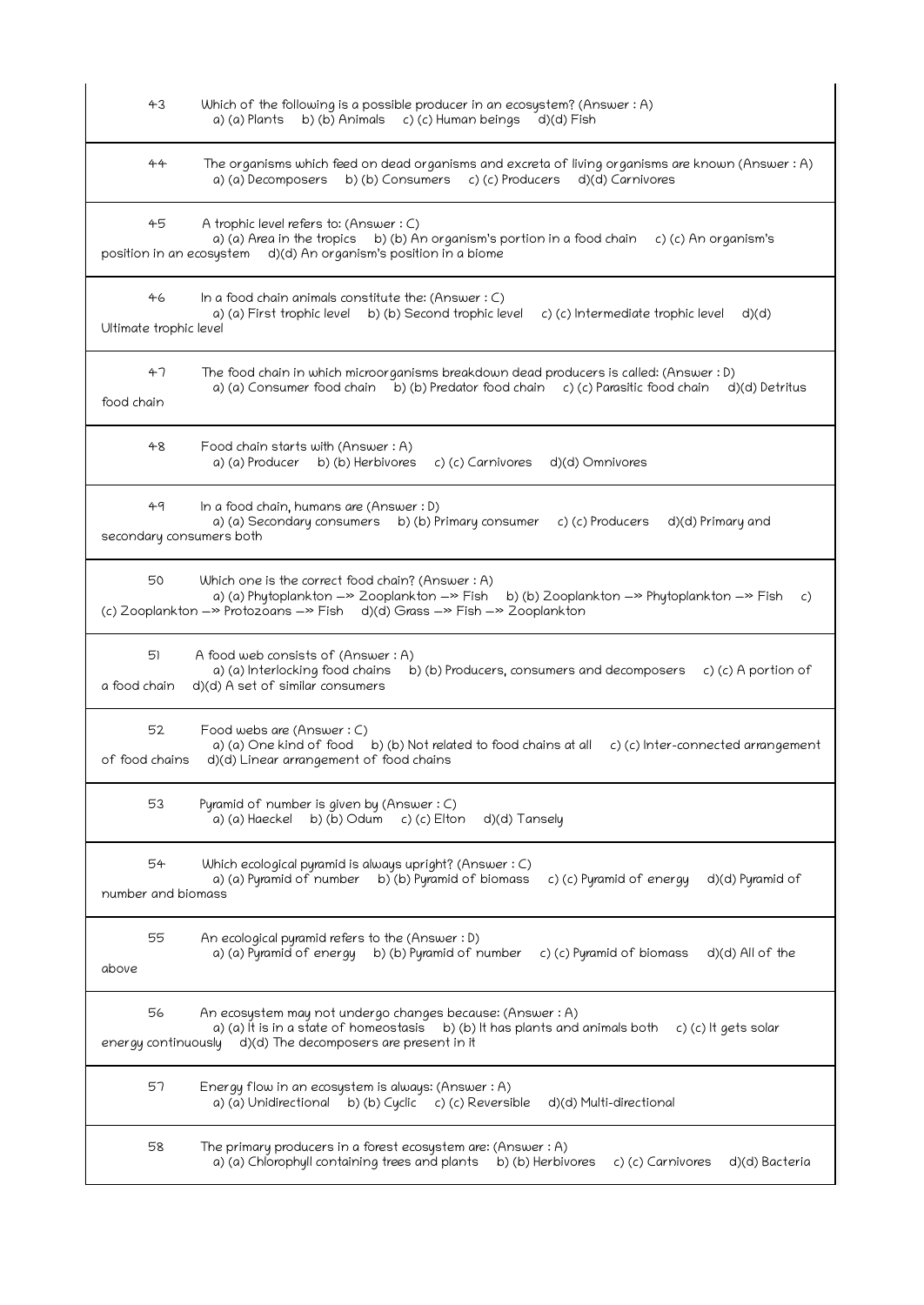| 59                                                                                                                                                                                                                                                  |
|-----------------------------------------------------------------------------------------------------------------------------------------------------------------------------------------------------------------------------------------------------|
| The desert among the following which is not a cold desert is: (Answer : D)<br>a) (a) Golbi desert b) (b) Patagonian desert c) (c) Atacama desert<br>d)(d) Majava desert                                                                             |
| 60<br>The darker zone in lakes where light penetration is negligible is called the: (Answer : D)<br>b) (b) Littoral zone c) (c) Limnetic zone d)(d) Benthic zone<br>a) (a) Euphotic zone                                                            |
| The zone of a sea lying over the continental shelf is known as the: (Answer $: B)$<br>a) (a) Bathyl zone b) (b) Neritic zone c) (c) Abyssal zone<br>d)(d) Littoral zone                                                                             |
| 62<br>Which one of the following is not a fresh water biome? (Answer : A)<br>b) (b) Lentic c) (c) Spings d)(d) Deep sea<br>a) (a) Lotic                                                                                                             |
| 63<br>Tendency of pollutants to become concentrated in successive trophic levels is known as: (Answer : A)<br>c) (c) Bioremediation<br>a) (a) Biomagnification<br>b) (b) Biorhythm<br>d)(d) Biopiracy                                               |
| 64<br>Eutrophication is: (Answer: B)<br>a) (a) An improved water quality status of lakes<br>b) (b) The result of accumulation of plant nutrients<br>c) (c) A process in the carbon cycle $d$ )(d) A water purification technique<br>in water bodies |
| 65<br>Increase in fauna and decrease in flora would be harmful due to increase in: (Answer: B)<br>b) (b) CO c) (c) O2 d)(d) Radioactive pollution<br>a) (a) Diseases                                                                                |
| 66<br>The largest reservoir of nitrogen an our planet is: (Answer : B)<br>b) (b) Atmosphere c) (c) Biosphere d)(d) Fossil fuels<br>a) (a) Ocean                                                                                                     |
| 67<br>Overgrazing results in: (Answer: A)<br>b) (b) Retention of useful species c) (c) Productive soils<br>a) (a) Soil erosion<br>d)(d) All of the                                                                                                  |
| 68<br>In the world, the economy of the India is: (Answer : D)<br>b) (b) Third largest c) (c) Second largest<br>a) (a) Largest<br>d)(d) Fourth largest                                                                                               |
| 69<br>In services output, India is: (Answer : C)<br>b) 12<br>$c)$ 15<br>$d$ )4<br>a) 10                                                                                                                                                             |
| 70<br>'Smog' is a mixture of (Answer: A)<br>b) (b) Snow and Fog c) (c) Snow and Dust d)(d) Sulphur Dioxide and<br>a) a) Smoke and Fog                                                                                                               |
| A liquid fuel that was formed from the ancient remains of sea plants and animals is (Answer : B)<br>a) Natural gasb<br>b) Petroleumc c) Geothermal energyd<br>d)Coal                                                                                |
| 72<br>A poisonous gas given out of vehicles exhaust is (Answer : A)<br>a) Carbon monoxideb<br>c) Methaned<br>b) Ethanec<br>d)Carbon dioxide                                                                                                         |
| 73<br>A product of photosynthesis is (Answer : C)<br>a) Carbon dioxideb<br>b) Waterc c) Oxygend<br>d)Chlorophyll                                                                                                                                    |
| 74<br>Atmosphere consists of 79 percent Nitrogen and 21 percent Oxygen by (Answer: B)<br>a) Volumeb<br>b) Weightc<br>c) Densityd d)All of these                                                                                                     |
| 61<br>71                                                                                                                                                                                                                                            |

 75 Biogas contains mainly (Answer : B) a) Carbon dioxideb b) Methanec c) Butaned d)Propane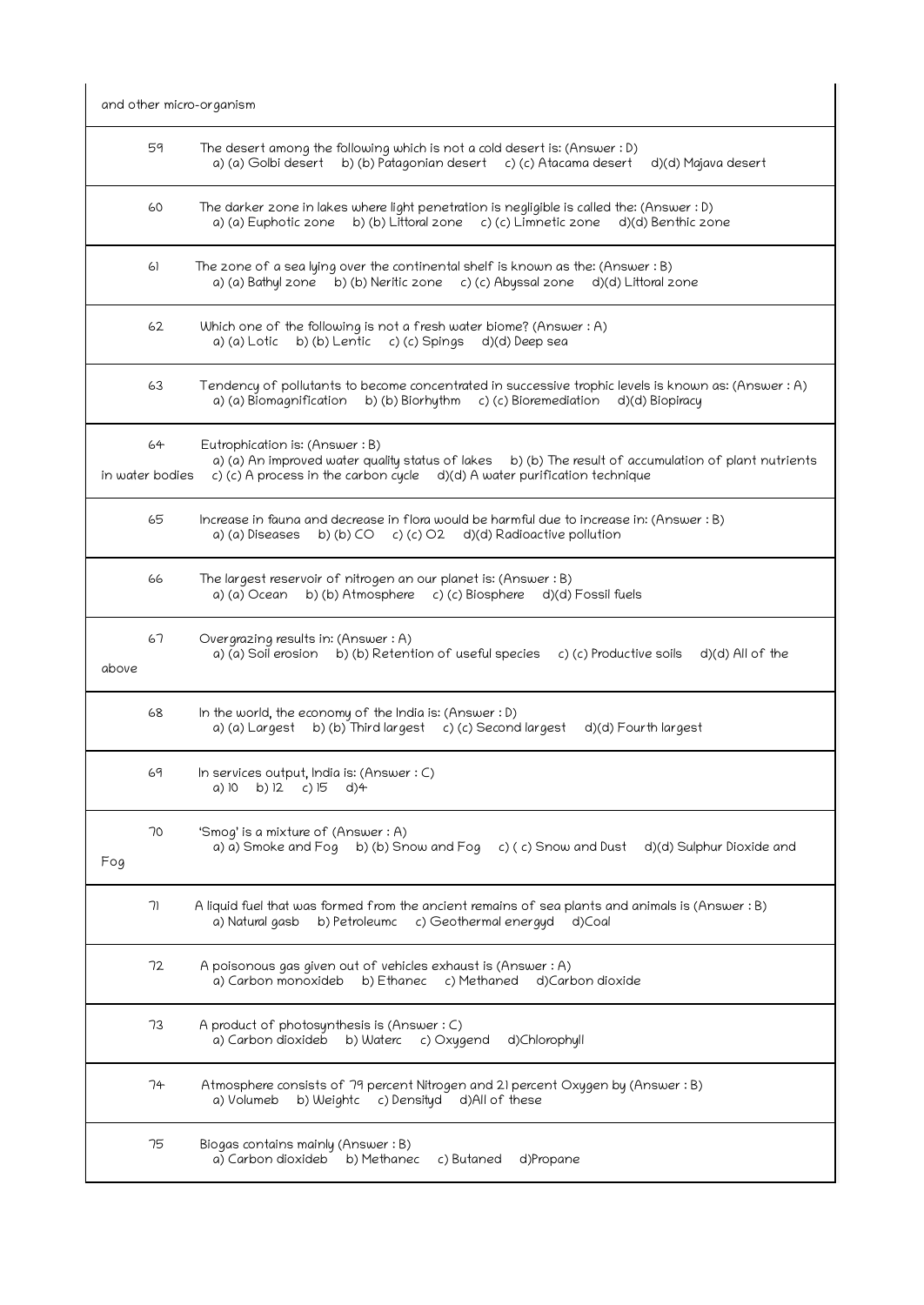| 76                     | Carbon dioxide constitutes about 0.03% of the atmosphere (Answer: A)<br>b) By weight(c c) By mass(d d)None of these<br>a) By volume(b                                                                                                                                                                                                                                              |
|------------------------|------------------------------------------------------------------------------------------------------------------------------------------------------------------------------------------------------------------------------------------------------------------------------------------------------------------------------------------------------------------------------------|
| 77                     | Development activities on the hydrosphere cause (Answer: C)<br>a) Air pollutionb b) Soil pollutionc c) Water pollutiond<br>d)Soil erosion                                                                                                                                                                                                                                          |
| 78                     | Energy flow in an ecosystem is (Answer $: C$ )<br>a) Bidirectionalb<br>b) Unidirectionalc c) Multidirectionald<br>d)All rounds                                                                                                                                                                                                                                                     |
| 79                     | Energy from the heat inside the earth is (Answer: B)<br>a) a Natural gas<br>b) Geothermalc c) Petroleumd<br>d)Terrathermal                                                                                                                                                                                                                                                         |
| 80                     | Energy in the rays from the sun is called (Answer $:A$ )<br>a) Solar energyb b) Wind energyc c) Tidal energyd<br>d)Water energy                                                                                                                                                                                                                                                    |
| 81                     | Environment is the life support system that includes (Answer : D)<br>b) Waterc c) Landd d) All of the above<br>a) Airb                                                                                                                                                                                                                                                             |
| 82                     | Extensive planting of trees to increase cover is called (Answer: A)<br>a) Afforestation(b b) Agroforestation(c c) Deforestation(d d) Social forestry                                                                                                                                                                                                                               |
| 83                     | Extensive planting of trees to increase forest cover is called (Answer : A)<br>b) Agroforestry, c c) Deforestation, d<br>a) Afforestation, b<br>d)Social forestry                                                                                                                                                                                                                  |
| 84<br>of these         | Forest and wild life are (Answer : A)<br>a) Renewable resource(b b) Non-renewable resources (c<br>c) Inexhaustible resources (d<br>d)None                                                                                                                                                                                                                                          |
| 85                     | Forests prevent soil erosion by binding soil particles in their (Answer : B)<br>a) Leaves(b<br>b) Roots(c c) Buds(d d)Stems                                                                                                                                                                                                                                                        |
| 86                     | Formation of hole in Ozone is maximum over (Answer: C)<br>b) Europec c) Antarcticad<br>a) Indiab<br>d)Africa                                                                                                                                                                                                                                                                       |
| 87<br>of these         | Fossil fuel and metallic minerals are: (Answer : C)<br>a) Renewable resource (b b) Inexhaustible resources (c<br>c) Non-renewable resources (d<br>d)None                                                                                                                                                                                                                           |
| 88                     | Green house effect is linked to (Answer : C)<br>a) Nitrogen oxidesb<br>b) Sulphur dioxidesc<br>c) Carbon dioxidesd<br>d)Carbon monoxides                                                                                                                                                                                                                                           |
| 89                     | In our country the percentage of land under forest is about: (Answer : B)<br>b) $19\%$ (c c) $25\%$ (d<br>a) 20%(b<br>d)30%                                                                                                                                                                                                                                                        |
| 90<br>U.P. and M.P. (c | In respect of water crisis, there have been conflicts/disputes between two countries, or states of the<br>same country. Which of the following has never been the case of water conflict? (Answer : D)<br>a) Cauvery water dispute between Tamil Nadu and Karnataka (b b) Yamuna-Betwa dispute between<br>c) Sutlej Yamuna Link (SYL d)canal dispute between Punjab and Haryana (d |
| 91                     | Instrumentation technology used to locate suitable places for mining (Answer : C)<br>b) b) Salinometer<br>a) a) Microscope<br>c) c) GIS d)d) camera trap                                                                                                                                                                                                                           |
| 92                     | Kaveri water dispute is in between: (Answer : D)<br>a) India and Pakistan (b b) Punjab and Haryana (c<br>c) Uttar Pradesh and Madhya Pradesh (d<br>d)Karnataka and Tamil Nadu                                                                                                                                                                                                      |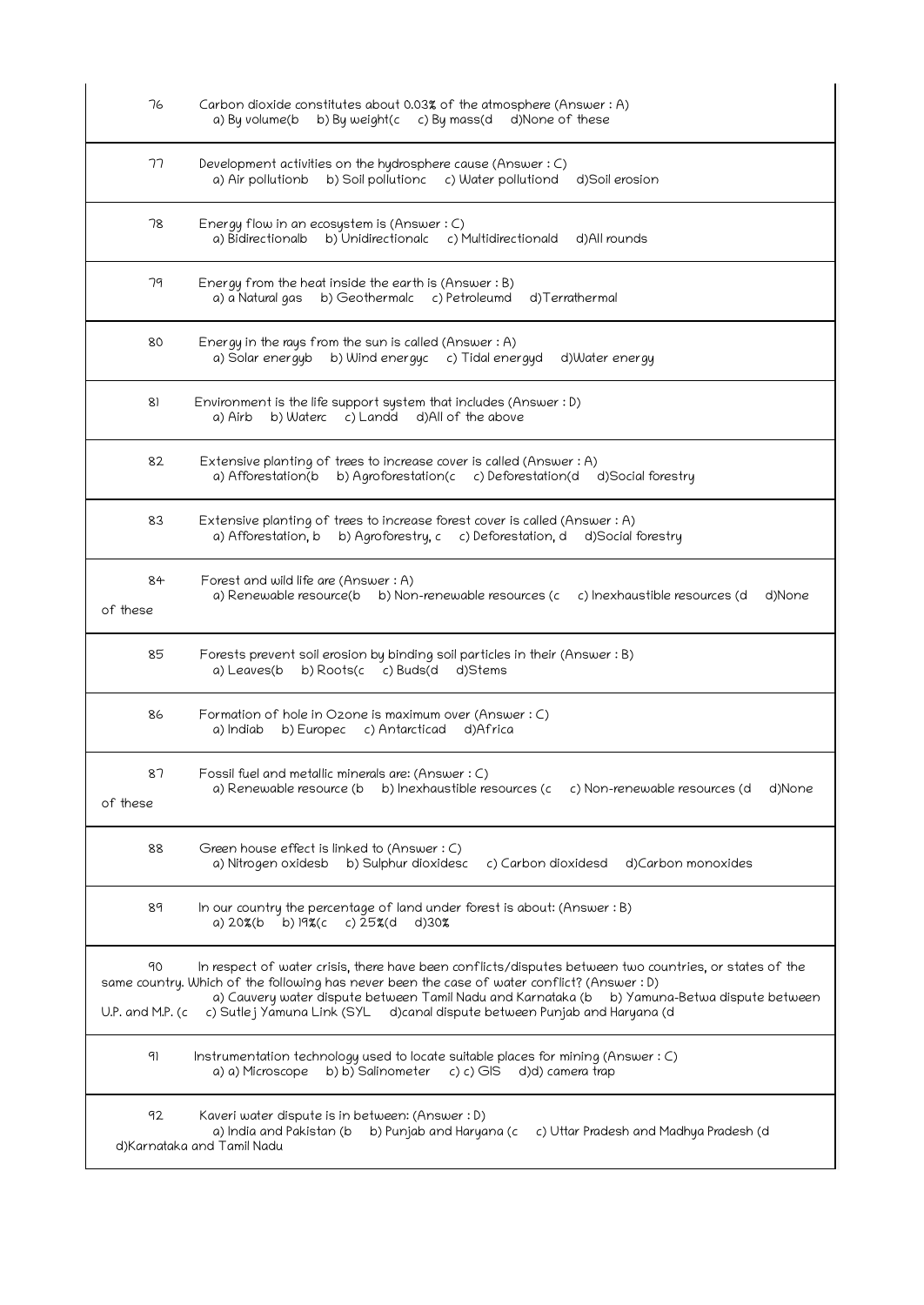| 93                              | Khetri (Rajasthan) is famous for: (Answer: B)<br>a) Coal mines(b<br>b) Copper mines(c c) Granite stone(d d)Marble stone                                                                                                                                                                                                   |
|---------------------------------|---------------------------------------------------------------------------------------------------------------------------------------------------------------------------------------------------------------------------------------------------------------------------------------------------------------------------|
| 94                              | Main source of acid rain is (Answer : A)<br>a) Sulphur dioxideb b) Nitrogenc c) Carbon dioxided d) Carbon monoxide                                                                                                                                                                                                        |
| 95                              | Major consumer of wood from forest is __________ (Answer : B)<br>a) Thermal Power Plant b) Paper Industry c) Chemistry Industry<br>d)none                                                                                                                                                                                 |
| 96                              | Moisture in the air is known as (Answer : D)<br>a) a) Water<br>b) (b) $Fog$ c) (c) $Snow$ d)(d) Humidity                                                                                                                                                                                                                  |
| 97<br>(Answer: A)               | Name the country which virtually closed cod fishery in the 1990's due to depletion of fish reserves<br>a) a) Canada<br>b) b) Argentina<br>c) c) Italy<br>d)d) India                                                                                                                                                       |
| 98<br>(Answer: B)               | Name the financial agency which hesistate to support the Sardar Sarovar Project in India in 1993 a result<br>of the demands of local people threatened with the loss of their livelihoods and homes in the submergence area.<br>b) b) World Bank c) c) Bank of India d)d) International Monetary Fund<br>a) a) Swiss bank |
| 99                              | Nitrogen constitutes about 78% of the atmosphere (Answer: C)<br>b) By mass(c c) By volume(d d) None of these<br>a) By weight(b                                                                                                                                                                                            |
| 100                             | Noise is measured by sound meter and the unit is (Answer : C)<br>b) Joulec c) Decibeld d) Seconds<br>a) Hertzb                                                                                                                                                                                                            |
| 101<br>degradation? (Answer: A) | One of India's serious environmental problems is forest degradation. What is the main cause of forest<br>a) timber extraction<br>b) honey extraction c) high altitude d) Low Rainfall                                                                                                                                     |
| 102                             | Ozone day is observed on (Answer: B)<br>b) 16th Septemberc<br>c) 10th Novemberd<br>a) 3rd Januaryb<br>d)26th March                                                                                                                                                                                                        |
| 103                             | Ozone Umbrella is located in which layer of atmosphere (Answer: B)<br>a) a) Troposphere b) (b) Stratosphere c) (c) Mesosphere d)(d) lonosphere                                                                                                                                                                            |
| 104                             | Peeling of Ozone umbrella, which protects us from UV rays, is caused by (Answer: B)<br>a) Carbon monoxideb<br>b) CFCsc c) Coal burningd d) Methane                                                                                                                                                                        |
| 105                             | Soil erosion removes surface soil which contains (Answer: A)<br>b) Plant nutrientsc c) Both a and bd<br>d)none of the above<br>a) Organic matterb                                                                                                                                                                         |
| 106                             | Sustainable development means (Answer: C)<br>a) a. meeting present needs without compromising on future needs<br>b) b. progress of human beings<br>d)d. all of the above<br>c) c. balance between human needs and the ability of earth to provide the resources                                                           |
| 107                             | The adverse effect of modern agriculture is (Answer: B)<br>b) Soil degradationc c) Water loggingd<br>d)All of the above<br>a) Water pollutionb                                                                                                                                                                            |
| 108<br>(Answer: C)              | The fossil fuel that is derived from the dead remains of plants that grew some 250 million years ago is<br>b) Natural gasc<br>a) Petroleumb<br>c) Coald<br>d)LPG                                                                                                                                                          |
| 109                             | The impact of construction of dams (Answer : D)<br>b) Loss of wild life habitat c<br>d)All<br>a) Submerged forest b<br>c) Damages downstream ecosystem d                                                                                                                                                                  |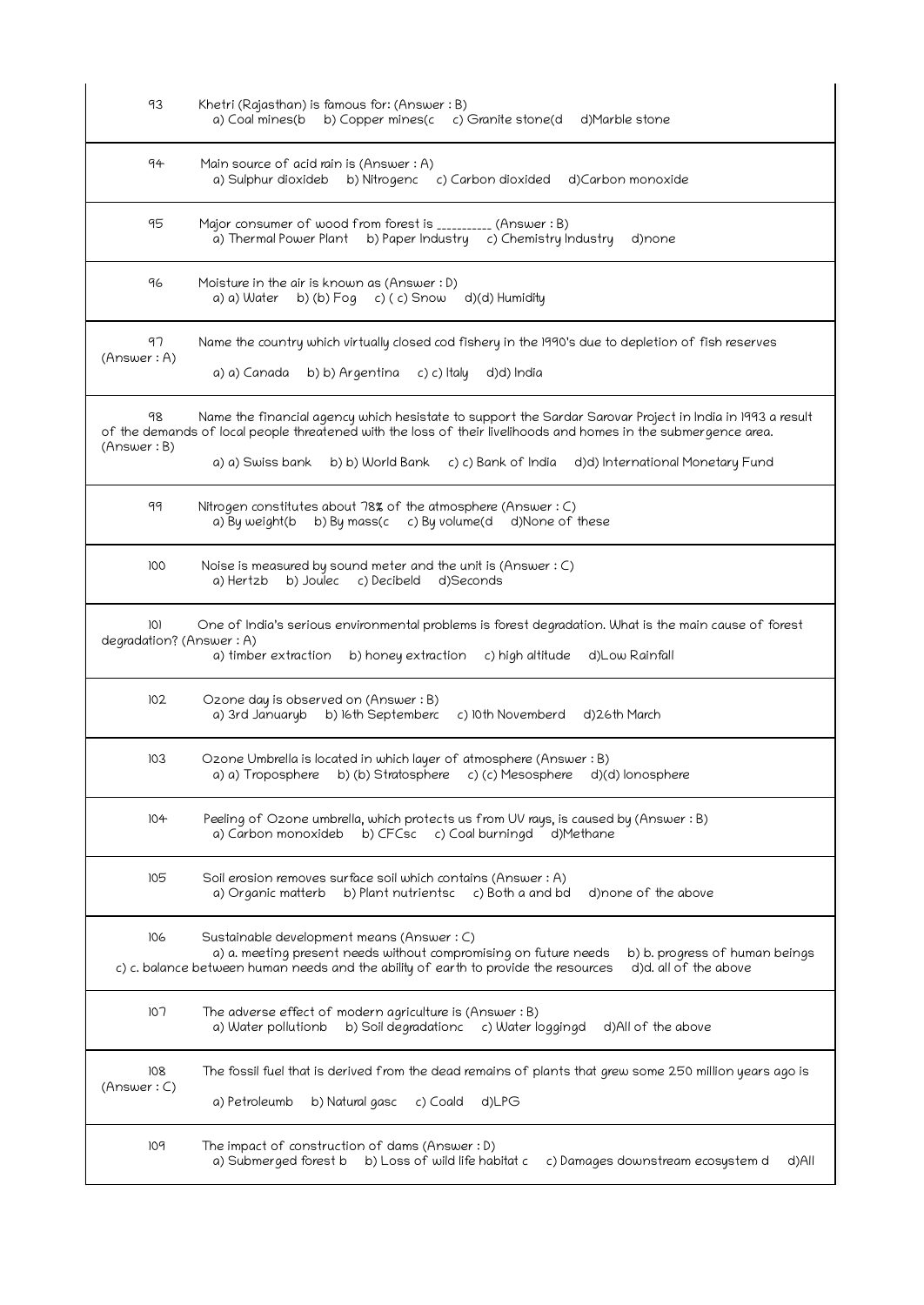| of the above                        |                                                                                                                                                                                                                                                                                                                                                                                            |
|-------------------------------------|--------------------------------------------------------------------------------------------------------------------------------------------------------------------------------------------------------------------------------------------------------------------------------------------------------------------------------------------------------------------------------------------|
| 110                                 | The major cause for land degradation in our country is (Answer : $A$ )<br>b) Pollution of soil(c c) Water-logging(d<br>d)None of the above<br>a) Soil erosion(b                                                                                                                                                                                                                            |
| 111                                 | The major reason for floods in the rivers Ganges and Brahmaputra is _______ (Answer: B)<br>b) b) Deforestation in Himalayas c) c) Heavy rains d)d) Melting of ice<br>a) a) Dams in Himalayas                                                                                                                                                                                               |
| 112<br>water bodies (d              | The method of rainwater harvesting which can be adopted by individual house owners is (Answer : D)<br>a) Construction of recharge trenches (b b) On channel storage of water (c c) Creation of new<br>d)Roof-top rainwater harvesting                                                                                                                                                      |
| 113<br>approximates to: (Answer: A) | The percentage of total world's precipitation, which is lost to the atmosphere through evaporation,<br>b) 7%(c c) 37%(d d)43%<br>a) 57%(b                                                                                                                                                                                                                                                  |
| 114<br>as (Answer: B)               | The process of restoring forests that once existed but was removed at some time in the past is known<br>a) Afforestationb<br>b) Reforestationc<br>c) Deforestationd<br>d)None of these                                                                                                                                                                                                     |
| 115<br>(Answer: D)                  | The share of Hydropower (Hydel projects) in worlds commercial electricity production is less than _______<br>a) 2.00%<br>b) $4.00\%$ c) $12.00\%$<br>d)20.00%                                                                                                                                                                                                                              |
| 116                                 | The species restricted to be present in one region are called (Answer : B)<br>a) Edge speciesb<br>b) Endemic species c c) Endangered species d d) Keystone species                                                                                                                                                                                                                         |
| 117<br>is: (Answer: D)              | The teeth are likely to be pitted, more susceptible to cavities and wear, when the fluoride concentration<br>b) More than 40 mg/l (c c) More than 20 mg/l (d d) More than $4 \text{ mg/l}$<br>a) More than 2 mg/1 (b                                                                                                                                                                       |
| 118<br>(Answer: A)                  | The term 'Environment' has been derived from the French word which means to encircle or surround<br>a) Environb<br>b) Oikosc c) Geod<br>d)Aqua                                                                                                                                                                                                                                             |
| 119                                 | Wetlands in the flood plains of rivers are also considered as nature's _______ (Answer: C)<br>b) b) carbon sink c) c) flood control systems d)d) swimming pool<br>a) a) Heat sink                                                                                                                                                                                                          |
| 120                                 | What are rodenticides? (Answer: C)<br>a) that kill fishes b) that kill insects<br>c) that kill rats<br>d)that kill crocos                                                                                                                                                                                                                                                                  |
| 121                                 | What is Kyoto Protocol? (Answer : A)<br>a) a. It is an agreement among countries to take steps for reducing global warming.<br>b) b. It is an<br>agreement among countries to take steps for reducing acid rain. c) c. It is an agreement among countries to take steps<br>for planting trees to control pollution. d)d. It is an agreement among countries to start using nuclear energy. |
| 122                                 | What is the major limiting factor in the arid areas of our country? (Answer $:C$ )<br>a) a) Money b) b) forests c) c) water<br>d)d) soil                                                                                                                                                                                                                                                   |
| 123                                 | What kind of people are the most ill-affected by the construction of dams? (Answer : D)<br>a) a) Urban dwellers b) b) beach dwellers c) c) tourists<br>d)d) tribal people                                                                                                                                                                                                                  |
| 124<br>(Answer:B)                   | When fluoride concentration in H2O exceeds about 1.5 mg/1, the disease that may be caused, is<br>b) Fluorosis(c c) Polymyelitis(d<br>a) Dental caries in children(b<br>d)Methemoglobinemia                                                                                                                                                                                                 |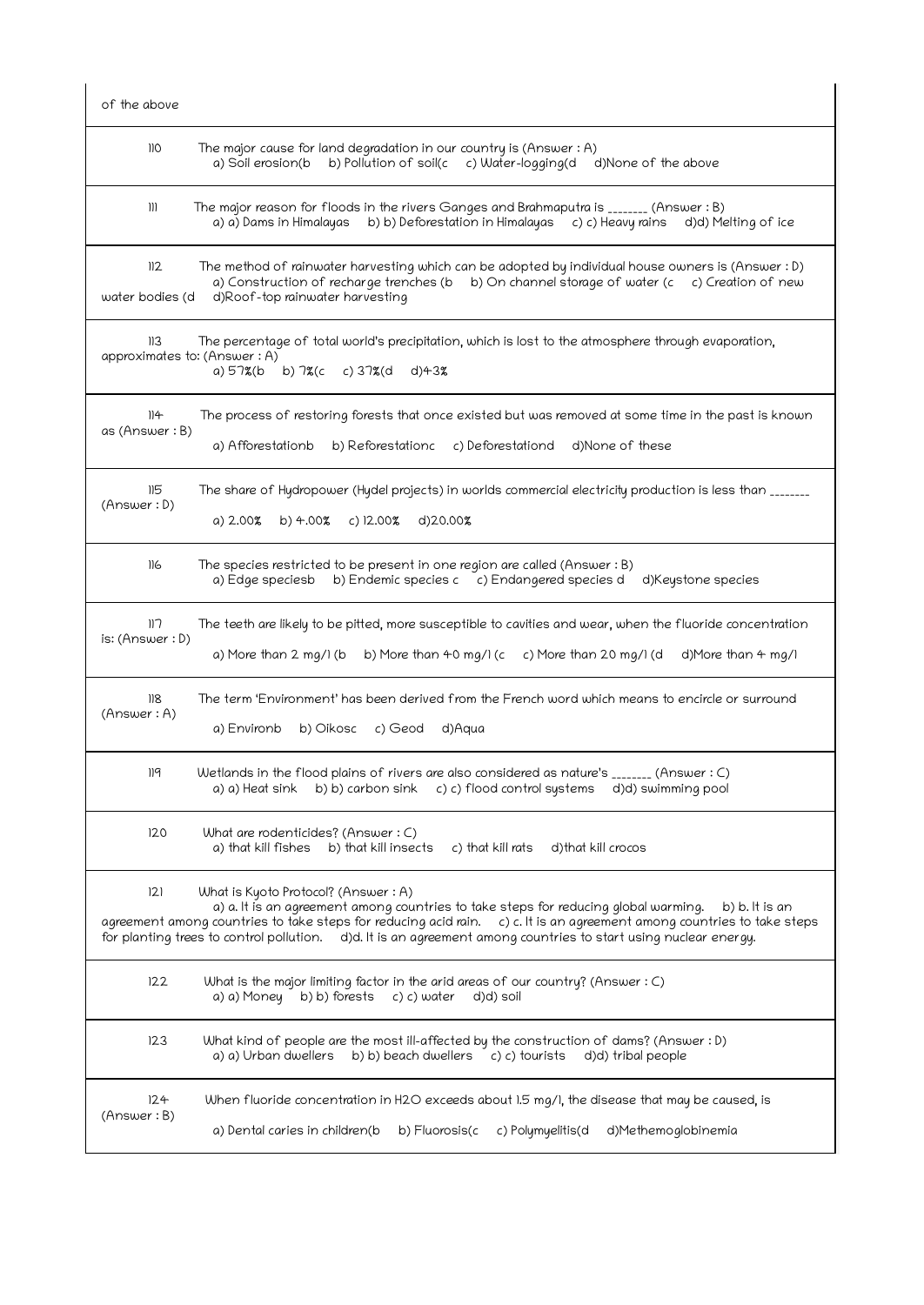| 125                            | Which among the following is a sedimentary type of cycle? (Answer: A)<br>b) Nitrogen cycle(c c) Oxygen cycle(d<br>a) Sulphur cycle(b<br>d)Carbon cycle                                                                                                                                                                                                     |
|--------------------------------|------------------------------------------------------------------------------------------------------------------------------------------------------------------------------------------------------------------------------------------------------------------------------------------------------------------------------------------------------------|
| 126                            | Which gas is responsible for ozone layer depletion around earth? (Answer : B)<br>a) Carbon dioxideb b) Chlorofluorocarbonsc c) Oxygend d)Nitrogen oxide                                                                                                                                                                                                    |
| 127                            | Which gas is responsible for the global warming? (Answer : B)<br>b) Carbon dioxidec c) Noble gasesd<br>a) Nitrogenb<br>d)Hydrogen                                                                                                                                                                                                                          |
| 128<br>biomass d               | Which is a list of renewable resources? (Answer : D)<br>a) Petroleum, geothermal, wind b<br>b) Biomass, geothermal, hydropower c<br>c) Natural gas, wind,<br>d)Hydropower, solar, wind energy                                                                                                                                                              |
| 129                            | Which is the only country who has not ratified the Kyoto Protocol yet? (Answer : A)<br>a) United States<br>b) Australia<br>c) Japan<br>d)India                                                                                                                                                                                                             |
| 130<br>(Answer: D)             | Which of below items is the major sector which extracts most of fresh water available for utilization?<br>a) domestic use<br>b) drinking water<br>c) beverage industry<br>d)agriculture                                                                                                                                                                    |
| 131<br>their breeding period d | Which of the following are consequences of ozone depletion (Answer: A)<br>a) Skin cancer and cataractb b) Reduced growth in plants c c) Shortening of zooplanktons and<br>d)All of the above                                                                                                                                                               |
| 132                            | Which of the following are major environmental issues involved in mining? (Answer: D)<br>a) air pollutionb b) water pollutionc c) soil degradationd d) all of the above                                                                                                                                                                                    |
| 133                            | Which of the following effect is responsible for Global Warming? (Answer: A)<br>a) Green house effectb b) Radioactive effectc c) Solar effectd d) Nuclear effect                                                                                                                                                                                           |
| 134                            | Which of the following is management option for air pollution? (Answer : D)<br>a) Regulations and standardsb b) Transport planningc c) Using CNG as fueld<br>d)All of these                                                                                                                                                                                |
| 135                            | Which of the following is not a method for water conservation? (Answer : B)<br>a) Rainwater harvesting(b b) Groundwater extraction (c c) Improving irrigation efficiency (d<br>d)Avoiding water wastage                                                                                                                                                    |
| 136                            | Which of the following is not a viable protection against deforestation? (Answer : C)<br>a) Reduce the consumption of forest and related products (b<br>b) Boycott products of companies<br>c) Privatisation of forest land (d d) Environmental education<br>involve in deforestation (c                                                                   |
| 137                            | Which of the following is not influenced by human activities? (Answer : D)<br>a) Destruction of mangroves and wetlands b b) Depletion of ground water c<br>c) Increased<br>d)None of the above<br>extinction rate of species d                                                                                                                             |
| 138                            | Which of the following is not true about deforestation? (Answer $: C$ )<br>a) Population explosion is one of the reasons for deforestation (b<br>b) Cleaning of forest for<br>agriculture causes deforestation. (c c) Deforestation is taking place only in developing courtiers. (d<br>d)Cash crop<br>economy of third world is a cause of deforestation. |
| 139                            | Which of the following is responsible for desertification? (Answer : D)<br>b) Mining(c c) Overgrazing(d<br>a) Deforestation(b<br>d)All of the above                                                                                                                                                                                                        |
| 140<br>development (d          | Which of the following statements about the forest is not correct? (Answer : D)<br>a) Forest reduces soil erosion (b b) Provides recreational opportunities (c c) Provides economic<br>d)None of the above                                                                                                                                                 |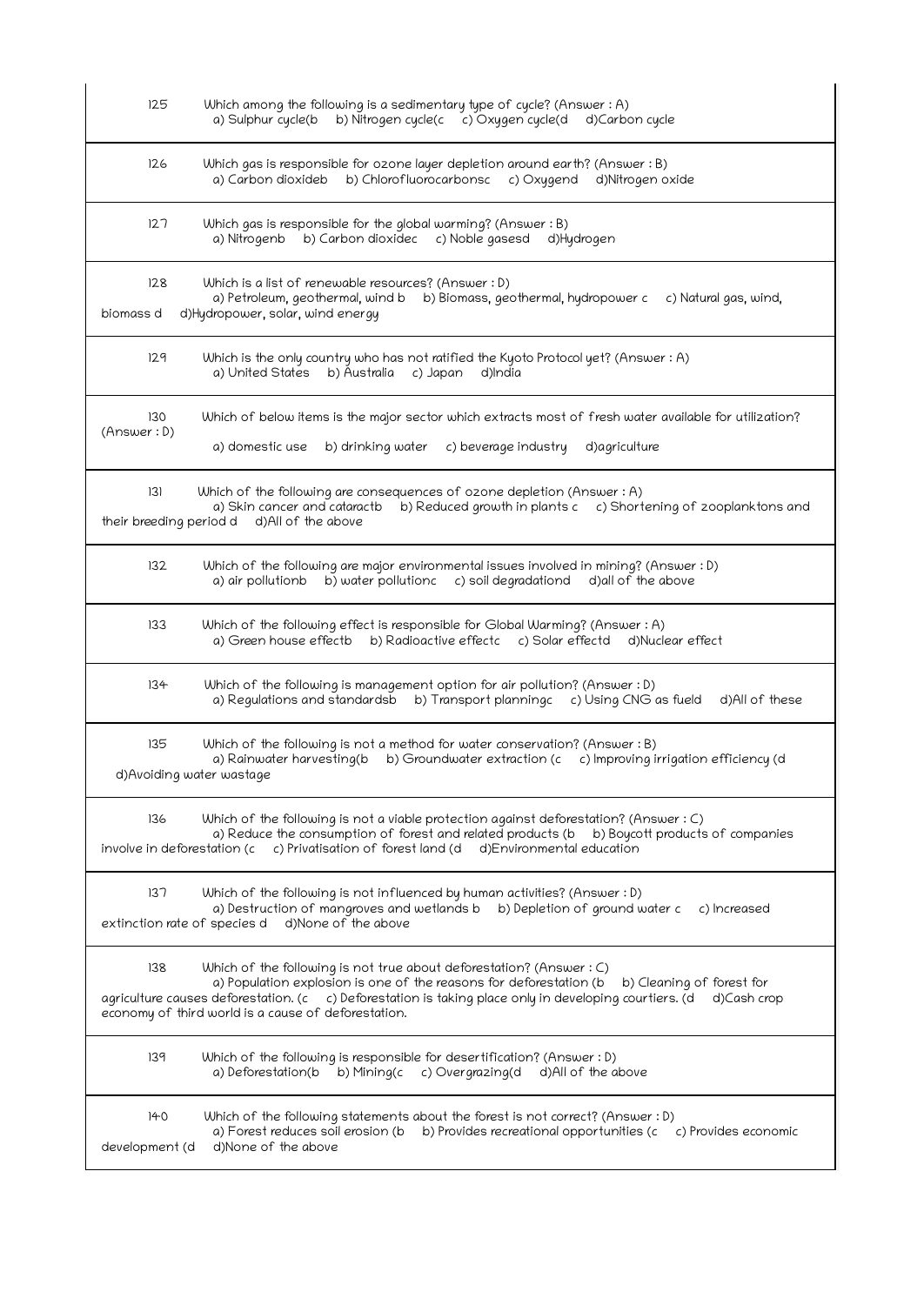| 141                 | Which of these is not a fossil fuel? (Answer : D)<br>b) Oilc c) Natural gasd<br>a) Coalb<br>d)Uranium                                                                                                                                          |
|---------------------|------------------------------------------------------------------------------------------------------------------------------------------------------------------------------------------------------------------------------------------------|
| 142<br>pollution (d | Which one of the following is not an ideal solution for tackling water shortages? (Answer : D)<br>a) Controlling population growth (b b) Conserving water in irrigation (c c) Controlling water<br>d) Drilling large number of deep bore wells |
| 143                 | Which one of the following regions in India is a hotspot of biodiversity? (Answer : B)<br>b) Western Ghatsc c) Eastern Ghatsd d)Gangetic plains<br>a) Sundarbansb                                                                              |
| 144                 | World environment day is on: (Answer : B)<br>a) 5th Mayb b) 5th Junec c) 18th Julyd<br>d)16th August                                                                                                                                           |
| 145                 | World Forest day is celebrated on (Answer : A)<br>a) 21st March b b) 5th June c c) 1st Dec d<br>d)7th June                                                                                                                                     |
| 146                 | Yellowing of Taj Mahal is an effect of (Answer: A)<br>b) Global warmingc c) Ozone depletiond<br>a) Acid rainb<br>d)All of the above                                                                                                            |
| 147                 | Green Revolution in India was initiated by _________ (Answer : A)<br>a) M.S. Swaminathan b) Sunderlal Bahuguna c) Kurien<br>d)Medha Patkar                                                                                                     |
| 148                 | Who wrote the book Violence of Green Revolution (Answer: A)<br>a) Vandana Siva b) Sheela Dikshit c) Menaka Gandhi d)Arundhathi Roy.                                                                                                            |
| 149                 | World Forest day is celebrated on (Answer: A)<br>a) 21st March b) 5th June c) 1st Dec d) 7th June                                                                                                                                              |
| 150                 | The Chipko movement is started by (Answer : B)<br>b) Sunderlal Bahuguna     c) Medha Padkar<br>d)None of these<br>a) Engler                                                                                                                    |
| 151                 | Green revolution is associated with _________ (Answer: B)<br>a) sericulture b) Agriculture c) Fish culture d) silviculture                                                                                                                     |
| 152                 | Which gas is likely to be reduced in the atmosphere by deforestation? (Answer : C)<br>a) Carbon dioxide b) Nitrogen c) Oxygen d) Sulphur dioxide                                                                                               |
| 153                 | Extensive planting of trees to increase forest cover is called (Answer : A)<br>a) Afforestation<br>b) Agroforestry c) Deforestation<br>d)Social forestry                                                                                       |
| 154                 | Soil erosion can be prevented by (Answer: B)<br>a) Deforestation b) Afforestation c) Overgrazing<br>d)Removal of vegetation                                                                                                                    |
| 155                 | The components of LPG are ____________ (Answer: B)<br>b) Propane & Butane c) Ethane & Methane d)Propane & Ethane<br>a) Methane & Hexane                                                                                                        |
| 156                 | Which of the following is the most responsible for world water crisis? (Answer : C)<br>b) Floods<br>d)Population growth<br>c) Drought<br>a) Dams                                                                                               |
| 157                 | The resources that can be replaced by natural ecological cycle is called (Answer: A)<br>a) Renewable b) Non-renewable c) exhaustible d) natural                                                                                                |
| 158                 | The amount of solar radiation reaching the surface of the earth is called (Answer : A)<br>a) Solar flux b) reflected light c) minerals<br>d)solvents                                                                                           |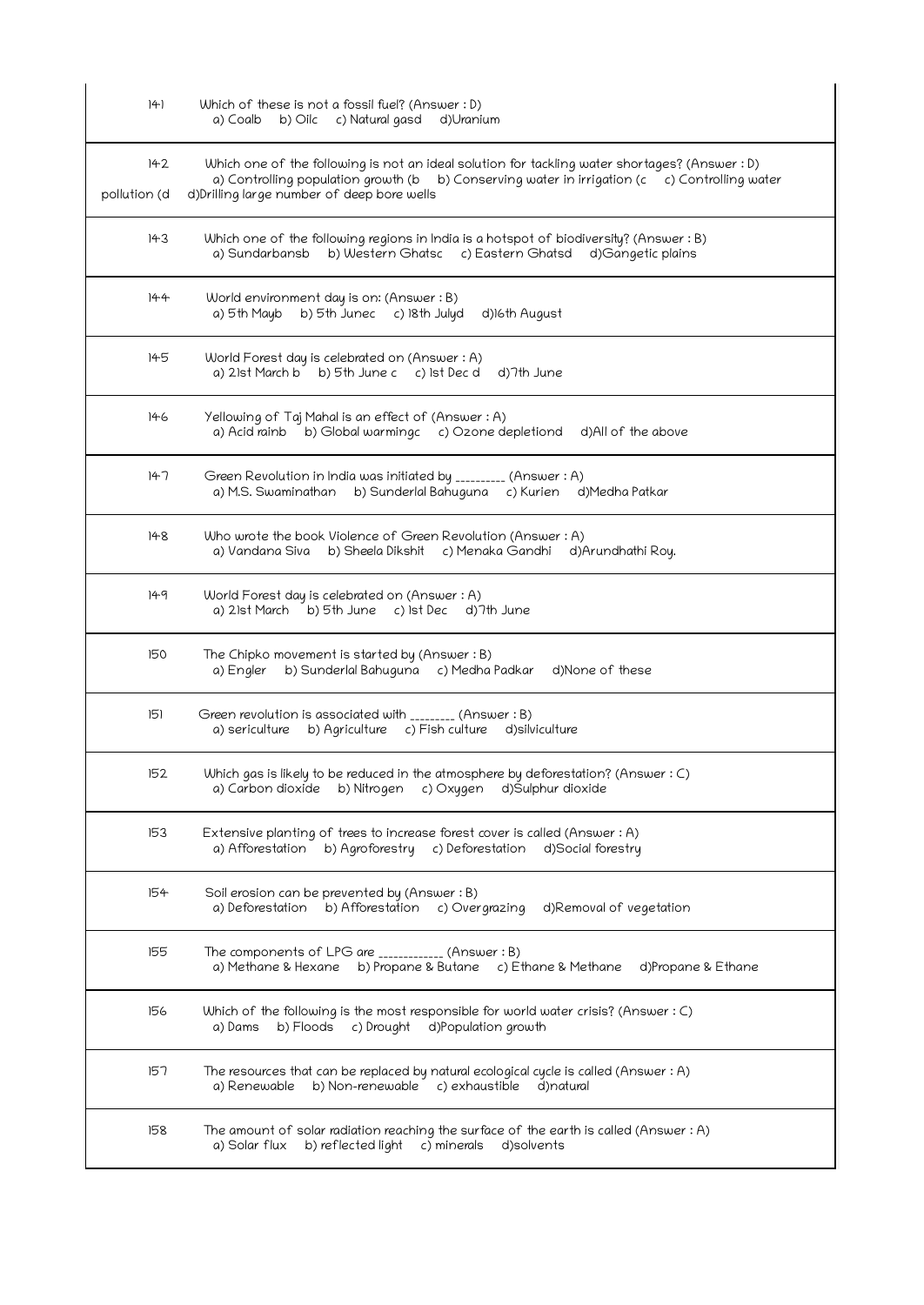| 159 | The most harmful of ultraviolet radiations are (Answer: A)<br>a) UV-C b) UV-B c) UV-A d)All the above                                                                                                                                         |
|-----|-----------------------------------------------------------------------------------------------------------------------------------------------------------------------------------------------------------------------------------------------|
| 160 | A renewable source of energy is (Answer: D)<br>b) Coal c) Nuclear fuel d) Trees<br>a) Petroleum                                                                                                                                               |
| 161 | The capacity to do work is termed as (Answer : D)<br>a) Power b) Force c) Strength d) Energy                                                                                                                                                  |
| 162 | The unit of total water content of the soil is known as (Answer : A)<br>b) Chraserd c) Echard d) All of the above<br>a) Holard                                                                                                                |
| 163 | Pedology? (Answer: C)<br>a) Study of water b) Study of air c) Study of soil<br>d)none                                                                                                                                                         |
| 164 | What is deforestation? (Answer: B)<br>a) Product of forest b) Destruction of forest c) Forest Protection d) none                                                                                                                              |
| 165 | Deforestation generally decreases (Answer: D)<br>a) Global Warming b) Drought c) Soil erosion<br>d)Rainfall                                                                                                                                   |
| 166 | Which among the following result in the formation of soil? (Answer : B)<br>a) Radiation b) Weathering c) Erosion d) Pollution                                                                                                                 |
| 167 | Mulching helps in (Answer: B)<br>a) soil fertility b) moisture conservation c) improvements soil structure<br>d)soil sterility                                                                                                                |
| 168 | is an example of 'bottom feeders'. (Answer : A)<br>a) Cat fish b) Frog c) Snake d) Tadpole e)                                                                                                                                                 |
| 169 | trees shed their leaves during winter and hot summer. (Answer : C)<br>a) (a) ever green b) b) coniferous c) c) deciduous d)d) Shola                                                                                                           |
| 170 | is a cold desert in India (Answer : B)<br>b) Ladakh c) Ran of Kutch d) Bhopal<br>a) Ihar                                                                                                                                                      |
| 171 | A lake ecosystem functions as a (Answer : A)<br>a) Terai b) Shola grasslands c) Semi arid plains<br>d)Himalayan pastures                                                                                                                      |
| 172 | An example of nitrogen fixing bacteria in the soil (Answer $: C$ )<br>b) Nostoc c) Azotobacter<br>d)Nitrobacter<br>a) Rhizobium                                                                                                               |
| 173 | An example of one way ecological cycle is (Answer : C)<br>a) carbon dioxide cycle b) water cycle c) energy cycle<br>d) oxygen cycle                                                                                                           |
| 174 | Brackish water ecosystems in river deltas are among (Answer : B)<br>a) Least productive ecosystems b) Most productive in terms of biomass production<br>c) c)<br>Unproductive d) Stagnant ecosystems<br>d)                                    |
| 175 | Ecology is (Answer: C)<br>a) The science that studies the evolution of life, b) b) Integrates both social and natural sciences to<br>help us understand how the earth works, c) c) The study of the relationships between organisms and their |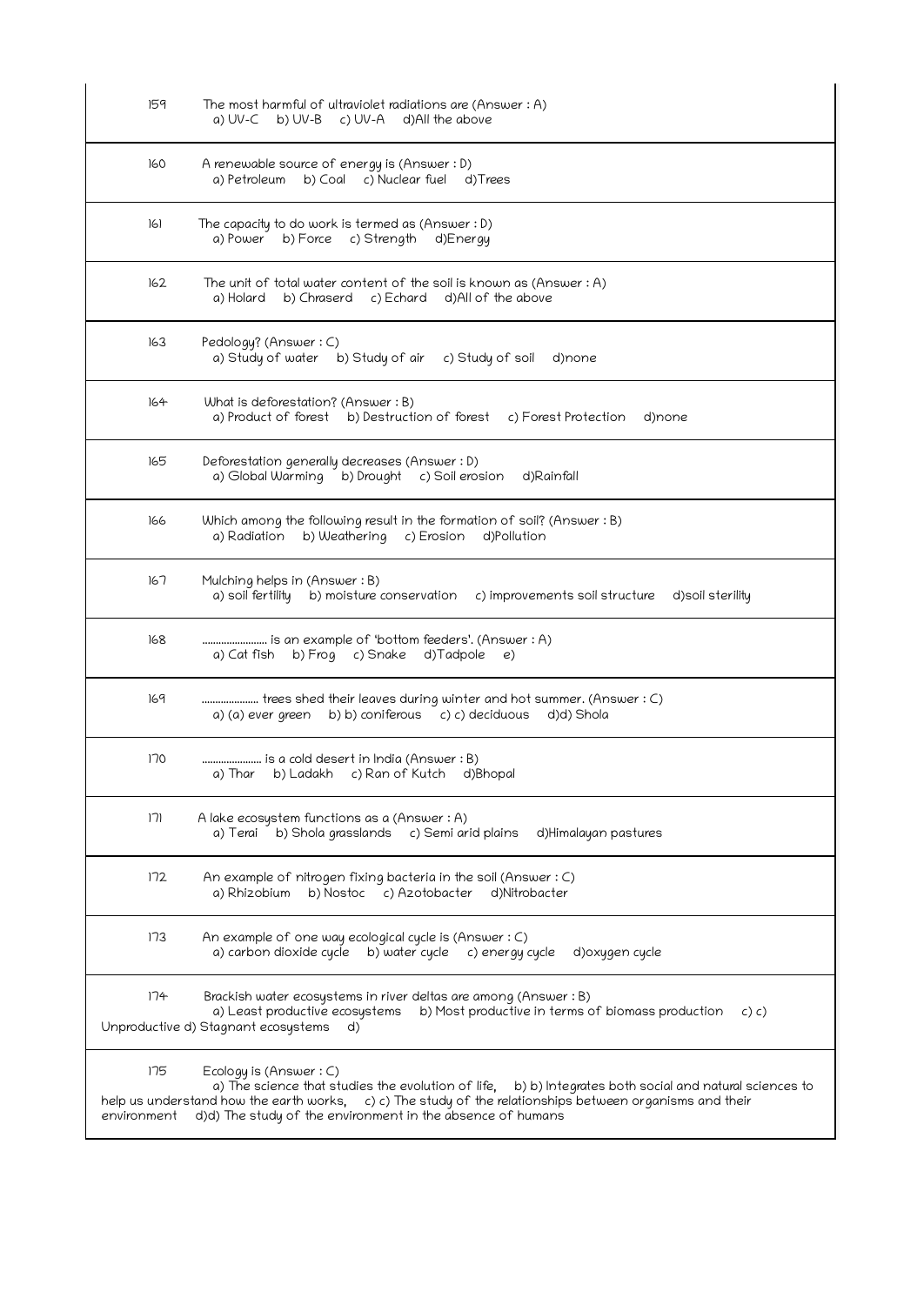|      | 176 | Forests grow in high rain fall areas are (Answer : A)<br>a) (a) ever green forests b) b) temperate forests<br>d)d) Tundra<br>c) c) conifers                                 |
|------|-----|-----------------------------------------------------------------------------------------------------------------------------------------------------------------------------|
|      | 177 | Fungi is a (Answer : D)<br>a) Macroconsumer b) Producer<br>c) Carnivore d<br>d)Microconsumer                                                                                |
|      | 178 | Nitrogen fixing blue green alga (Answer: C)<br>b) Rhizobium<br>a) Clostridium<br>c) Nostoc<br>d)Nitrosomonas                                                                |
|      | 179 | Nitrogen gas returns to the atmosphere by the action of (Answer: B)<br>a) Nitrogen fixing bacteria b) Denitrifying bacteria c) Nitrifying bacteria<br>d)Nitrate fertilizers |
|      | 180 | Patches of tall grasslands interspersed with Sal forest ecosystem is (Answer: A)<br>b)<br>c) d)<br>a)                                                                       |
|      | 181 | Ramsar Convention refers to the conservation of ___________ (Answer: B)<br>a) (a) Deserts b) b) Wetlands c) c) Agriculture lands, d)d) Forest land                          |
|      | 182 | Some species whose removal can affect the survival of an ecosystem are called (Answer: B)<br>a) b) b) Keystone species c) c) Producers d)d) Carnivores                      |
| tank | 183 | Sunderbans is home to (Answer: B)<br>a) Giant permanent pond b) Temporary aquatic system<br>d)Water<br>c) Simplest aquatic ecosystem                                        |
|      | 184 | The conversion of ammonia to nitrate is known as $_{\tt{-----}}$ (Answer : B)<br>a) (a) ammonification<br>b) b) nitrification c) c) denitrification<br>d)d) all of these    |
|      | 185 | The forests which occur in law rain fall area is (Answer $:B$ )<br>a) (a) Evergreen forests b) b) deciduous forests c) c) Coniferous forest d)d) All the above.             |
|      | 186 | The inherent ability of organisms to reproduce and multiply is called, (Answer: B)<br>b) b) biotic potential c) c) carrying capacity d)d) K value<br>a) C value             |
|      | 187 | The largest brackish water lake situated in Asia is in Orissa. Which is the lake? (Answer : A)<br>a) (a) Chilka lake b) b) Vembanad lake c) c) Woolar lake d)d) Dal lake    |
|      | 188 | The Little Rann of Kutch is home to (Answer: D)<br>b) b) Great Indian Bustard c) c) Lion<br>a) Horse<br>d)d) Wild Ass                                                       |
|      | 189 | The presence of which is necessary for photosynthesis (Answer $:B$ )<br>b) b) Chlorophyll c) c) Phosphorus<br>a) (a) Chloroform<br>d)d) Polymer                             |
|      | 190 | The process through which ecosystems tend to change after a period of time is called (Answer : A)<br>a) b) c)<br>d)                                                         |
|      | 191 | The species that flower are called (Answer $: C$ )<br>d)d) algae<br>a) (a) gymnosperms b) b) bryophytes c) c) angiosperms                                                   |
|      | 192 | The term 'Eco' implies (Answer: A)<br>a) Environment<br>b) Ecotone c) Ecotourism<br>d)Soil                                                                                  |
|      | 193 | The term 'Ecology' was coined by (Answer: B)<br>a) A.G.Tansley b) Earnst Haeckel c) Aristotle<br>d)Linnaeus                                                                 |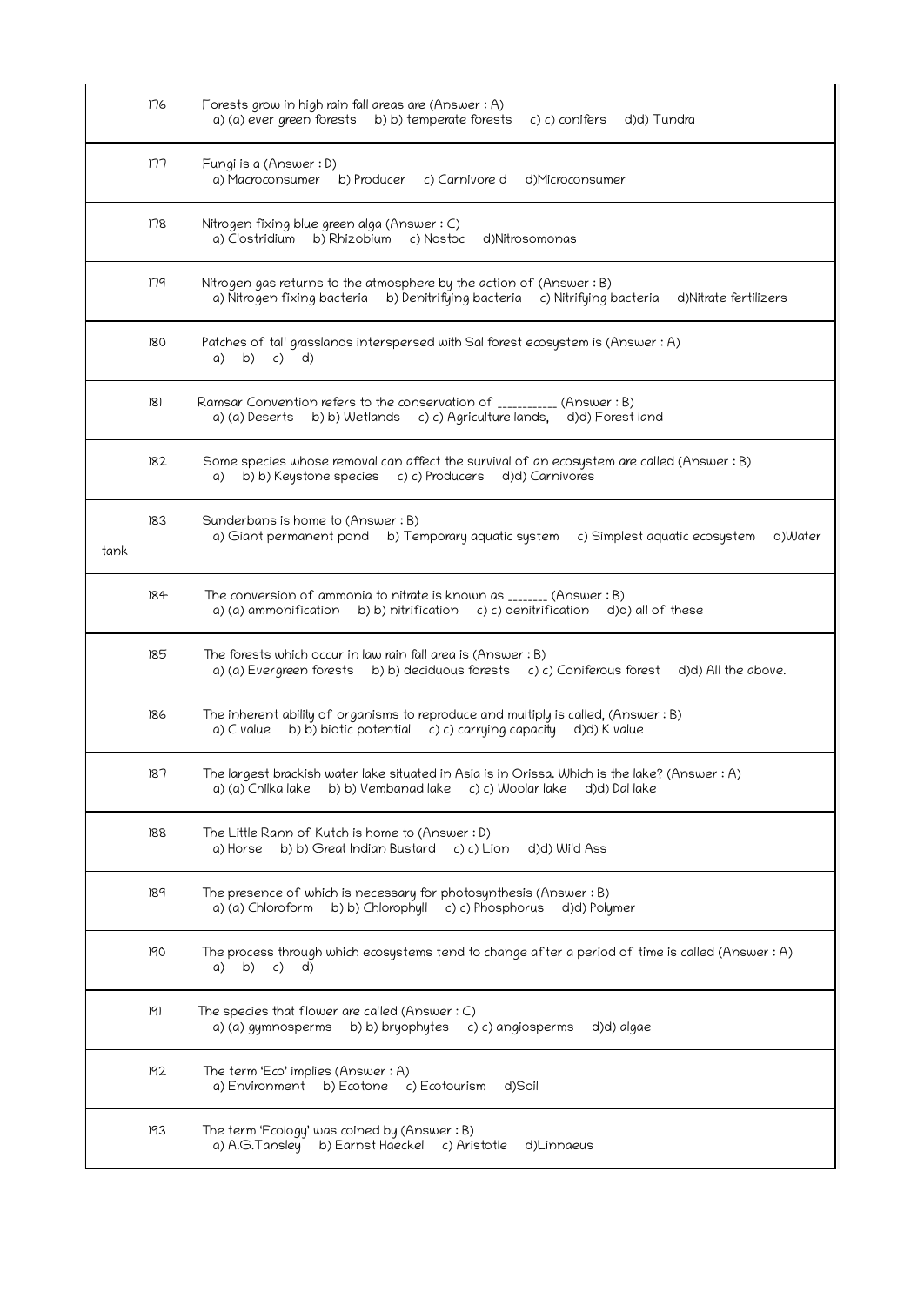| 194                    | The word Biophilia was coined by (Answer: D)<br>a) Dr. Hackel b) Dr. Johanssen c) Dr. Benjamine d)E. O. Wilson                                                                                 |
|------------------------|------------------------------------------------------------------------------------------------------------------------------------------------------------------------------------------------|
| 195                    | What is Dendrology? (Answer: C)<br>a) Study of Plants b) Study of Butterflies c) Study of Trees d) None of these                                                                               |
| 196<br>c) Rare species | What is edge species? (Answer : A)<br>a) The species which occur abundantly in the ecotone b) b) Species on the verge of extinction<br>C)<br>d)d) Endemic species                              |
| 197                    | What is symbiosis? (Answer : C)<br>a) Study of distribution of related species b) b) Association between members of same species<br>c) c) Association between members of two species d)d) None |
| 198                    | When number of food chains is interlocked this is called (Answer $: C$ )<br>a) food link b) food chain c) food web<br>d)pyramid                                                                |
| 199                    | Which is an example for sedimentary biogeochemical cycle (Answer: D)<br>a) Oxygen cycle b) Nitrogen cycle c) Water cycle d) Phosphorus cycle                                                   |
| 200                    | Which is the second largest in species richness? (Answer : C)<br>a) Desert b) b) Tundra c) c) Coral reefs d)d) Flowing water                                                                   |
| 201                    | Grassland of USA is referred to as (Answer: A)<br>a) Prairies<br>b) Steppes c) Pampas d) Veldts                                                                                                |
| 202                    | The complex network of interconnected food chains is called __________ (Answer: B)<br>a) Trophic level b) Food web c) Ecological pyramid d) Ecology chain                                      |
| 203                    | The animal which consumes decaying organic matter is ________ (Answer : B)<br>b) Detritivore c) Herbivore<br>d)Producers<br>a) Carnivore                                                       |
| 204<br>(Answer : C)    | An ecosystem gradually merges with an adjoining one through a transitional zone is called the<br>a) Ecological niche b) ecological footprint<br>c) ecotone d)Shore effect                      |
| 205                    | The Primary Consumers are also called as (Answer: A)<br>a) Herbivores<br>b) Carnivores<br>c) Enzymes<br>d)None of these                                                                        |
| 206                    | The forests which occur in law rain fall area is called (Answer: B)<br>d)All the above<br>b) deciduous forests<br>c) Coniferous forest<br>a) Evergreen forests                                 |
| 207                    | (Answer: D) Favorable morphological and physiological response to a change in environment is called<br>a) Preadaptation<br>b) Ecotyping<br>c) Formation of ecophenes<br>d)Acclimatization      |
| 208                    | Plants adapted to open, sunny habitats are (Answer: B)<br>a) Sciophytes<br>b) Heliophytes<br>c) Mesophytes<br>d)Epiphytes                                                                      |
| 209                    | Temperate forests occur in India in (Answer : B)<br>a) Indo-gangetic plains<br>b) Himalayas<br>d)Southern peninsula<br>c) Eastern India                                                        |
| 210                    | In India, tropical evergreen forests occur in (Answer $: C$ )<br>a) Himachal Pradesh<br>b) Madhya Pradesh<br>d)Tamil Nadu<br>c) Assam                                                          |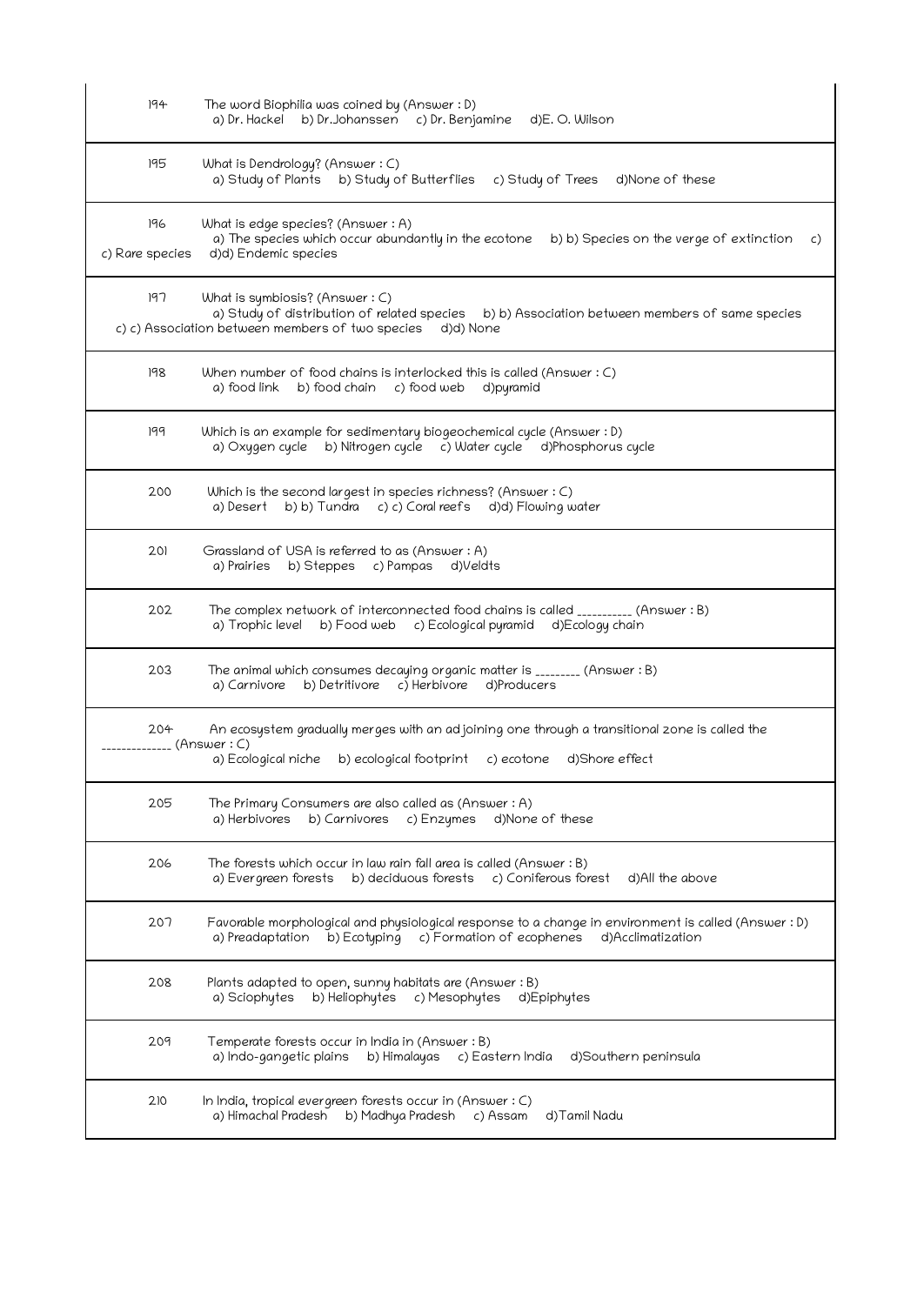| 211                        | Which one is natures cleaner? (Answer : C)<br>a) Consumers b) Producers c) Decomposers and Scavengers d) Symbionts                                                 |
|----------------------------|--------------------------------------------------------------------------------------------------------------------------------------------------------------------|
| 212                        | The relationship between nitrogen fixing bacteria and leguminous plants is an example for (Answer $:C$ )<br>a) Parasitism b) Predation c) Mutualism<br>d)Symbiosis |
| 213                        | _____ trees shed their leaves during winter and hot summer. (Answer : C)<br>b) Coniferous c) Deciduous d) Shola<br>a) Ever green                                   |
| 214                        | Thorn forests are found in the______ regions (Answer : A)<br>a) Semi-arid b) High rain fall areas c) Low temperature<br>d)Frozen areas                             |
| 215                        | _______ is a cold desert in India (Answer : B)<br>b) Ladakh c) Ran of Kutch d) Bhopal<br>a) Thar                                                                   |
| 216                        | _____ is an example of bottom feeders (Answer : A)<br>a) Cat fish b) Frog c) Snake d) Tadpole                                                                      |
| 217                        | A Hawk that eats a frog is a (Answer : D)<br>a) Producer b) Primary Consumer c) Secondary Consumer<br>d)Tertiary Consumer                                          |
| 218                        | An example of lotic system (Answer : B)<br>a) Pond b) River c) Lake d) Reservoir                                                                                   |
| 219                        | Complex interlinked food chains are called (Answer: A)<br>a) Food Web b) Food net work c) Trophic levels d) Food pyramid                                           |
| 220<br>marine water system | Lotic ecosystem refers to (Answer : B)<br>a) Static water system b) Ecosystem of flowing water c) Ecosystem of estuaries<br>d)Deep                                 |
| 221                        | Autotrophs are _____________ (Answer : D)<br>a) Consumers b) Herbivores c) Saprophytes d)Producers                                                                 |
| 222                        | Organisms which depened on Producers for nutrition are called (Answer: C)<br>b) Saprophytes c) Consumers<br>d)Xerophytes<br>a) Autotrophs                          |
| 223                        | The source of atmospheric oxygen is (Answer: B)<br>a) Nitrogen cycle b) Green Plants c) Water d) Carbon Cycle                                                      |
| 224                        | Plants which grow in shade are called (Answer : A)<br>b) Heliophytes<br>a) Sciophytes<br>c) Oxylophytes<br>d)Epiphytes                                             |
| 225                        | Photosynthesis is found in (Answer: A)<br>b) Decomposers c) Consumers d) Scavengers<br>a) Producers                                                                |
| 226                        | Phytoplankton are (Answer: B)<br>a) Producers of forest<br>b) Producers of lakes<br>c) Consumers of Ocean<br>d)Omnivores                                           |
| 227                        | Gas released during photosynthesis is (Answer: C)<br>b) Nitrogen c) Oxygen<br>a) Methane<br>d)Carbon dioxide                                                       |
| 228                        | The major reservoir of carbon is (Answer $:B$ )<br>a) The atmosphere<br>b) Ocean Bed c) Plant and animals<br>d)Rock                                                |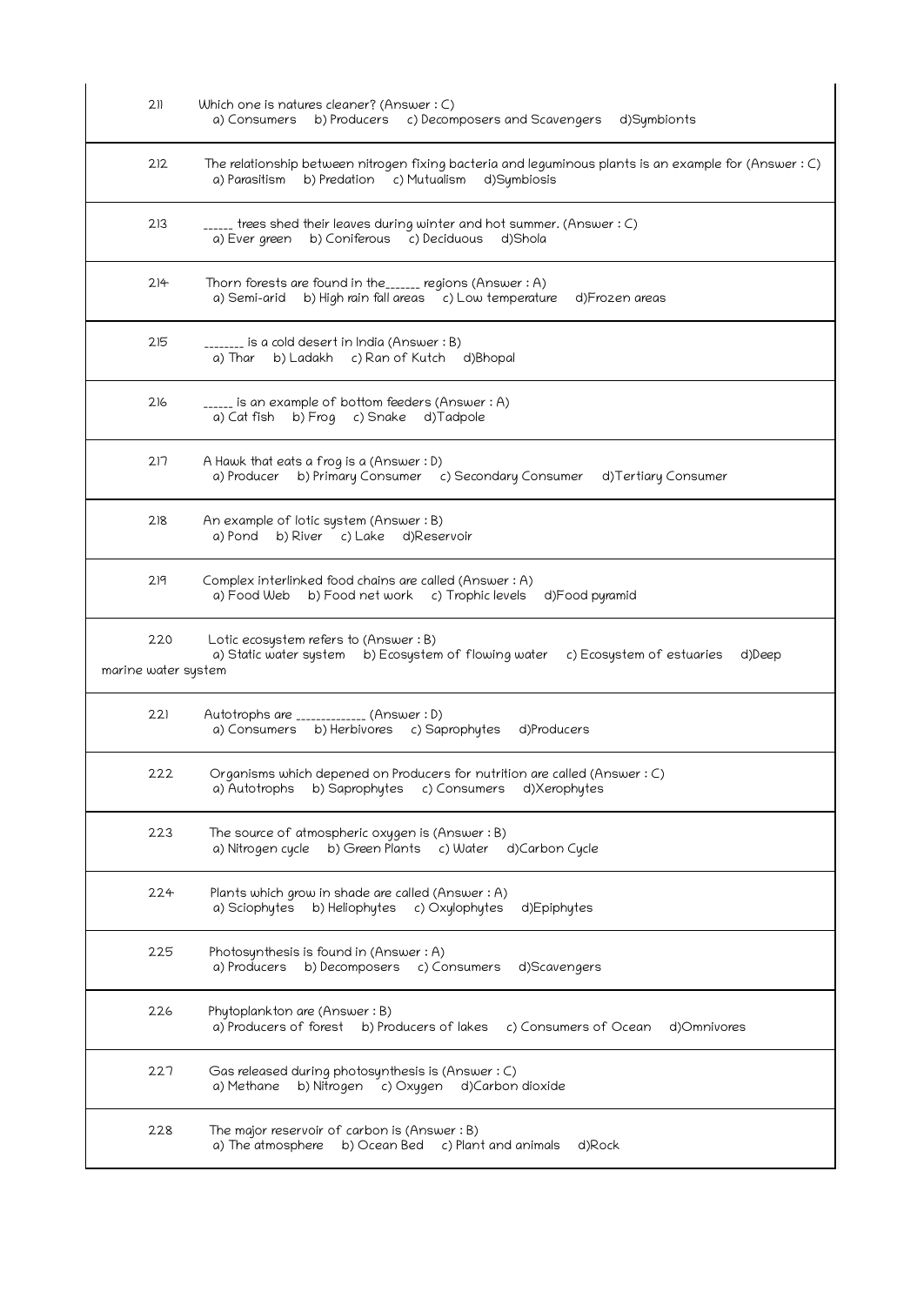| 229                          | The simplest aquatic ecosystem can be seen in a (Answer: C)<br>d)Water Tank<br>a) River<br>b) Lake c) Pond                                                                                           |
|------------------------------|------------------------------------------------------------------------------------------------------------------------------------------------------------------------------------------------------|
| 230                          | What is hibernation and aestivation? (Answer : A)<br>a) Thermal adaptation shown by animals<br>b) wind adaptation shown by animals<br>c) adaptation of<br>animals to escape from predators<br>d)None |
| 231                          | What is lentic habitat ? (Answer : B)<br>a) Running water habitat b) Standing or still water habitat<br>d)None<br>c) Marine habitat                                                                  |
| 232                          | What is lotic habitat? (Answer : C)<br>a) Standing or still water habitat<br>b) Marine habitat<br>c) Running water habitat<br>d)Stagnant water                                                       |
| 233<br>Large plants in water | What is Plankton? (Answer: A)<br>a) Microscopic floating organisms – Plants and animals.<br>b) bottom dwelling aquatic organisms<br>C)<br>d)None                                                     |
| 234<br>trees                 | What is Canopy? (Answer: A)<br>a) Uppermost level of the forest<br>b) Ground level of the forest<br>c) Soil in forest<br>d)Climbers on                                                               |
| 235                          | North American grassland are called (Answer: B)<br>b) Prairies c) Savannah d) None<br>a) Pampas                                                                                                      |
| 236                          | African grasslands are called (Answer: C)<br>b) Pampas<br>c) Savannah<br>d)None<br>a) Prairies                                                                                                       |
| 237                          | Green plants are absent in deep sea. Why? (Answer: A)<br>c) low temperature<br>b) High pressure<br>d)Great depth<br>a) Light is absent                                                               |
| 238<br>grassland into desert | What is desertification? (Answer : D)<br>a) Conversion of forests into desert<br>b) Conversion of croplands into desert<br>c) Conversion of<br>d) all of the above                                   |
| 239                          | The first trophic level in a food chain (Answer: A)<br>a) Green Plants b) Herbivores c) Carnivores<br>d)Bacteria                                                                                     |
| 240                          | Sulphur bacteria are examples of (Answer: D)<br>b) Heterotrophs<br>c) Saprophytes<br>d)Autotrophs<br>a) Carnivores                                                                                   |
| 241                          | Green Land biome (Answer: B)<br>a) Tundra b) Pampas c) Taiga<br>d)Thaar.                                                                                                                             |
| 242<br>caves                 | What is deep ecology? (Answer: A)<br>a) Protecting nature for its own sake<br>b) Ecology of deep sea<br>c) Ecology of forest<br>d)Ecology of                                                         |
| 243                          | Coral reefs in India can be seen in (Answer: B)<br>b) Andaman and Nicobar Islands<br>d)Maharashtra<br>a) Himalayan region<br>c) Uttarpradesh                                                         |
| 244                          | __________ is one of the most endangered species of Indian birds (Answer : D)<br>b) Paradise fly catcher c) Owl d) The great Indian bustard<br>a) Bee eater                                          |
| 245                          | species is known as Azadirachta Indica (Answer : A)<br>b) Mango c) Jackfruit<br>a) Neem<br>d)Banana                                                                                                  |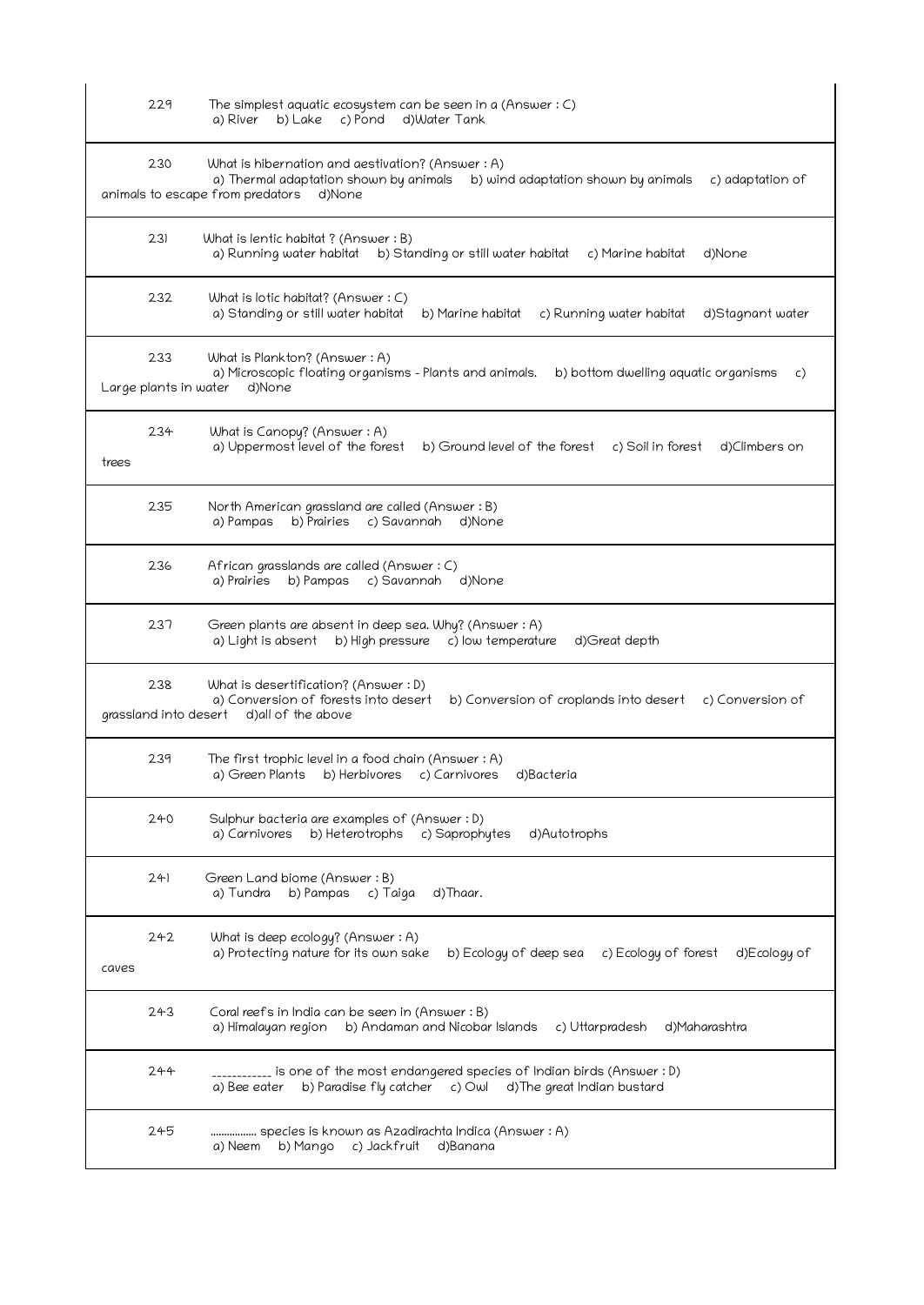| 246                 | is a marine tortoise which shows the unique phenomenon 'arribada' (Answer : A)<br>b) Star Tortoise c) Travancore Tortoise<br>a) Olive Ridley<br>d) b 8 c                           |
|---------------------|------------------------------------------------------------------------------------------------------------------------------------------------------------------------------------|
| 247                 | tree is known as 'flame of the forest'? (Answer : B)<br>b) Butea monosperma c) Jackfruit d)Pongamea<br>a) Zizyphus                                                                 |
| 248                 | All are insitu conservation efforts except (Answer : C)<br>a) National parks<br>b) Sanctuaries<br>$c)$ 200<br>d)                                                                   |
| 249                 | Approximately, 50% of total world species are present on (Answer: A)<br>a) tropical rain forest b) temperate rain forest c) temperate deciduous forest d<br>d) coral reefs         |
| 250                 | Bears are usually hunted and killed for their (Answer : B)<br>c) Gall bladder<br>b) Skin<br>a) Teeth<br>d)Nails                                                                    |
| 251<br>the planet d | Biodiversity (Answer: A)<br>a) increases towards the equator<br>b) decreases towards the equator<br>c) remains same throughout<br>d)has no effect on change in latitude            |
| 252                 | Black Buck is a (Answer: B)<br>a) Goat b) Deer c) Butterfly<br>d)Bird                                                                                                              |
| 253                 | Blue whale is placed under (Answer: A)<br>a) endangered b) critically endangered<br>c) rare<br>d)d) extinct                                                                        |
| 254                 | Conservation within the natural habitat is (Answer: A)<br>a) insitu conservation<br>b) exsitu conservation c) invivo conservation<br>d)d) exvivo conservation                      |
| 255                 | Coral reefs in India can be seen in (Answer: B)<br>b) Andaman and Nicobar Islands<br>c) Uttarpradesh<br>d)Maharashtra<br>a) Himalayan region                                       |
| 256                 | Dodo is (Answer: D)<br>a) endangered<br>b) b) critically endangered<br>d)d) extinct<br>c) c) rare                                                                                  |
| 257                 | Endemic species are (Answer: B)<br>b) b) species localised in a specific region<br>a) rare species<br>c) c) cosmopolitan in distribution d)<br>critically endangered species<br>d) |
| 258                 | Ex situ conservation includes (Answer : D)<br>a) Zoo<br>b) Botanic garden<br>c) c) Germplasm bank<br>d)d) all of the above                                                         |
| 259                 | Gharial is a (Answer: A)<br>a) Crocodile<br>b) b) Cobra<br>d)d) Frog<br>c) c) Tortoise                                                                                             |
| 260                 | Herpetology is a branch of Science which deals with (Answer: C)<br>b) Mammals<br>c) Reptiles<br>a) Aves<br>d)Fishes                                                                |
| 261                 | Hot spots are regions of high (Answer : B)<br>b) b) endemism c) c) critically endangered population d) diversity<br>d)d) diversity<br>a) rarity                                    |
| 262                 | India is primary centre of domestication of (Answer: D)<br>c) Water Buffalo<br>a) Sheep<br>b) Goat<br>d)Elephants                                                                  |
| 263<br>(Answer: A)  | IUCN (The International Union For Conservation Of Nature And Natural Resources) headquarters is at                                                                                 |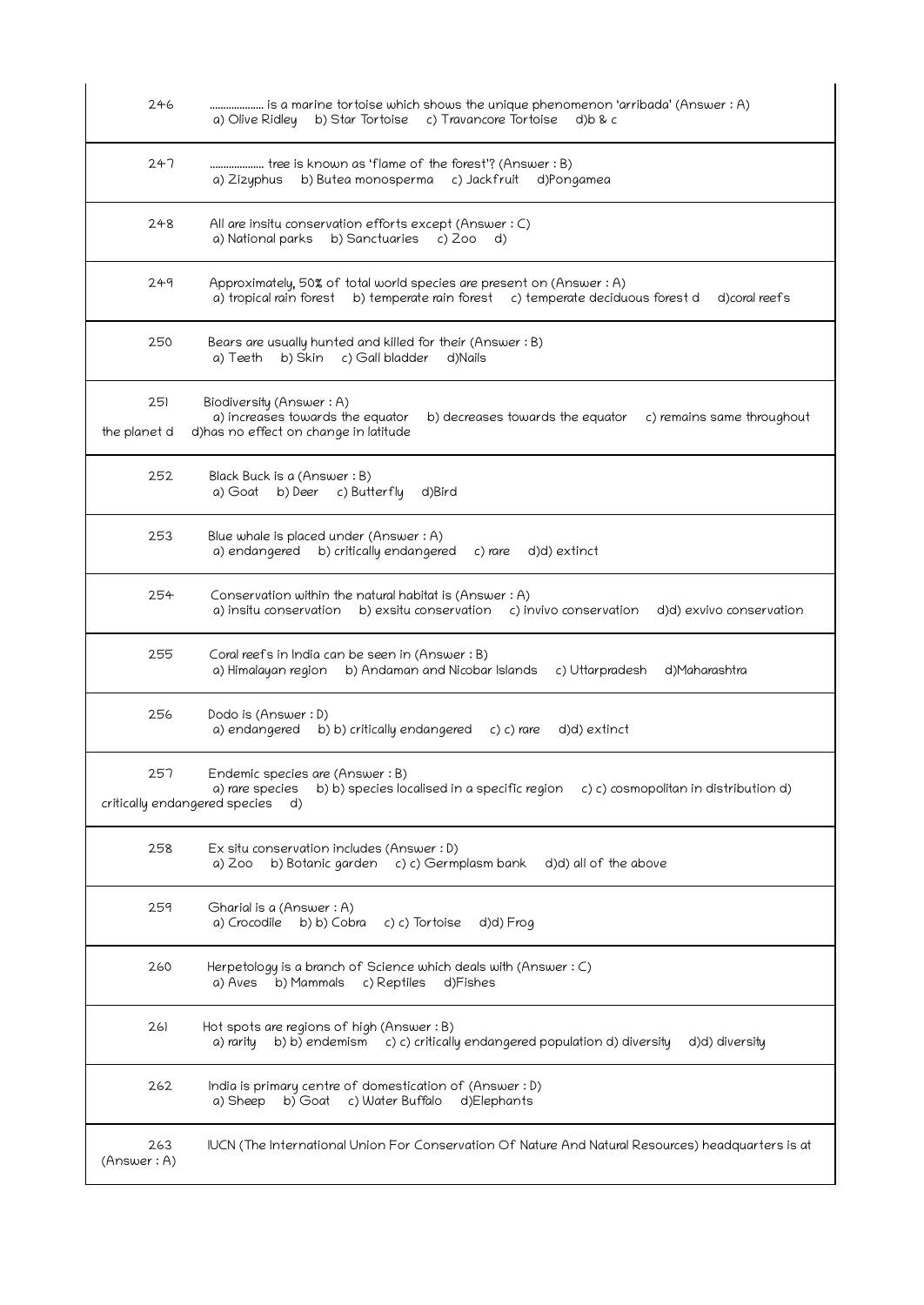|                  | d)NewYork, USA<br>a) Morges, Switzerland<br>b) Paris, France c) Vienna, Austria d                                                                                                |
|------------------|----------------------------------------------------------------------------------------------------------------------------------------------------------------------------------|
| 264<br>d         | IUCN is also called as (Answer: B)<br>a) Man and Biosphere program<br>b) World Conservation Union<br>c) World Conservation Consortium<br>d)World Wide Conservation Union         |
| 265              | Killing of animals disturbs (Answer : C)<br>a) Good for eco system<br>b) Good for man<br>c) The balance of nature<br>d)None                                                      |
| 266              | MAB program stands for (Answer: D)<br>a) Man and biotechnology<br>b) Material and biology<br>c) Man and Biology<br>d)Man and Biosphere                                           |
| 267              | Pangolins feed on (Answer: A)<br>b) b) fruits $c$ ) c) leaves<br>d)d) roots<br>a) ants                                                                                           |
| 268<br>species   | Red data book contains data of (Answer: D)<br>a) all plant species<br>b) all animal species c) economically important species<br>d)threatened                                    |
| 269              | Silent Spring is a well known book written by (Answer: C)<br>c) Rachel Carson d)Aldoleopold<br>b) Charles Darwin<br>a) John Miller                                               |
| 270              | The drug morphine is extracted from  plant (Answer : C)<br>b) Belladonna<br>c) Opium Poppy d) Tannin<br>a) Cocoa                                                                 |
| 271<br>: D)      | The first global environmental protection treaty The Montreal Protocol was signed on Sept. 26. (Answer<br>a) 1985<br>b) 1990<br>c) 1981<br>d)1987                                |
| 272              | The most important reason for decrease in biodiversity is (Answer : D)<br>b) introduction of exotic species c) overexploitation<br>a) habitat pollution<br>d)habitat destruction |
| 273              | The only ape found in India (Answer $: C$ )<br>a) Gorilla<br>b) Chimpanzee<br>c) Hoolock gibbon<br>d)Oranguttan                                                                  |
| 274              | Which of the following is a biodiversity hot sport in India? (Answer : A)<br>a) Western Ghats<br>b) Nandadevi c) Eastern Ghats<br>d)Aravalli                                     |
| 275              | Which of the following region has maximum diversity? (Answer : D)<br>b) temperate rainforest<br>c) taiga d<br>a) mangroves<br>d) coral reefs                                     |
| 276              | Which plants die after flowering? (Answer: B)<br>b) Bamboo<br>c) Chrysanthemum<br>d)Butea<br>a) Lotus                                                                            |
| 277              | Which tree is known as Coral tree? (Answer : C)<br>a) Quercus<br>b) Dipterocarps<br>c) Erythrina<br>d)Zizypus                                                                    |
| 278              | Salim Ali Centre for Ornithology and Natural history is located at _____ (Answer : D)<br>d)Coimbatore<br>b) Hyderabad<br>c) Kerala<br>a) Pune                                    |
| 279<br>September | World wildlife week is observed during (Answer: A)<br>a) First week of October<br>b) Last week of October<br>c) Third week of October<br>d)First week of                         |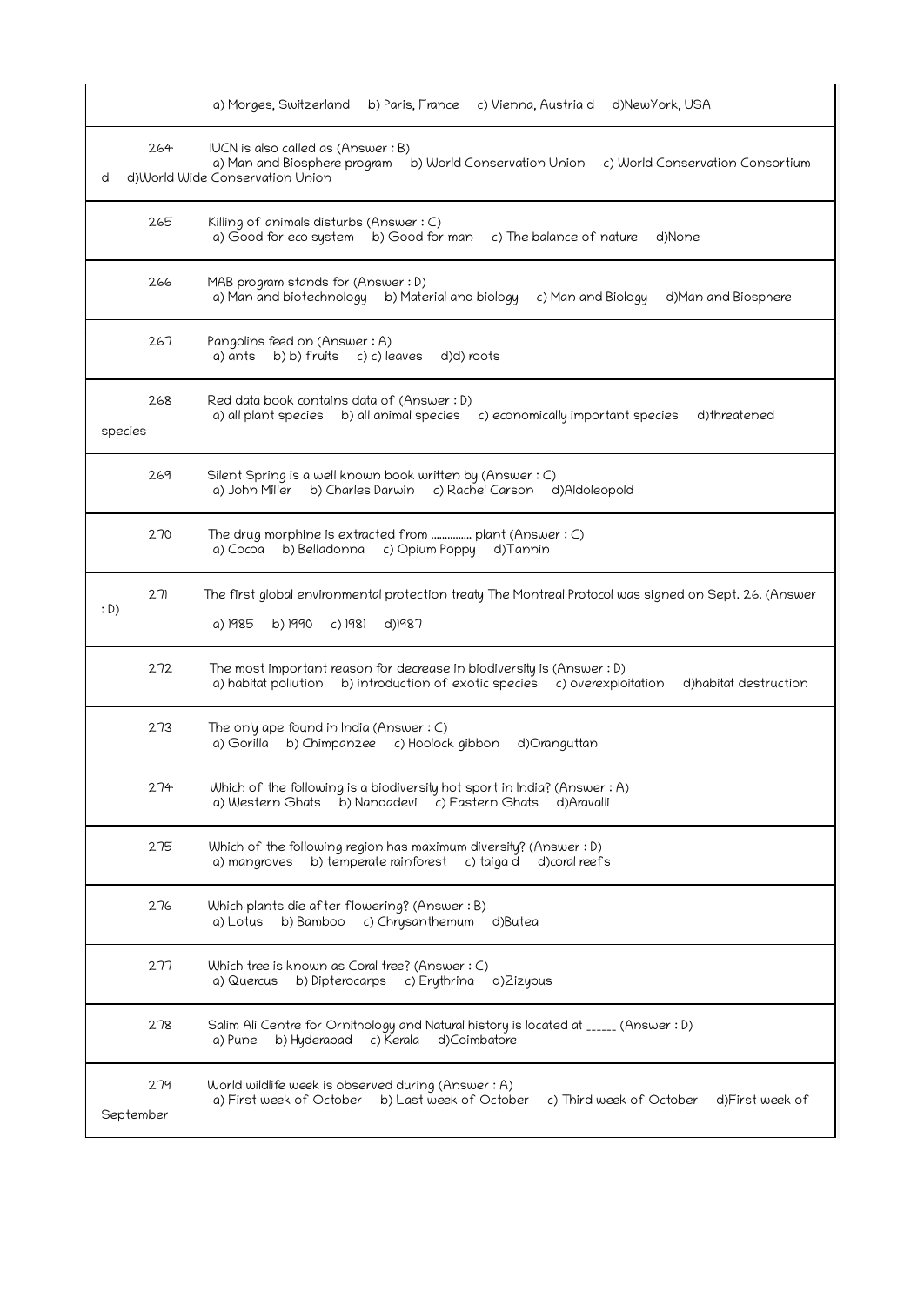| 280                | Zoological Survey of India is at (Answer: C)<br>b) Mumbai<br>c) Kolkata<br>a) Delhi<br>d)Chennai                                                                                                                                  |
|--------------------|-----------------------------------------------------------------------------------------------------------------------------------------------------------------------------------------------------------------------------------|
| 281                | The Salim Ali Bird sanctuary is located at (Answer: B)<br>b) Thattekad c) Anakkatti d) Kalakkad j<br>a) Pondicherry                                                                                                               |
| 282                | Who among the following is commonly called 'Bird Man of India'? (Answer : A)<br>b) M.S. Swaminathan c) M.C. Mehta d) Raphel Emerson<br>a) Salim Ali                                                                               |
| 283                | The phenomenon of occurrence of additional species found in the ecotone or transitional zone<br>between adjoining ecosystems is known as ________ (Answer: A)<br>a) Edge effect b) Root effect c) Raman effect d) Coolidge effect |
| 284<br>(Answer: C) | A set of organisms that resemble one another in appearance and behaviour is called a ____________<br>a) Exons b) Prions c) Species<br>d)guilds                                                                                    |
| 285                | All the genes of a population is called (Answer: A)<br>a) gene pool b) Genome c) Gene bunch d) Gene population                                                                                                                    |
| 286                | The first protected area in India is ___________ (Answer : B)<br>a) Silent valley b) Corbett National Park c) Bandipur sanctuary d) Nagar-Hole                                                                                    |
| 287                | The Indian Parliament passed the Biodiversity Bill in the year________ (Answer: C)<br>b) $2005$ c) $2002$<br>a) 2000<br>d)2007                                                                                                    |
| 288                | The destruction of habitat of plants and animals is called (Answer $: C$ )<br>a) Endemism b) Endangered species<br>c) Habitat loss<br>d)Flood                                                                                     |
| 289                | Zoos are examples for (Answer: C)<br>a) In-situ conservation b) In-vivo conservation c) Ex-situ conservation d) Ex-vivo conservation                                                                                              |
| 290                | In which Indian state is Corbet National park located (Answer: B)<br>a) Madya Pradesh<br>b) Uttarakhand c) Kerala<br>d)Tamilnadu                                                                                                  |
| 291                | The first national park of Kerala (Answer: D)<br>b) Kottayam<br>c) ldukki<br>d) ravikulam<br>a) Aralam                                                                                                                            |
| 292                | In which year was Project Tiger launched? (Answer : A)<br>a) 1973<br>b) 1964<br>c) 1998<br>d)1970                                                                                                                                 |
| 293<br>d)IUCN      | Earth summit of Rio de Janeiro (1992) resulted in (Answer : C)<br>a) Compilation of Red list<br>b) Establishment of biosphere reserves<br>c) Conservation of biodiversity                                                         |
| 294                | Lions are found in (Answer : D)<br>a) Western Ghats<br>b) Corbett National Park<br>c) Forests of Madhya Pradesh<br>d) Gir forests                                                                                                 |
| 295                | National Park associated with rhinoceros is (Answer: A)<br>b) Ranthambore<br>a) Kaziranga<br>c) Corbett<br>d)Valley of flowers                                                                                                    |
| 296<br>(Answer: B) | Some species of plants and animals are extremely rare and may occur only at a few locations are called<br>a) Endemic<br>b) Endangered<br>c) Vulnerable<br>d)Threatened                                                            |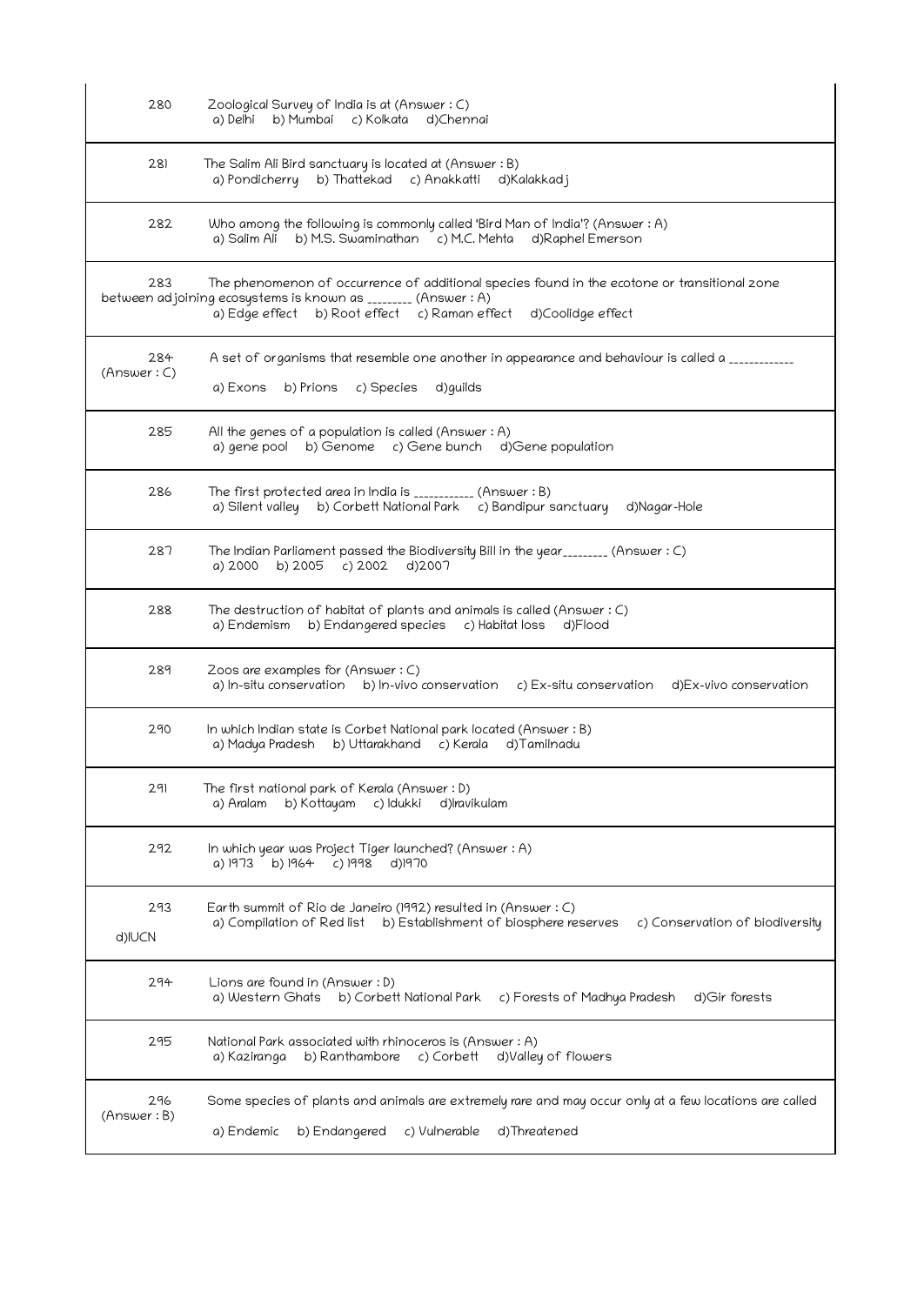| 297              | The only known breeding colony of the greater and lesser Flamingos in our country is seen in<br>desert. (Answer : A)<br>a) The Great Rann of Kutch b) The Thar c) Ladakh<br>d)Atacama |
|------------------|---------------------------------------------------------------------------------------------------------------------------------------------------------------------------------------|
| 298              | The one-horned Rhinoceros is now restricted to which state? (Answer $: C$ )<br>b) Gujarat c) Assam d) Uttar Pradesh<br>a) Maharashtra                                                 |
| 299              | Asiatic lion is found only in _____ (Answer : A)<br>a) Gir Forest b) Manas c) Kasiranga d) Sundarbans                                                                                 |
| 300              | _______ is a marine tortoise which shows the unique phenomenon ii½arribadaïi½ (Answer : A)<br>a) Olive Ridley b) Star Tortoise c) Travancore Tortoise<br>d)b & c                      |
| 301              | Largest reptile in the world (Answer : B)<br>a) Dragon b) Anaconda c) Crocodile<br>d)Python                                                                                           |
| 302              | Snow leopard is found in which National Park? (Answer: B)<br>a) Kaziranga b) The Great Himalayan c) Bharatpur d) Nagarhole                                                            |
| 303              | Point Calimere sanctuary is situated in which state? (Answer : A)<br>a) Tamilnadu<br>b) Kerala c) Karnataka<br>d)Gujarat                                                              |
| 304              | The movement Bee j Bachao Andolan was aimed for the conservation of $_{\_$<br>b) Shrubs c) Crops d) Coconut<br>a) Trees                                                               |
| 305              | In which year Silent Valley was declared as National Park? (Answer : C)<br>a) 1988<br>b) 1982<br>c) 1984<br>d)1981                                                                    |
| 306              | The Red Data book which lists endangered species is maintained by (Answer : C)<br>b) WHO $c$ ) IUCN<br>d)WWF<br>a) UNO                                                                |
| 307              | First Biosphere reserve in India (Answer: A)<br>a) Nilgiri b) Agastyamala c) Eravikulam d)Chinnar                                                                                     |
| 308              | Flag ship species of Choolannur sanctuary (Answer: B)<br>a) Tiger b) Peacock c) Elephant<br>d)Rhino                                                                                   |
| 309              | Which of the following is an extinct species? (Answer $: C$ )<br>b) Lion c) Dodo<br>d)Ostrich<br>a) Tiger                                                                             |
| 310              | _______ is one of the most endangered species of Indian birds (Answer : D)<br>b) Paradise fly catcher c) Owl d) The great Indian bustard<br>a) Bee eater                              |
| 311              | Many wild plant and animals are on the verge of extinction due to (Answer : A)<br>d)None of the above<br>a) Habitat destruction b) Climatic changes c) Non availability of food       |
| 312<br>Ecosystem | The most endangered ecosystem in India (Answer : B)<br>a) Shola forest ecosystem    b) Evergreen forest ecosystem<br>c) Pond ecosystem<br>d)Tundra                                    |
| 313              | Eravikulam National Park conserves (Answer: D)<br>d)Nilgiri Tahr<br>a) Lion tailed macaque<br>b) Tiger c) Elephant                                                                    |
| 314              | First National Park in India (Answer : A)<br>a) Jim Corbert National Park b) Bandipur National Park<br>c) Gir National Park<br>d)Sunderbans                                           |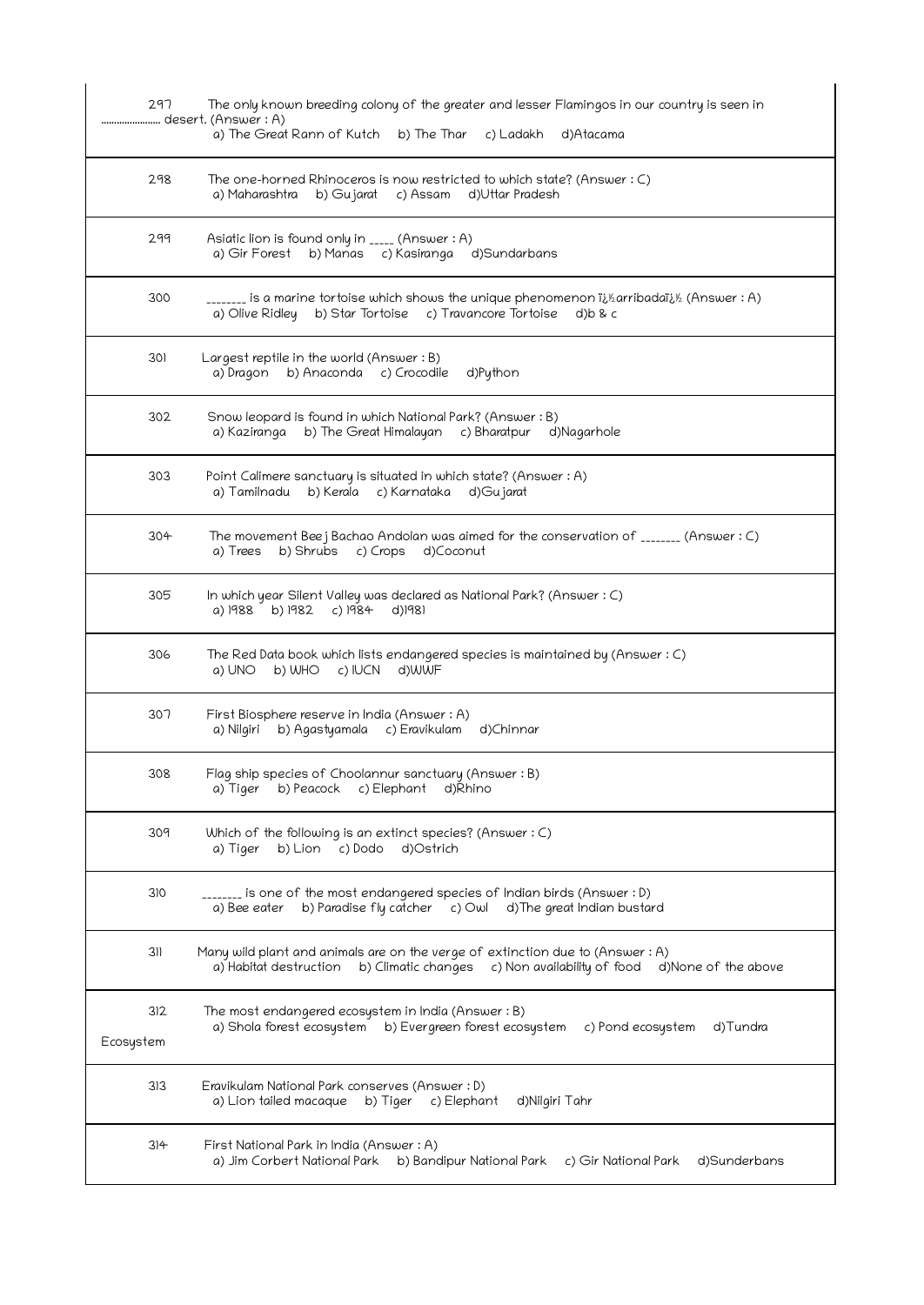| National Park          |                                                                                                                                                                                                                                                                                   |
|------------------------|-----------------------------------------------------------------------------------------------------------------------------------------------------------------------------------------------------------------------------------------------------------------------------------|
| 315                    | Agastyamalai Biosphere reserve is in (Answer : B)<br>a) Pathanamthitta b) Thiruvananthapuram c) Idukki d)Wayanad                                                                                                                                                                  |
| 316<br>plants          | What is meant by ex-situ conservation? (Answer $: C$ )<br>a) Conservation of a species by protecting its habitat along with all other species living there.<br>b)<br>Conservation of forest eco system c) Conservation of a species outside its natural habitat d)Conservation of |
| 317                    | The state which constituted green bench (Answer : B)<br>b) Tamilnadu c) Assam d) Madhya Pradesh<br>a) Kerala                                                                                                                                                                      |
| 318                    | Name the endangered animal which is protected in Rajamalai National park (Answer : C)<br>b) Black buck<br>c) Nilgiri Tahr<br>d)None<br>a) Chital                                                                                                                                  |
| 319                    | Animals and plants are best protected in (Answer : C)<br>b) Botanical Gardens c) National Parks<br>d)Sanctuaries<br>a) Zoos                                                                                                                                                       |
| 320                    | Worlds first Teak Forest was planted in 1842 in Kerala. Identify the place. (Answer: B)<br>b) Nilambur<br>c) Silent Valley<br>d)Nelliyampathy<br>a) Wayanad                                                                                                                       |
| 321                    | The Native Place of Redwood trees? (Answer: C)<br>b) Amazon c) California d) Thailand<br>a) Australia                                                                                                                                                                             |
| 322                    | Centre of Modern nuclear technology in India (Answer: C)<br>a) CRAS<br>b) SARC c) BARC d) None of these                                                                                                                                                                           |
| 323<br>d)None of these | What is an Incinerator? (Answer : A)<br>a) Furnace used for burning solid waste<br>$c)$ Both a & b<br>b) Furnace used for treating liquid waste                                                                                                                                   |
| 324                    | Photochemical smog is called (Answer: B)<br>a) Tokyo smog<br>b) London smog c) Los Angeles smog<br>d)None                                                                                                                                                                         |
| 325                    | The combustion of waste in the absence of Oxygen is called (Answer : B)<br>b) Pyrolysis<br>d)None<br>a) Haemolysis<br>c) Hydrolysis                                                                                                                                               |
| 326                    | The heating of earths atmosphere due to trapped radiation is known as (Answer: D)<br>b) Glass-House effect c) Thermal effect d) Green House Effect<br>a) Global warming                                                                                                           |
| 327                    | Thickness of plastic cover permissible to use (Answer : C)<br>b) 20 Microns<br>c) 100 Microns<br>a) 50 Microns<br>d)10 Microns                                                                                                                                                    |
| 328                    | A biodegradable plastic developed by Biopak Corporation Australia (Answer : A)<br>c) Polyester<br>d)PVC<br>a) Biopol b) Pet                                                                                                                                                       |
| 329                    | The Residential and Commercial wastes mainly consist of: (Answer : A)<br>a) Food wastes<br>b) Card board<br>c) Packaging materials<br>d)None of these                                                                                                                             |
| 330                    | Lead in water can cause (Answer: C)<br>b) Arthritis c) Kidney damage d) Hair falling<br>a) Eye disease                                                                                                                                                                            |
| 331                    | Colorless odorless and non corrosive air pollutant is (Answer : C)<br>a) Sulphur dioxide b) Carbon monoxide c) Carbon dioxide<br>d)Ozone                                                                                                                                          |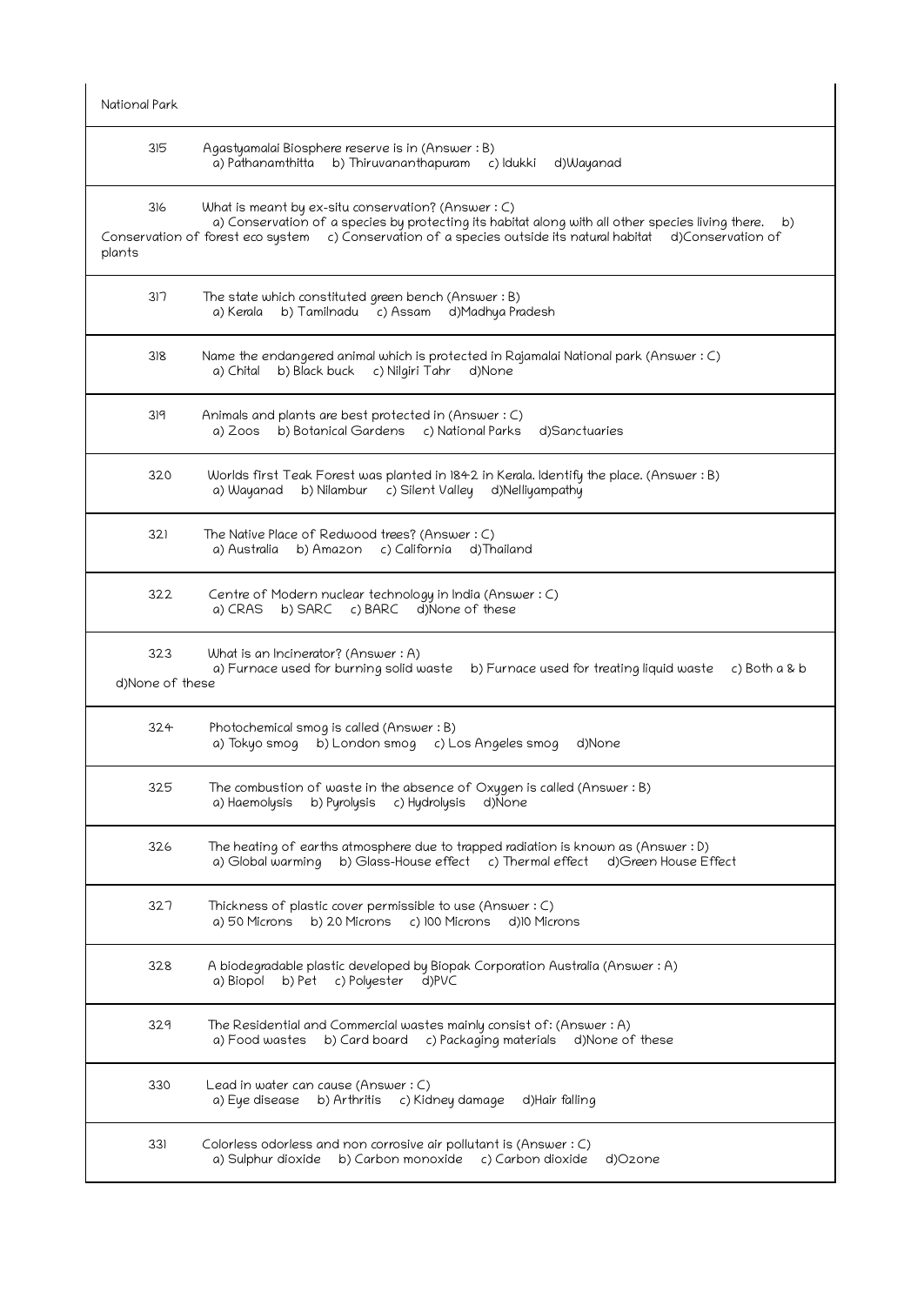| 332                       | Disease aggravated by air pollution is (Answer: C)<br>b) Rheumatism c) Bronchitis d) Haemophilia<br>a) Cholera                                                                                                                                                                                           |
|---------------------------|----------------------------------------------------------------------------------------------------------------------------------------------------------------------------------------------------------------------------------------------------------------------------------------------------------|
| 333                       | Which of the following type of pollution can cause the outbreak of Jaundice (Answer: C)<br>b) Thermal c) Water d) Land<br>a) Air                                                                                                                                                                         |
| 334<br>in the troposphere | "Ozone Hole" is a ____________ (Answer : B)<br>a) Hole in the atmosphere b b) Destruction of ozone layer c c) Hole in the hydrosphere d<br>d)Hole                                                                                                                                                        |
| 335                       | "Plumbism" is the disorder develops in man when exposed to (Answer : A)<br>b) b) Mercury c) c) Arsenic<br>d)d) CO<br>a) a) Lead                                                                                                                                                                          |
| 336                       | A pollutant not released by exhaust of automobiles is (Answer : C)<br>a) a) SO 2 b) b) CO c) c) Fly Ash d)d) Hydrocarbon gases                                                                                                                                                                           |
| 337                       | Acid rain contains (Answer: A)<br>a) Sulphuric acid b<br>b) Hydrochloric acid c c) Oxalic acid d d)Acetic acid                                                                                                                                                                                           |
| 338                       | An example of natural pollutant is (Answer : D)<br>a) a) Forest fire b) b) Natural Organic Decay<br>c) c) Volcanic eruptions d)d) All of the above                                                                                                                                                       |
| 339                       | An example of non-biodegradable pollutant is (Answer: B)<br>b) b) Plastic c) c) Litter d)d) Vegetable waste<br>a) a) Sewage                                                                                                                                                                              |
| 340                       | Birth rate is called (Answer : C)<br>a) mortality b b) vital index c c) natality d d) viability                                                                                                                                                                                                          |
| 341                       | Bishnoi women is connected to (Answer: B)<br>b) b) Chipko movement c) c) Climate change d)d) Women rights<br>a) Hindi Film                                                                                                                                                                               |
| 342                       | BOD is used for the measurement of  (Answer: C)<br>a) a) Atmospheric pollution b) b) Soil pollution c) c) Water pollution<br>d)d) Nuclear pollution                                                                                                                                                      |
| 343                       | Causative organisms of Malaria (Answer: C)<br>a) Bacteria b b) Fungus c c) Plasmodium d<br>d)Virus                                                                                                                                                                                                       |
| 344                       | Component not released in the burning coal is (Answer : D)<br>a) a) NO 2<br>b) b) SO 2 c) c) Fly Ash<br>$d(d)$ O 2                                                                                                                                                                                       |
| 345                       | Death rate of the population (Answer: A)<br>b) Viability c c) Natality d<br>a) Mortality b<br>d)Vitality                                                                                                                                                                                                 |
| 346                       | Ear muffs or Cotton plugs are used to reduce pollution of (Answer: B)<br>b) b) Noise c) c) Thermal d)d) Nuclear<br>a) a) Air                                                                                                                                                                             |
| 347                       | $E[A]$ is the (Answer : C)<br>a) a) Economic Information Awareness<br>b) b) Environmental Information Awareness<br>c) c)<br>Environmental Impact Assessment d)d) Environmental Impact Avoidance                                                                                                          |
| 348                       | El Nino (Answer : A)<br>a) a) a climate cycle in the Pacific Ocean impacting global weather patterns<br>b) b) Cold current in the<br>Atlantic influencing South American weather c) c) An annual underwater phenomenon affecting global weather<br>d)d) A sub-saharan hot wind affecting global climate. |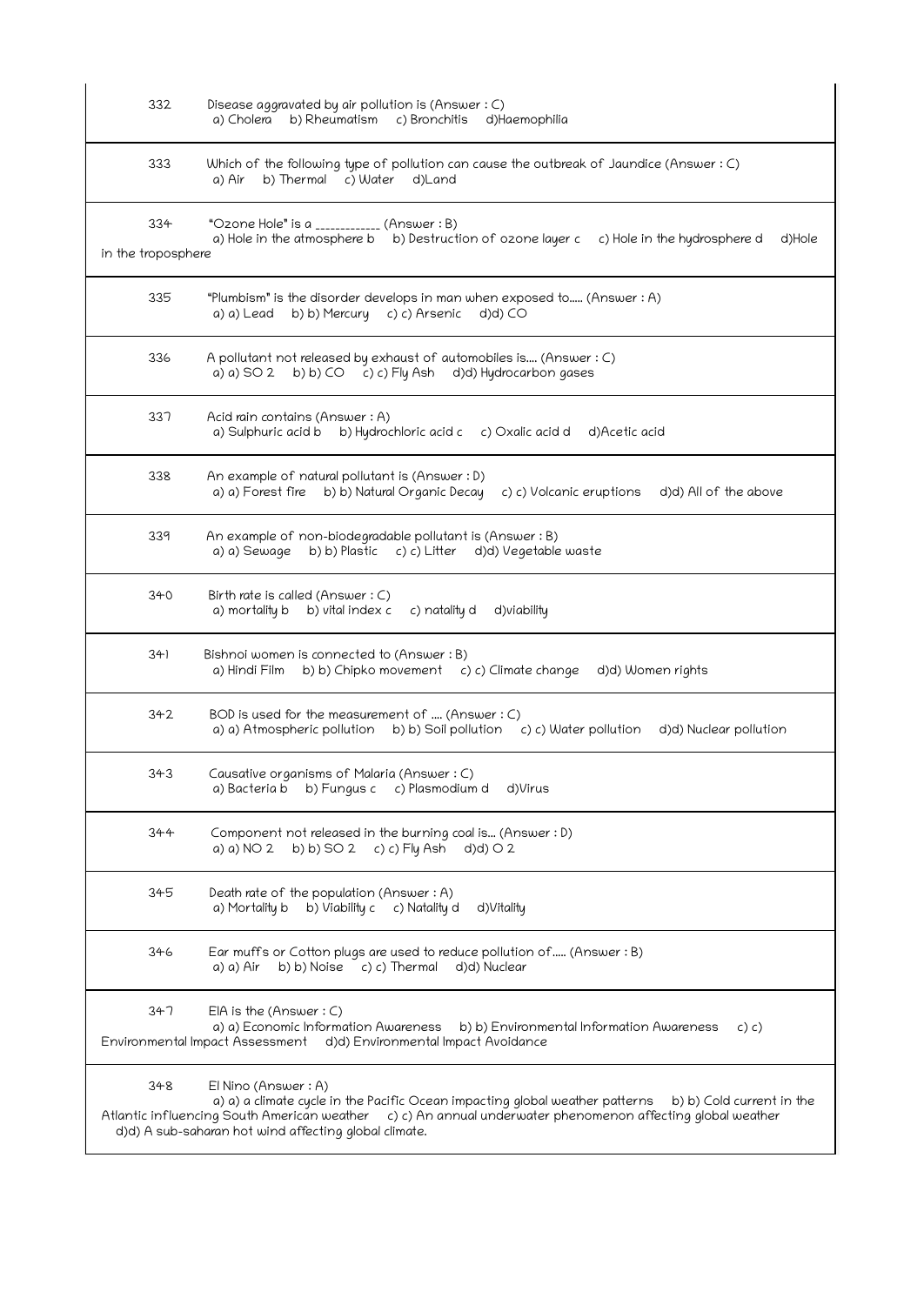| 349             | Environmental Protection Act was introduced in the year (Answer : A)<br>b) 1988 c c) 1972 d<br>a) 1986 b<br>d)1989                                                                                                |
|-----------------|-------------------------------------------------------------------------------------------------------------------------------------------------------------------------------------------------------------------|
| 350             | Example for a bio-degradable polymer is (Answer: C)<br>b) Polypropylene c c) Poly lactic acid d d) Polyester<br>a) Polyethylene b                                                                                 |
| 351             | Exposure of human body to radiation may cause (Answer : D)<br>b) b) Gastroenteritis c) c) Haemophilia<br>a) a) Polio<br>d)d) Leukemia                                                                             |
| 352<br>A)       | Increased heart beat, constriction of blood vessels and dilation of pupil are symptoms of (Answer:<br>a) a) Sound pollution<br>b) b) Thermal pollution<br>c) c) Air pollution<br>d)d) Nuclear pollution           |
| 353             | India Government passed the Air act in the year (Answer: B)<br>b) b) 1981 c) c) 1982<br>d)d) 2001<br>a) a) 1991                                                                                                   |
| 354             | Infection of HIV is usually detected by which test (Answer : A)<br>b) Hybridization c c) Gram staining d d)None<br>a) Elisa test b                                                                                |
| 355             | IPCC (Answer: C)<br>a) a) International Panel on Climate Change b) b) International Peace Conference for Climate<br>c) c)<br>Intergovernmental Panel on Climate Change d)d) Intercontinental Plans for Continuous |
| 356             | Largest source of air pollution in cities are  (Answer : C)<br>b) b) Sewage c) c) Automobiles d)d) Tanneries<br>a) a) Industries                                                                                  |
| 357             | Leader of 'Narmada Bachao Andolan' (Answer: B)<br>a) Vandana Siva b<br>b) Medha Patkar c c) Menaka Gandhi d<br>d)Mayilamma                                                                                        |
| 358             | Minamata disease is due to (Answer: A)<br>a) a) Mercury poisoning b) b) Lead poisoning<br>c) c) Arsenic poisoning<br>d)d) Cadmium poisoning                                                                       |
| 359             | Mullaperiyar dam is in the district? (Answer : C)<br>b) Pathanamthitta c<br>a) Thrissur b<br>c) ldukki d<br>d)Alappuzha.                                                                                          |
| 360             | National Maritime Day of India is celebrated on _____________ (Answer : B)<br>a) October 16 b<br>b) April 05 $c$ c) March 21 d d) May 22                                                                          |
| 361             | Natural earthquakes are caused by _________ (Answer: A)<br>a) Earth's crust b b) deep seas c c) peak mountains d<br>d)forests                                                                                     |
| 362<br>crackers | Noise is _______________ (Answer : C)<br>a) Huge sound b b) Sound of vehicles c c) Undesirable and unwanted sound d d) Sound of                                                                                   |
| 363             | Official date of Earth Day is on ________ (Answer : A)<br>a) April 22 b b) March 21 c c) May 22 d<br>d)June 05                                                                                                    |
| 364             | On which date was the Stockholm Conference on Human Environment held? (Answer : C)<br>a) July 6th 1974 b b) Aug 8th 1976 c c) June 5th 1972 d d) Dec 12th 1990                                                    |
| 365             | One third of the global cases of Tuberculosis is in (Answer: C)<br>a) Britain b b) Sweden c c) India d d)China                                                                                                    |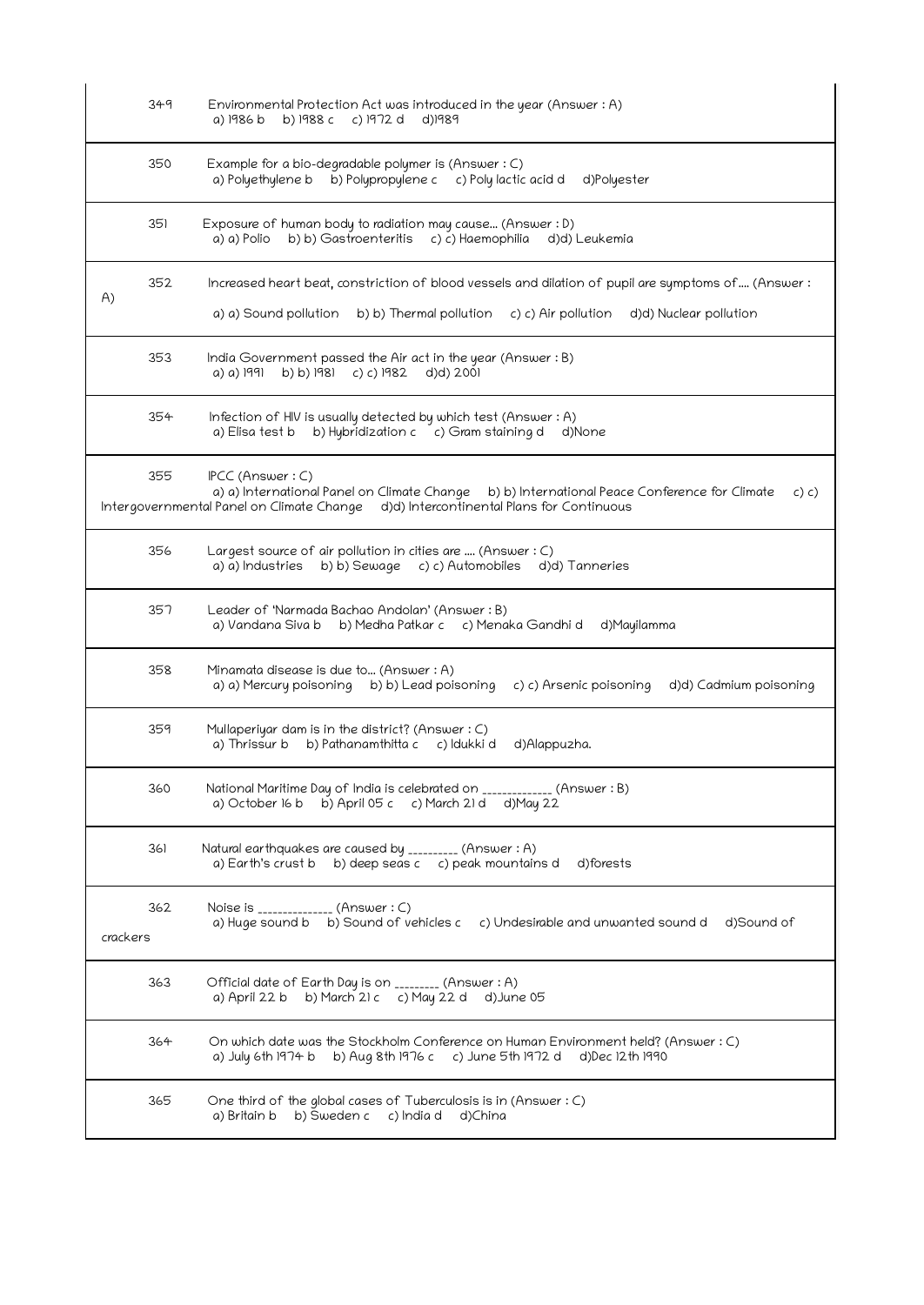| 366                      | Organ affected by pneumonia (Answer: D)<br>b) Kidney c c) Heart d<br>a) Liver b<br>d)Lungs.                                                                                                                                                                                        |
|--------------------------|------------------------------------------------------------------------------------------------------------------------------------------------------------------------------------------------------------------------------------------------------------------------------------|
| 367                      | Ozone (Answer: A)<br>a) a) strong poisonous form of Oxygen with 3 atoms in a molecule b) b) A mix of various gases<br>forming a protective cover c) c) Purest form of Oxygen which increases its supply on earth d)d) a strong and<br>protective compound from Oxygen and Hydrogen |
| 368                      | Ozone in lower atmosphere is an example of  (Answer: B)<br>a) a) Primary pollutant b) b) Secondary pollutant c) c) Tertiary pollutant d)d) Not a pollutant                                                                                                                         |
| 369                      | Ozone layer is (Answer: A)<br>a) A) $20 - 50$ km above the surface of the earth b) B) 70 to 90 kms above the earth c) C) 30 - 40<br>kms below the earth d)D) 20 - 50 kms below the sea level.                                                                                      |
| 370                      | Ozone layer is situated in which strata of artmosphere? (Answer : B)<br>a) Thermosphere b) (b) stratosphere c) (c) ionosphere d)(d) mesosphere                                                                                                                                     |
| 371                      | Poisonous gas caused Bhopal gas tragedy (Answer: A)<br>a) Methyl isocyanate b) (b) Ethyl isocyante c) (c) Methyl isocyanide d)(d) Ethyl isocyamide                                                                                                                                 |
| 372<br>contamination     | Presence of E. coli in water is an indication of (Answer: A)<br>a) Fecal contamination (b b) Lead contamination (c c) Viral contamination (d<br>d)Mercury                                                                                                                          |
| 373                      | Public awareness of environment creates __________ (Answer: A)<br>a) Environment protection b b) Environment degradation c c) Environmental improvement d<br>d)Environmental cultivation                                                                                           |
| 374<br>social conditions | Public Health is not dependent on (Answer: C)<br>a) a) safe drinking water b) b) sufficient food<br>c) c) competitive market conditions<br>d)d) good                                                                                                                               |
| 375<br>conservation      | Rain water harvesting is a major method implemented for____________ (Answer: A)<br>a) Water Conservation b b) Soil Conservation c c) Forest conservation d<br>d)Ecological                                                                                                         |
| 376                      | Salmonellosis is a disease related to consumption of (Answer: D)<br>a) Chicken b<br>b) Eggs $c$<br>c) Mutton d<br>d)Fish                                                                                                                                                           |
| 377                      | Soil pollution is caused by (Answer : D)<br>a) a) Industrial wastes<br>b) b) Detergents<br>c) c) Agrochemicals<br>d)d) All of these                                                                                                                                                |
| 378<br>(Answer: C)       | Some pollutants combine with hemoglobin and impede oxygen transport. Such pollutants are<br>d)d) All of these<br>a) a) SO 3<br>b) b) N2 O<br>c) c) CO                                                                                                                              |
| 379                      | Spraying of DDT to kill insects causes pollution of (Answer : D)<br>b) b) Water<br>c) c) Soil<br>d)d) All of these<br>a) a) Air                                                                                                                                                    |
| 380                      | Superbugs are (Answer: B)<br>a) Synthetic bug b<br>d)Industries<br>b) Bacteria c<br>c) Radio nucleotide d                                                                                                                                                                          |
| 381<br>Retain, Regain    | The 3 R principle in waste management involves (Answer: B)<br>a) Reduce, Regain, Reuse b<br>b) Reduce, Reuse, Recycle c<br>c) Reduce, Reform, Reset d<br>d)Reduce.                                                                                                                 |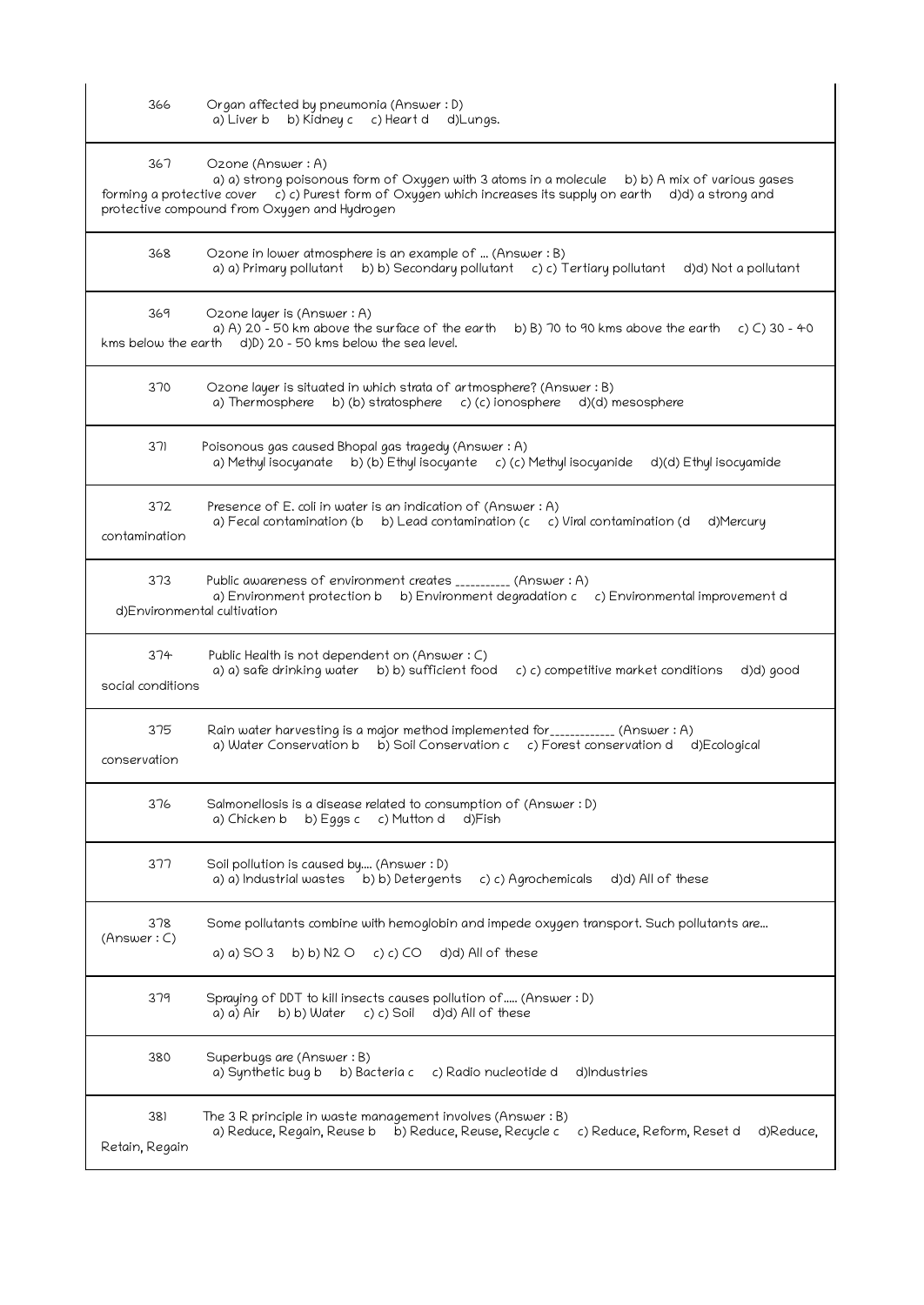| 382                            | The Anthrax disease is caused by (Answer $:B$ )<br>b) Bacteria c c) Protozoa d d) Helminthes<br>a) Virus b                                                                                                                                                                                                        |
|--------------------------------|-------------------------------------------------------------------------------------------------------------------------------------------------------------------------------------------------------------------------------------------------------------------------------------------------------------------|
| 383                            | The chemical structure of Ozone is (Answer: B)<br>b) $O3$ c) $O4$<br>$d$ ) $OZ3$<br>$a)$ $\bigcirc$ 2                                                                                                                                                                                                             |
| 384                            | The controversial dam across the river Narmada? (Answer: A)<br>a) Sardar Sarovar b b) Hirakud c c) Bhakranangal d d) Sutlej.                                                                                                                                                                                      |
| 385                            | The deadliest Tsunami in recorded history took place on (Answer: A)<br>a) 26-Dec-2004 b b) 26-Dec-2000 c c) 15-Nov-1990 d d)15-Dec-1999                                                                                                                                                                           |
| 386                            | The environmental stresses caused by urban individuals are expressed by (Answer : B)<br>a) Ecological pyramid b) (b) Ecological footprint c) (c) Ecological indicators d)(d) Ecological index                                                                                                                     |
| 387<br>Animals c               | The Expansion of SPCA (Answer: B)<br>a) Society for the Protection of Common Animals b<br>b) Society for the Prevention of Cruelty to<br>c) Society for the Prohibition of Cruelty to Animals day) none                                                                                                           |
| 388<br>India d                 | The expansion on PQLI is (Answer: A)<br>a) physical quality of life index b b) population quotient of life in India c c) poor quality of life in<br>d)poverty, quality of life in India                                                                                                                           |
| 389                            | The function of ozone layer (Answer: C)<br>a) a) to prevent strong wind and rains b) b) to facilitate precipitation at lower levels<br>c) c) to protect<br>earth from sun's harmful ultra-violet radiation d)d) to increase the supply of oxygen                                                                  |
| 390                            | The historical monument that is affected by acid rain is (Answer : A)<br>b) Pyramid of Egypt c c) Pisa Tower d d)Golden Temple<br>a) Taj Mahal b                                                                                                                                                                  |
| 391                            | The intensity of earthquake is measured in ___________ (Answer : B)<br>a) Beaufort scale b b) Richter scale c c) Mohs scale d d) Joules                                                                                                                                                                           |
| 392                            | The major cause of depletion of ozone layer in the atmosphere is (Answer: B)<br>a) a) Freon Gases b) b) CFC c) c) $N$ 2 0 d)d) CO 2                                                                                                                                                                               |
| 393                            | The major reason why earth's surface increases its temperature is due to (Answer $:C$ )<br>a) a) The earth's surface is getting exposed b) b) The increase in the use of plastics<br>c) c) About<br>75% of the solar energy reaching the earth surface is getting absorbed by earth<br>d) The depleation of ozone |
| 394                            | The method of simultaneous integration of trees with agricultural crops is called (Answer : A)<br>a) Agro forestry b<br>b) Deforestation c c) Reforestation d<br>d)combined culture                                                                                                                               |
| 395                            | The most widely found pollutant in the air is (Answer $:A$ )<br>b) b) CFC<br>c) c) $CO$<br>$d(d)$ SO 2<br>a) a) $CO2$                                                                                                                                                                                             |
| 396<br>state. (Answer : C)     | The movement 'Pani Panjayath' was initiated to conserve waters in the drought prone areas of<br>a) Tamilnadu b<br>b) Rajasthan c<br>c) Maharashtra d<br>d)Karnataka                                                                                                                                               |
| 397<br>Bangladesh and Maldives | The nations threatened by submergence on account of global warming (Answer : D)<br>a) a) Pakistan and Afghanistan b) b) Iran and Bangladesh c) c) Peru and West Indies<br>d(d)                                                                                                                                    |
| 398                            | The projected rise in sea level in the near future (Answer $: C$ )<br>a) a) 1.5 m<br>b) b) 1.2 cm to 2.2 cm c) c) $9$ cm to 88 cm<br>d)d) 10 cm to 20 cm                                                                                                                                                          |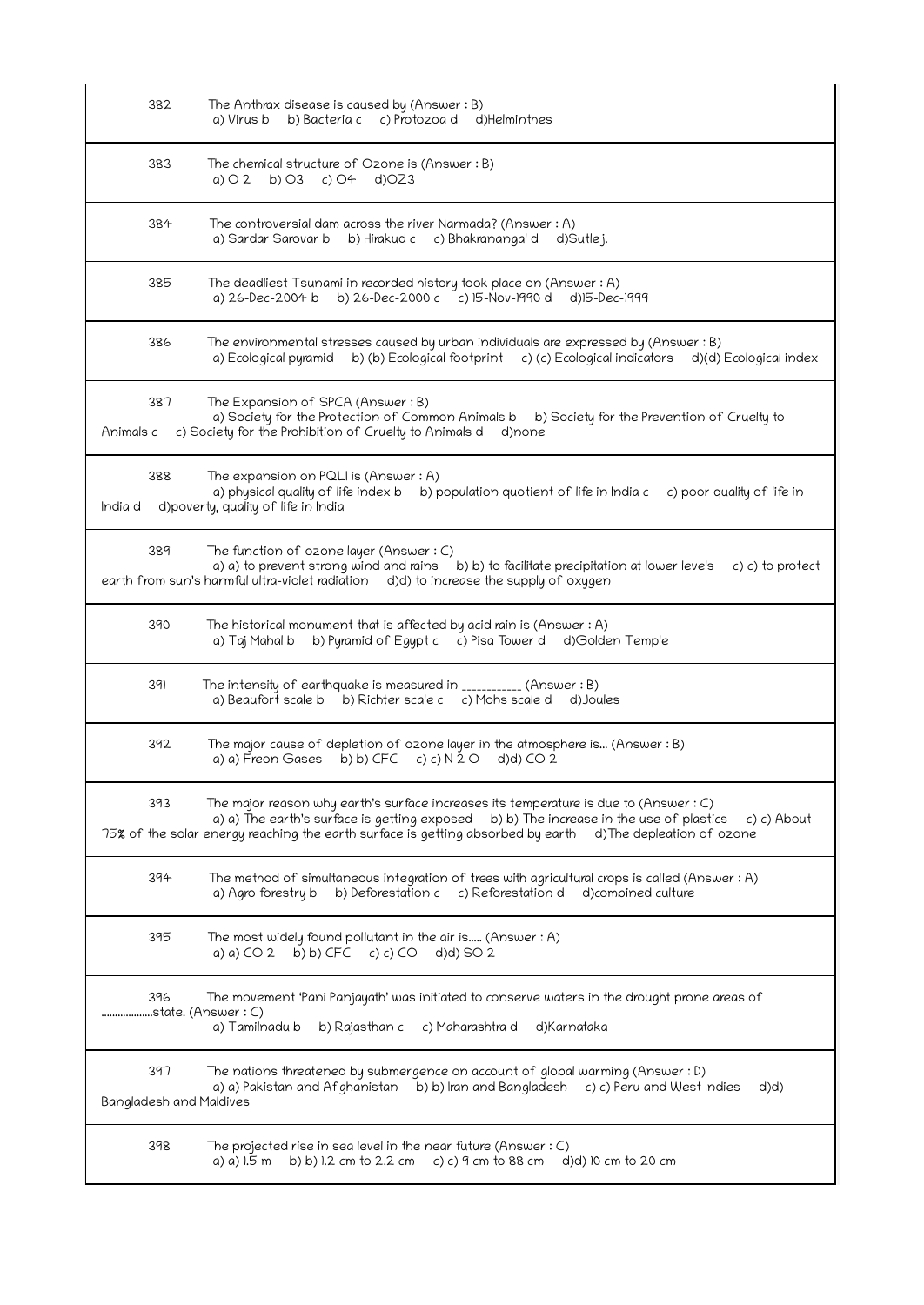| 399                          | The projected rise in temperature in the next few decades (Answer $:B$ )<br>a) a) 1.5 to 2 O C b) b) 1.4 to 5.8 O C c) c) 2.5 to 3.9 O C d)d) 1.5 to 9.2 O C                                                 |
|------------------------------|--------------------------------------------------------------------------------------------------------------------------------------------------------------------------------------------------------------|
| 400<br>Remembrance           | The R's in 3Rs Principle stand for; (Answer: B)<br>a) a) Reduce, Readiness, Redo b) b) Reduce, Reuse, Recycle c) c) Reclaim, Remedy,<br>d)d) Reduce, Register, Redo                                          |
| $+0$<br>nuclear explosion    | The term 'Nuclear winter' is associated with (Answer : D)<br>a) Nuclear War b b) Nuclear disarmament c c) Nuclear weapon testing d<br>d)After effect of a                                                    |
| 402<br>d)None of these       | The word Tsunami is derived from two Japanese words (Answer: B)<br>a) tsu(big) and nami(flow) b) tsu(harbour) and nami(wave) c) tsu(big wave) and nami(wave)                                                 |
| 403                          | The World Wetlands Day is celebrated on _______ (Answer: A)<br>a) February 02 b b) February 28 c c) June 05 d d) March 21                                                                                    |
| 404                          | Torrey Canyon is famous for (Answer: D)<br>a) Gulf of War b<br>b) Industries c c) Electric Potential d<br>d)Oil spillage                                                                                     |
| 405<br>termed as (Answer: B) | Utilisation of natural resources in moderate manner to remaining something for the next generation is<br>a) a) Resettlement<br>b) b) Sustainable development c) c) Rehabilitation<br>d)d) Mutual development |
| 406<br>d)Destroying worms    | Vermi-composting is a natural method of (Answer: A)<br>a) Producing compost manure b b) Producing worms c<br>c) Managing waste it creates d                                                                  |
| 407                          | Water pollution is caused by (Answer: B)<br>b) b) Fertilizers c) c) PAN d)d) Fossil fuels<br>a) a) CO                                                                                                        |
| 408                          | What are the chemicals that lead to acid rain? (Answer: B)<br>b) B) sulfur dioxide & nitrogen oxide<br>a) A) hydrogen peroxide<br>c) C) Carbon dioxide<br>d)D)<br>Ammonium phosphate & various silicates.    |
| 409<br>the use of cowdung.   | What causes acid rain? (Answer : B)<br>b) B) burning of fossil fuels c) C) increase spread of paddy fields<br>a) A) open defecation<br>d(D)                                                                  |
| 410                          | What is 'Black Lung?" (Answer : A)<br>a) Occupational Hazard to the miners b<br>b) Occupational Hazard to navigators c<br>c) Occupational<br>Hazard to pesticide applicators. d d)None of these              |
| 411<br>d)inaudible noise     | What is 'temporary threshold shift'? (Answer: A)<br>a) Hearing loss due to excessive noise b<br>b) Noise that is untolerable c<br>c) Tolerable noise d                                                       |
| 412                          | What is Bagasse? What is it used for? (Answer : A)<br>a) Sugar cane waste - to make paper b<br>b) Biogas - used as fuel c<br>c) Liquid waste - as fertilizer d<br>d)Vermi compost - as fertilizer            |
| 413<br>agent d               | What is Carcinogen? (Answer : C)<br>a) Drugs for curing infectious disease b<br>b) Drugs used for curing cancer c<br>c) Cancer causing<br>d)Food colourants                                                  |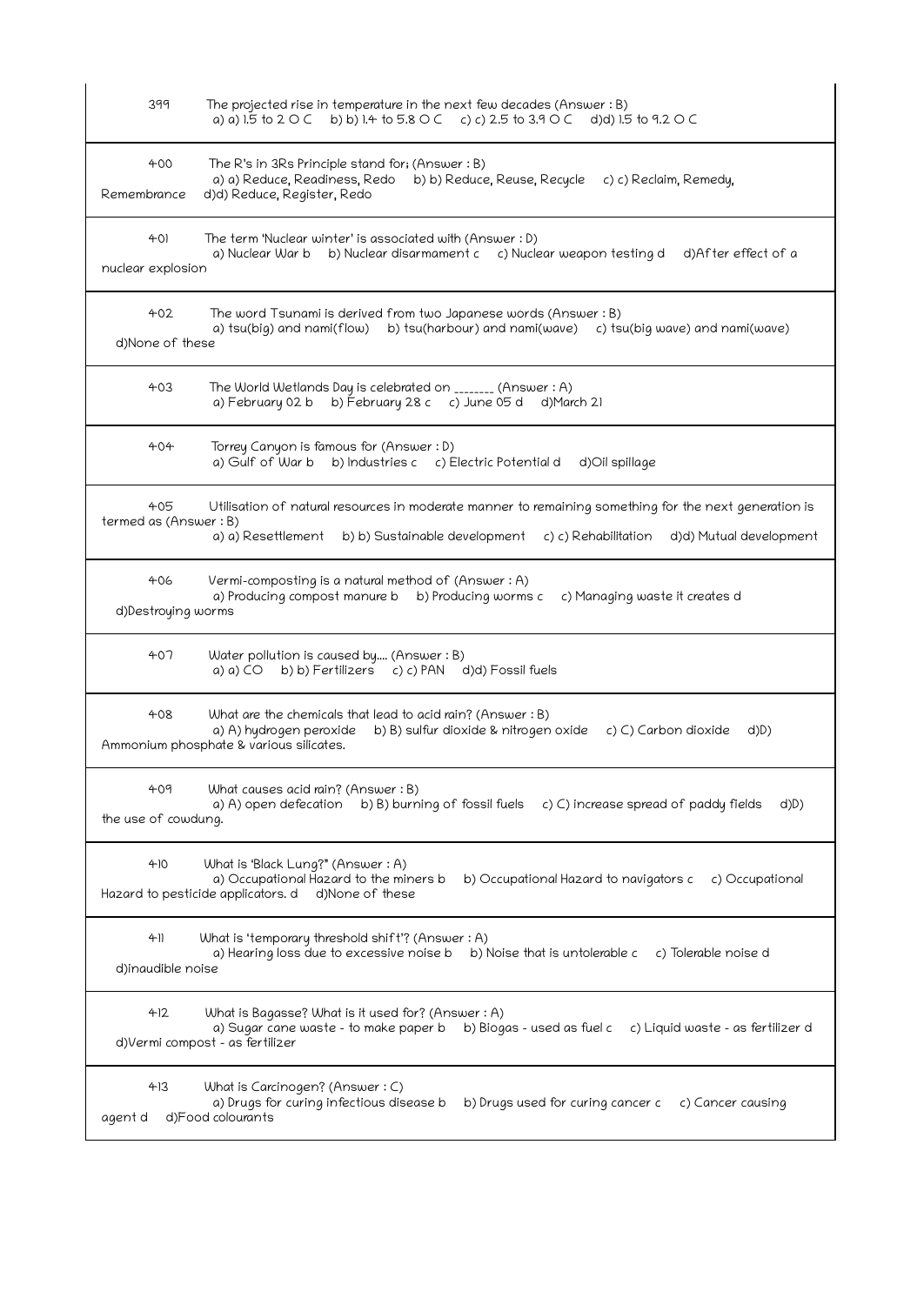| $4 + 14$<br>System (d | What is GIS? (Answer: A)<br>a) Geographical Information System (b<br>b) Geological Information System (c<br>c) Geographical Index<br>d)Geographical Information Status                       |
|-----------------------|----------------------------------------------------------------------------------------------------------------------------------------------------------------------------------------------|
| 415<br>mobility food  | What is meant by GM foods? (Answer : B)<br>a) Growth modified foods b b) Genetically modified food c c) Growth marked foods d<br>d)Good                                                      |
| 416                   | What is the average increase in temperature over last century? (Answer : D)<br>b) b) 0.2 c) c) 0.7<br>d)d) 0.8<br>a) a) 0.6                                                                  |
| 417                   | Where was the Stockholm conference on Human Environment held? (Answer: A)<br>a) Sweden b b) Austria c c) India d<br>d)Greece                                                                 |
| 418                   | Which among the following is a water borne disease? (Answer : A)<br>b) (b) Tuberculosis<br>c) (c) AIDS<br>d)(d) Dermatitis<br>a) Cholera                                                     |
| 49                    | Which blood cells get affected by HIV? (Answer: B)<br>b) (b) Lymphocytes c) (c) Monocytes<br>d)(d) Basophil<br>a) RBC                                                                        |
| 420                   | Which group of mosquitoes are the vectors of malaria? (Answer: C)<br>a) Culex b) (b) Aedes c) (c) Anopheles<br>d)(d)Mansonia                                                                 |
| 421                   | Which heavy metal is the cause for black foot disease? (Answer : B)<br>b) (b) Arsenic<br>c) (c) Mercury<br>a) Cadmium<br>d)(d) Lead                                                          |
| 422<br>$\mathsf{C}$   | Which is the first state in India that enforced a ban to the manufacture and use of plastics (Answer:<br>c) Uttarpradesh<br>d)Delhi<br>a) Kerala<br>b) West Bangal                           |
| 423                   | Which is the warmest year on record? (Answer : D)<br>b) b) 2010 c) c) 2015<br>a) a) 1998<br>d)d) 2016                                                                                        |
| 424                   | Which of the following is considered a nuclear disaster? (Answer : D)<br>a) a) Bhopal Tragedy of 1984<br>b) b) Chernobyl USSR<br>c) c) Three mile incident<br>$d$ ) $d$ ) both $b$ & $c$     |
| 425                   | Which one is an example for megacity in India? (Answer: B)<br>c) (c) Bangalore<br>b) (b) Mumbai<br>d)(d) Madras359.<br>a) Kochi                                                              |
| 426                   | Which one is the permanent sterilization method used for females? (Answer : A)<br>b) (b) Vasectomy<br>c) (c) Microtomy<br>d)(d) Contraceptive pills<br>a) Tubectomy                          |
| 427                   | Which state proposed a ban on all types of polythene packing for the first time in India? (Answer : A)<br>a) Himachal Pradesh b<br>b) Madhya Pradesh c c) Kerala d<br>d)Karnataka            |
| 428                   | Which year was declared as the 'Water Year' by Indian government (Answer : C)<br>a) 2010 b<br>b) 2004 c<br>c) 2007 d<br>d)2000                                                               |
| 429                   | Who coined the slogan of 'Chipko Movement – Ecology is Permanent economy (Answer : C)<br>b) Salim Ali c<br>a) Jawaharlal Nehru b<br>c) Sunderlal Bahuguna d<br>d)Rachel Carson               |
| 430<br>A)             | Who had stated in the Stockholm Conference in 1972 that poverty was the greatest polluter? (Answer:<br>a) Indira Gandhi b<br>b) Mahatma Gandhi c<br>c) Rajiv Gandhi d<br>d) Jawaharlal Nehru |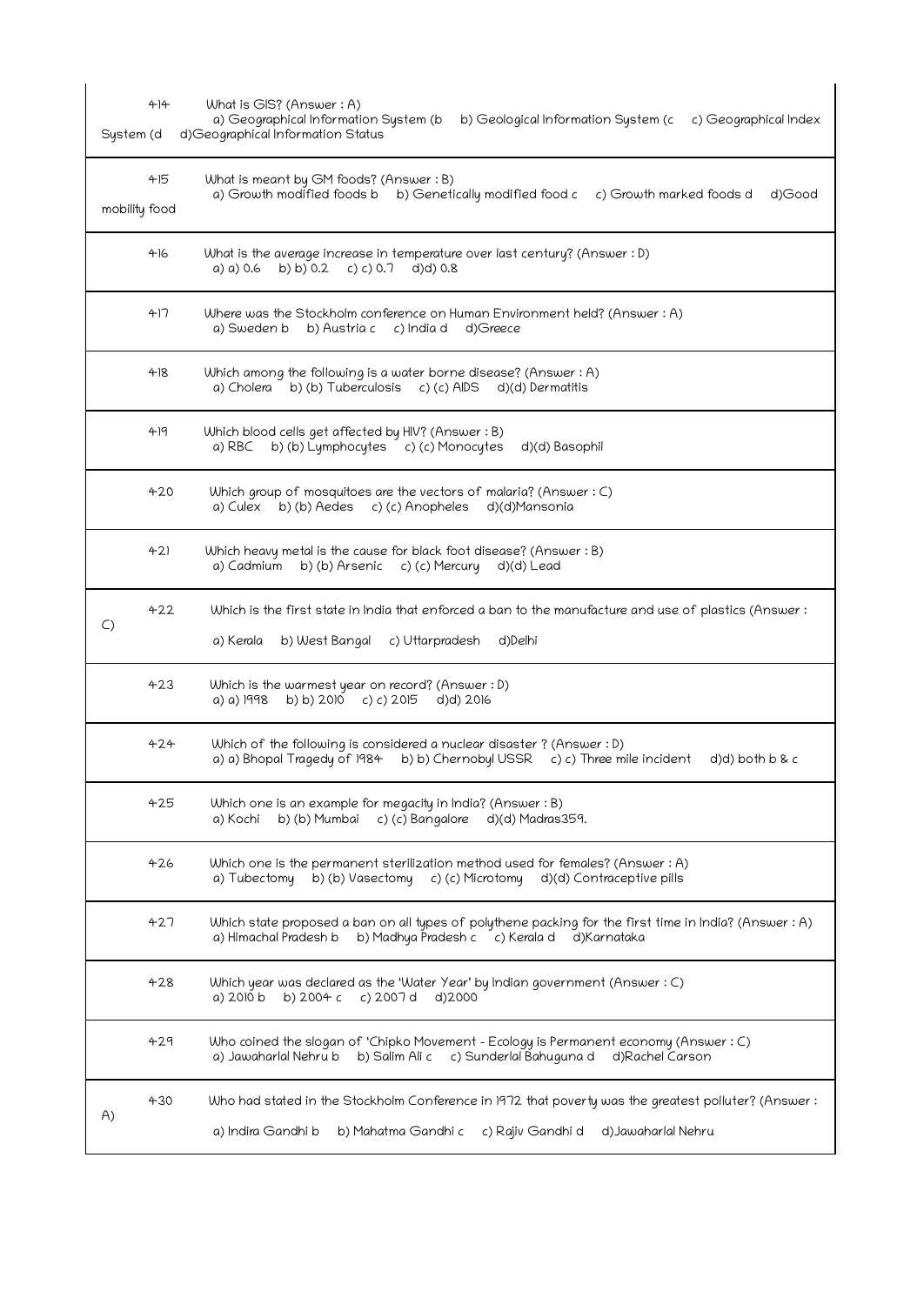| 431                | Wild life protection act was formulated during the period of $_{\_}$ (Answer : A)<br>a) Mrs. Indira Gandhi b b) Lal Bahadur Shasthri c c) Rajiv Gandhi d d)Morarji Desai                                                                                                                                |
|--------------------|---------------------------------------------------------------------------------------------------------------------------------------------------------------------------------------------------------------------------------------------------------------------------------------------------------|
| 432                | With the signing of --------------------- in 1987, a treaty for the protection (Answer : D)<br>a) of ozone layer, the use of -------------- was to be banned by the year  b) a) Kyoto Protocol,<br>fossil fuels, 2010 b) GATT, opium, 2000 c) c) BOLT, Ammonia, 2000 d)d) Montreal Protocol, CFCs, 2000 |
| 433                | World Earth Day is observed on (Answer: D)<br>a) May 24 b b) July 5 c c) Aug 2 d d) April 22                                                                                                                                                                                                            |
| 434<br>Summit-1992 | World environment day is observed every year marks the anniversary of (Answer: B)<br>a) a) Ramsar Convention-1971 b) b) Stockholm conference-1972 c) c) Rio de Janerio Earth<br>d)d) Indian Forest Conservation Act -1982                                                                               |
| 435                | World Water Day is celebrated on __________ (Answer : C)<br>a) May 22 b b) June 05 c c) March 22 d d) May 11                                                                                                                                                                                            |
| 436                | Expand GIS (Answer: A)<br>a) Geographical Information System<br>b) Geographical Information Source c) Geological<br>Information System d)Geological Index System                                                                                                                                        |
| 437                | MoEF means (Answer: B)<br>a) Ministry of Forest and Energy b) Ministry of Environment and Forests c) Ministry of Fuel and<br>Energy d)Management of Environment and Forestry                                                                                                                            |
| 438                | Ozone layer is present in (Answer: B)<br>a) Troposphere b) Stratosphere c) Mesosphere d) lonosphere                                                                                                                                                                                                     |
| 439<br>of these    | Sedimentation is a (Answer : A)<br>a) Primary water treatment b) Secondary water treatment c) Tertiary water treatment<br>d)None                                                                                                                                                                        |
| 440                | Rain during November is more acidic than monsoon rain due to (Answer : B)<br>a) Dissolved CO2 b) Dissolved SO2 c) Dissolved NO2 d) None of the above.                                                                                                                                                   |
| 441                | Which chemical was responsible for Bhopal gas tragedy? (Answer: A)<br>a) Methyl iso Cyanate b) Benzene Hexa Chloride c) Tri Nitro Toluene<br>$d$ ) $B$ & $C$                                                                                                                                            |
| 442                | Ganga Action Plan in India was launched in the year ________ (Answer : B)<br>b) 1985<br>c) 1980<br>d)1978<br>a) 1988                                                                                                                                                                                    |
| 443                | What is the name of the action plan for sustainable development in the Twenty first century framed<br>in the Rio Declaration on Environment & Development (1992)? (Answer : B)<br>b) Agenda 21 c) Rio 21<br>d)Declaration 21<br>a) Action 21                                                            |
| 444                | The unit of measurement of intensity of sound is in ________ (Answer : A)<br>a) Decibels<br>$b)$ Lux<br>c) Parsec<br>d)Candela                                                                                                                                                                          |
| 445<br>(Answer: B) | Enrichment of water body by nutrients like phosphorus and nitrogen called _________________<br>b) Eutrophication c) Stratification<br>d)Climax Vegetation<br>a) Succession                                                                                                                              |
| 446                | The worst nuclear accident happened to date is occurred at __________ (Answer: A)<br>b) Three Mile Power Plant in 1979 c) Sellafield in 1957 d) Fukushima in 2011<br>a) Chernobyl in 1986                                                                                                               |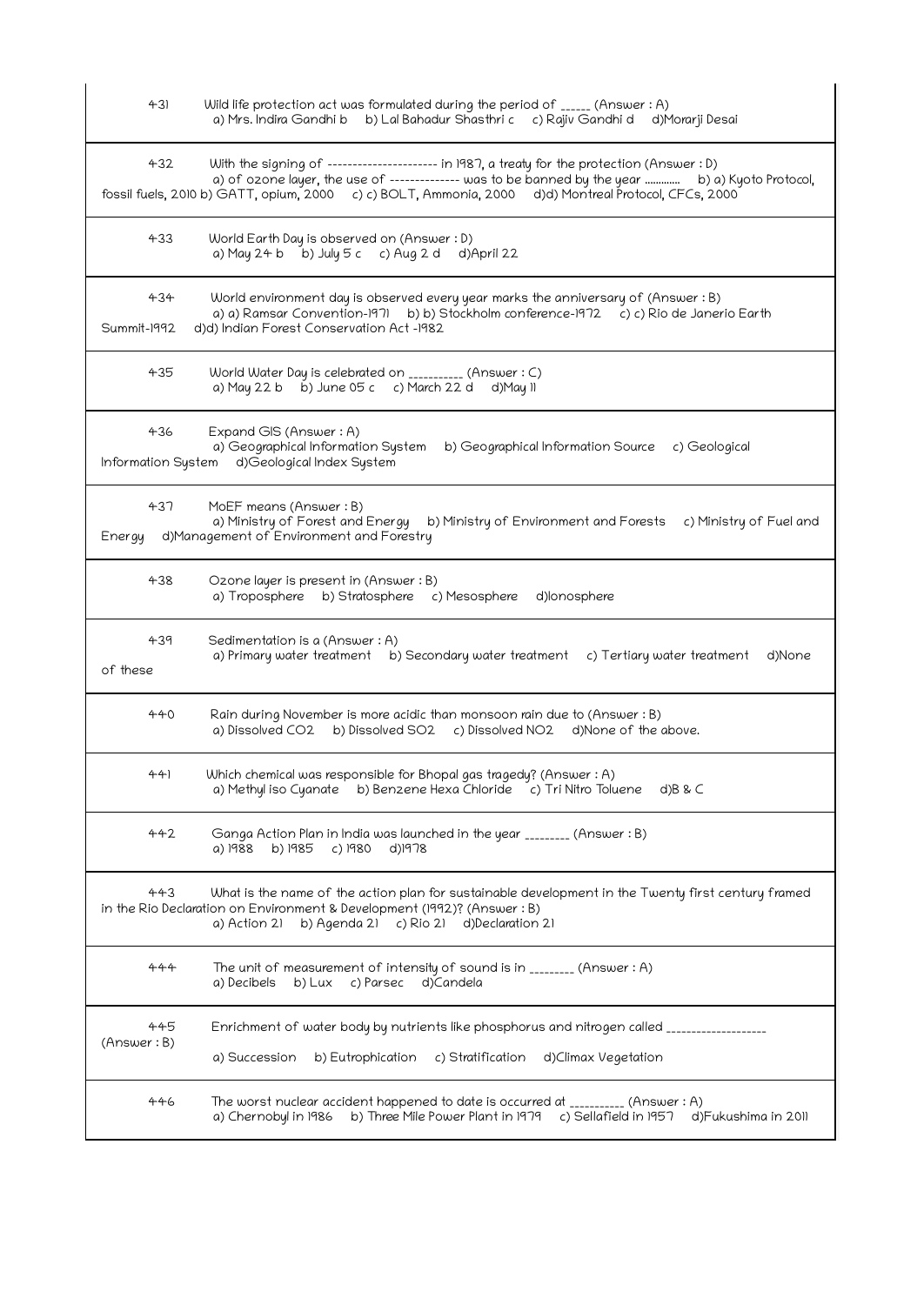|             | 447                    | Major cause of Ozone depletion is due to which chemical? (Answer: A)<br>a) ChloroFluoroCarbons<br>b) Polyphenols<br>c) Dioxins<br>d)Rayon                                                                                                              |
|-------------|------------------------|--------------------------------------------------------------------------------------------------------------------------------------------------------------------------------------------------------------------------------------------------------|
| (Answer: C) | 448                    | The legally binding international agreement to reduce Greenhouse gases by 5% 2012 is ________<br>b) Montreal Protocol c) Kyoto Protocol d) None of the above<br>a) Vienna convention                                                                   |
|             | 449                    | Which of the following enhances soil fertility? (Answer: A)<br>a) Crop rotation b) Improved methods of agriculture c) Using new seed varieties<br>d)Irrigation                                                                                         |
|             | 450                    | Salinization is _______________________ (Answer : B)<br>a) Accumulation of salts in water<br>b) Accumulation of salts in soil<br>c) Accumulation of salts in body<br>d)Accumulation of salts in animals                                                |
|             | 451                    | What is oil slick? (Answer $: C$ )<br>a) Boiled oil b) Cooled oil<br>c) Thin film of oil in sea water<br>d)Oil in deep sea                                                                                                                             |
|             | 452                    | Cigarette smoking exposes one to _________ (Answer : D)<br>a) Sulphur dioxide b) Carbon dioxide c) Nitrogen peroxide<br>d)Carbon monoxide                                                                                                              |
|             | 453<br>the troposphere | Ozone Hole is a ____________ (Answer: B)<br>a) Hole in the atmosphere b) Destruction of ozone layer<br>c) Hole in the hydrosphere<br>d)Hole in                                                                                                         |
| in fuel     | 454                    | Euro II standard refers to ________ (Answer: C)<br>a) Lowering sulfur content in fuel b) Increasing sulfur content in fuel c) Lowering carbon content<br>d)increasing carbon content in fuel                                                           |
| noise       | 455                    | What is temporary threshold shift? (Answer: A)<br>a) Hearing loss due to excessive noise b) Noise that is untolerable c) Tolerable noise<br>d)Inaudible                                                                                                |
|             | 456                    | Acid is an example of ____________ (Answer: A)<br>a) Corrosive waste b) Infectious waste c) Radioactive waste d)Ignitable waste                                                                                                                        |
|             | 457                    | Any unfavorable alteration of the environment may be called as (Answer: B)<br>a) Eutrophication b) Environmental pollution c) Biomagnification<br>d)Bioaccumulation                                                                                    |
|             | 458                    | The presence of solid, liquid or gaseous compounds, which may not be normally present, or in excess<br>concentration in the atmosphere is called (Answer: A)<br>a) Air pollution<br>d)Radioactive pollution<br>b) Water pollution<br>c) Soil pollution |
|             | 459                    | The depletion of trees is causing accumulation of (Answer: C)<br>c) $CO2$<br>a) NO2<br>b) SO2<br>$d$ ) $O2$                                                                                                                                            |
| above       | 460                    | Smog is a (Answer : A)<br>a) Natural phenomenon<br>b) colourless gas<br>c) combination of smoke and fog<br>d)None of the                                                                                                                               |
|             | 461                    | Air pollution from automobiles can be controlled by fitting (Answer $:C$ )<br>a) Electrostatic precipitator<br>b) wet scrubber c) Catalytic converter<br>d)All the above.                                                                              |
|             | 462                    | Minamata disease is caused by (Answer: B)<br>c) Cadmium<br>a) Lead<br>b) Mercurry<br>d)Arsenic                                                                                                                                                         |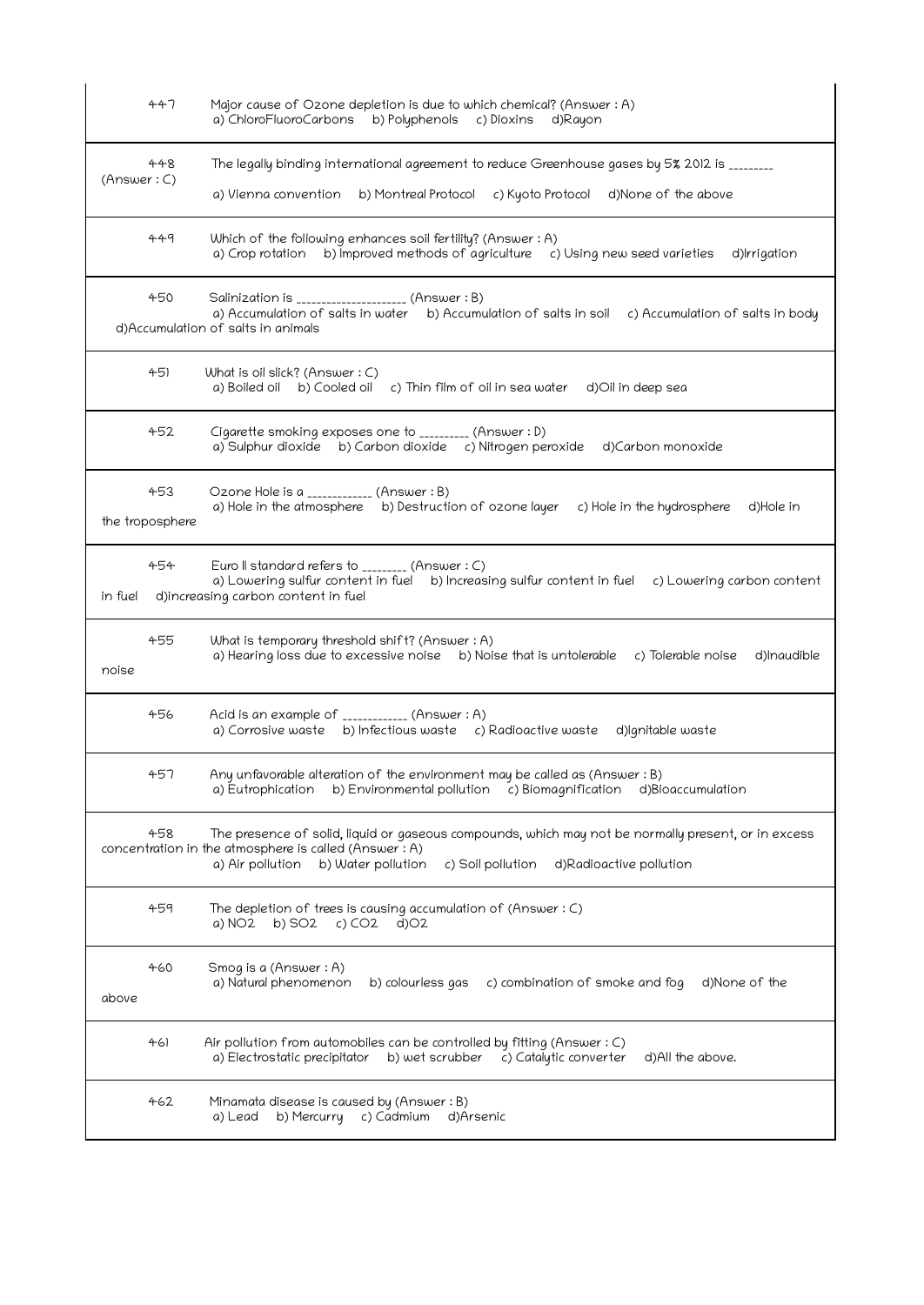| 463                         | Which of the following is a natural source of Air pollution? (Answer : D)<br>c) Storms<br>b) Precipitation<br>d)Volcanic eruptions<br>a) Acid rain                                                               |
|-----------------------------|------------------------------------------------------------------------------------------------------------------------------------------------------------------------------------------------------------------|
| 464                         | Effect of carbon monoxide on blood, causing (Answer: D)<br>a) H2C03 b) COHb<br>c) C02Hb<br>d)HbCO2                                                                                                               |
| 465                         | Which of the following is a biodegradable pollutant? (Answer : B)<br>a) DDT<br>b) Sewage c) CFC d) Freons                                                                                                        |
| 466                         | The major green house gas which is responsible for causing about 60% of the green house effect on<br>earth among the following is (Answer : A)<br>a) Carbon monoxide<br>d)Carbon dioxide<br>b) Methane<br>c) NOx |
| 467<br>d)None of these      | Which of the following is not pollutant causing water pollution? (Answer : A)<br>a) Biodegradable organic waste b) Non biodegradable organic chemicals<br>c) Inorganic substances                                |
| 468<br>d)None of these      | BOD is a measure of (Answer: C)<br>a) Non biodegradable organic matter<br>b) Biodegradable organic matter<br>c) Both (a) and (b)                                                                                 |
| 469<br>d)PAN<br>matter      | Which among the following is not a primary air pollutant? (Answer : A)<br>b) Volatile organic compounds like hydrocarbons<br>a) Oxides of nitrogen<br>c) Suspended particulate                                   |
| 470                         | Longer exposure to NO2 even in small concentrations may cause disease pertaining to (Answer: A)<br>b) Lungs c) Kidneys<br>a) Liver<br>d)Heart                                                                    |
| 471                         | Carbon dioxide reacts with moisture in the atmosphere forming (Answer : A)<br>a) H2C02<br>b) $H2CO3$ c) COHb<br>d)CaHC03                                                                                         |
| 472<br>above.               | Global worming means (Answer: A)<br>a) Increase in solar radiation b) Increase in Earths Body Temperature<br>c) Acid Rain<br>d)All the                                                                           |
| 473                         | Which of the following is not a Green House Gas? (Answer : A)<br>b) C02 c) Water vapour<br>d)SO2<br>a) Ozone                                                                                                     |
| 474<br>above                | Which of the following is not a solution for Global worming? (Answer : A)<br>a) Reducing fossil fuel consumption<br>b) Plantation of more Trees c) Deforestation<br>d)None of the                                |
| 475                         | Global warming affects (Answer : A)<br>a) Food production<br>b) Melting of glaciers<br>c) Climate change<br>d)All of these                                                                                       |
| 476                         | The protocol that reduces green house gas emissions is (Answer : A)<br>a) Kyoto protocol<br>b) Cartagena protocol c) Montreal protocol<br>d)Vienna protocol                                                      |
| 477                         | Important sources of land pollution are (Answer: A)<br>a) Industrial Wastes<br>b) Agricultural Wastes c) Both a & b<br>d)None of the above                                                                       |
| 478<br>temperature of earth | Green House effect causes (Answer: A)<br>a) Rise in temperature of earth<br>b) Increase in rainfall<br>c) Lowering of acid rain<br>d)Lowering in                                                                 |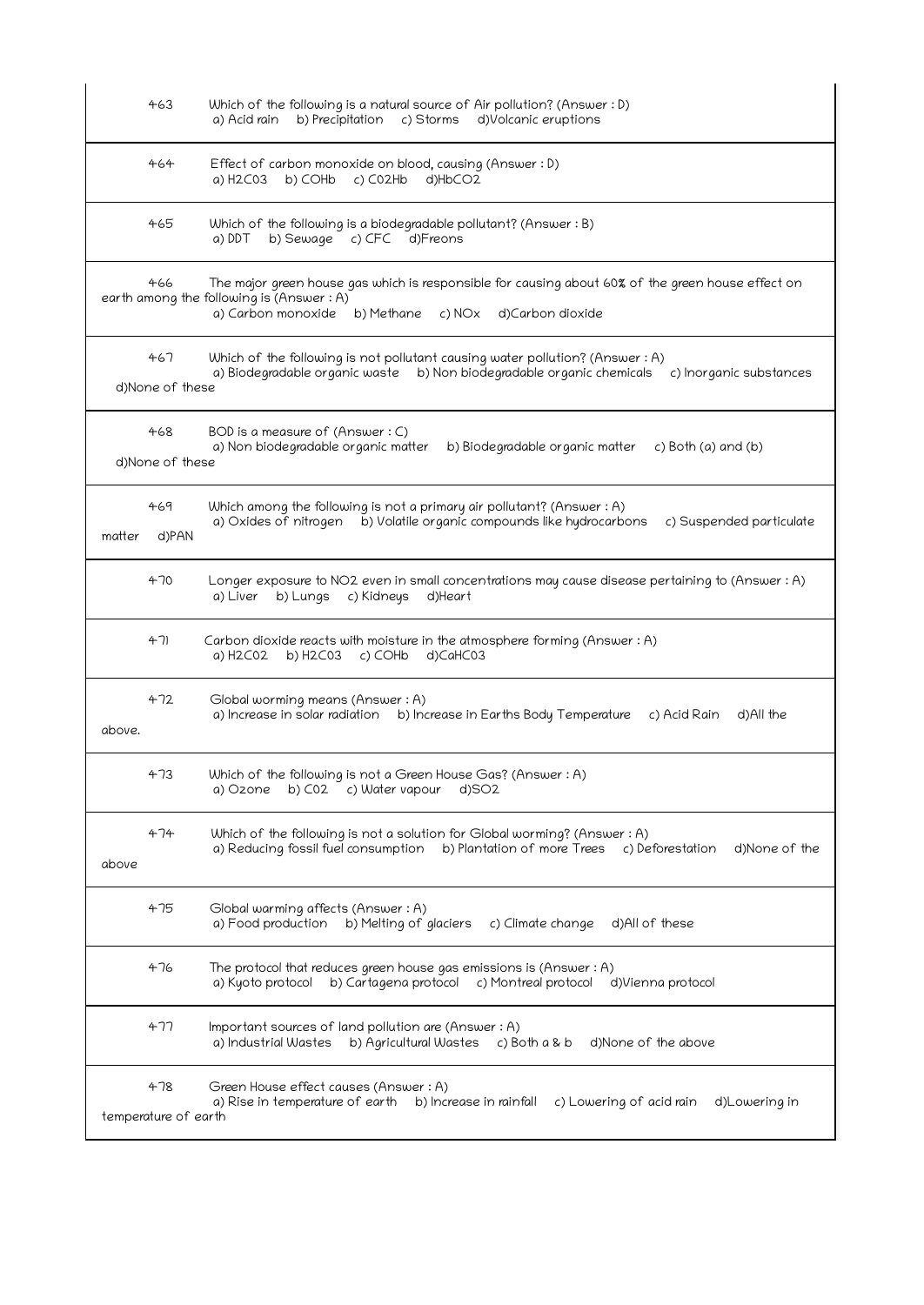| 479   | Climate and global air circulations are mainly affected by the properties of (Answer: A)<br>a) Water and air<br>b) Temperature c) Precipitation d)None of the above                      |
|-------|------------------------------------------------------------------------------------------------------------------------------------------------------------------------------------------|
| 480   | Global atmospheric temperatures are likely to be increased due to (Answer: A)<br>b) Burning of fossil fuels c) Soil erosion d) None of the above<br>a) Water pollution                   |
| $+81$ | What is the maximum allowable concentration of fluorides in drinking water? (Answer : A)<br>a) 3.0 mg/L b) 2.5 mg/L c) 2.0 mg/L d)l.5mg/L                                                |
| 482   | Domestic sewage is (Answer: A)<br>a) Waste water generated from kitchens and bathrooms<br>b) Waste water from industries<br>C)<br>Waste water from residential areas d)None of the above |
| 483   | The noise is measured in (Answer $:A$ )<br>a) Decibels b) Joule c) ppm d) Celsius                                                                                                        |
| 484   | The main impact of urbanization on plant and animal life is (Answer : A)<br>a) Increase in species b) Mutation in species c) Both (a) and (b) d) Loss of species                         |
| 485   | Smog is formed by the reaction of which air pollutants (Answer : A)<br>b) Smoke and Fog c) Smoke and Bio-Gas<br>a) Smoke and Mist<br>d)Smoke and Dust                                    |
| 486   | Contribution of carbon dioxide to global warming from industries (Answer : A)<br>a) 0.5<br>b) 0.24 c) 0.25<br>d)0.75                                                                     |
| 487   | Which of the following gas is not concern to green house effect? (Answer : A)<br>b) CH4 c) S02 d)Water Vapour<br>a) C02                                                                  |
| 488   | During green house effect, carbon dioxide and water vapours absorbs (Answer: A)<br>a) Short wave radiations b) Long wave radiations c) Solar radiation d)UV radiations                   |
| 489   | Acid rains are more prominent in (Answer: A)<br>a) Temperate regions b) Tropical regions c) Arid regions<br>d)Equally prominent in all                                                   |
| 490   | The important gaseous pollutants contributing to acid rain are (Answer : A)<br>a) S02andNOx b) C02 and H2S c) NOxand03 d)None of the above                                               |
| 491   | The ozone depletion in the stratosphere is chiefly caused by the release of (Answer: A)<br>b) Carbon dioxide c) Methane d) None of the above<br>a) Chlorofluoro carbons                  |
| 492   | The highest value of Acid Rain Recorded was: (Answer : A)<br>a) $4.5$ b) $5.7$ c) $7.2$ d) $2$                                                                                           |
| 493   | Movement of Nutrients from the soil by the Acid Rain is called: (Answer : A)<br>a) Infiltration<br>b) Transpiration c) Leaching d) Exfiltration                                          |
| 494   | The term acid rain was coined in the year (Answer $:A$ )<br>a) 1952 b) 1852 c) 1652 d) 1752                                                                                              |
| 495   | The major contributors to the acid rain are known as (Answer $: A$ )<br>a) Precursors b) Processors c) Protons<br>d)Pollutants                                                           |
| 496   | Primary cause of acid rain around the world is due to (Answer: A)<br>a) Carbon dioxide b) suphur dioxide c) carbon monoxide d)Ozone                                                      |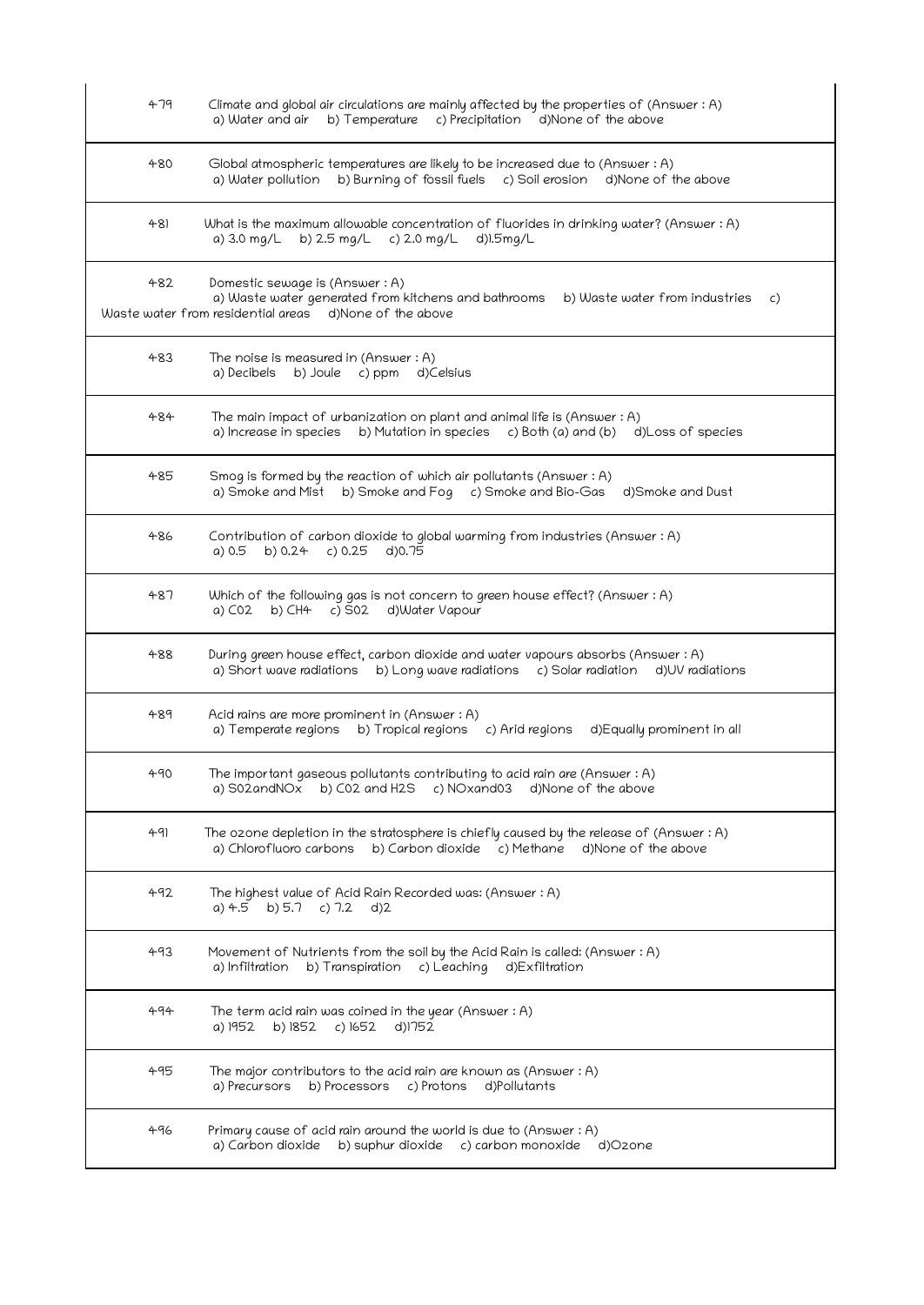| 497                 | Major compounds responsible for the destruction of Ozone layer is (Answer : A)<br>b) $CFC$ c) $CO2$<br>a) Oxygen<br>d)CH4                                                                                                                                               |
|---------------------|-------------------------------------------------------------------------------------------------------------------------------------------------------------------------------------------------------------------------------------------------------------------------|
| 498<br>from sulphur | Which of the following is the remedial measure for acid rain? (Answer : A)<br>a) Reducing the release of oxides of nitrogen and sulphur into the atmosphere<br>b) Use of coal, free<br>c) Use of electrostatic precipitator and catalytic converters d)All of the above |
| 499                 | The pH of acid rain is (Answer $:A$ )<br>a) Less than $5.7$ b) Less than $3.7$<br>c) Less than $1.7$ d) Less than 2.7                                                                                                                                                   |
| 500                 | Acid rain affects (Answer : A)<br>b) Plants    c) Soil<br>d)All of the above<br>a) Materials                                                                                                                                                                            |
| 501                 | Ozone layer is measured in (Answer: A)<br>a) Centimeters b) Millimeters c) Decibels<br>d)Dobson Units                                                                                                                                                                   |
| 502                 | Animal husbandry may result in (Answer : A)<br>a) Global warming b) Ozone depletion c) Genetic Damage<br>d)None of the above                                                                                                                                            |
| 503                 | Freons are called (Answer: A)<br>c) Methane<br>d)Solvents<br>a) Hydrocarbons<br>b) Ozone                                                                                                                                                                                |
| 504                 | Karnataka State Pollution Control Board was established in the year (Answer : A)<br>a) 1974<br>b) 1976<br>c) 1982<br>d)1986                                                                                                                                             |
| 505                 | Amount of CO2 content in atmospheric Air is normally (Answer : A)<br>$c)$ 0.318%<br>a) 0.0021<br>b) 0.416%<br>d)0.428%                                                                                                                                                  |
| 506                 | EPA means (Answer: A)<br>a) Environmental Prevention Act<br>b) Environmental Protection Act<br>c) Environmental Pollution Act<br>d)Environmental Protection Agency                                                                                                      |
| 507<br>association  | Which of the following is the authority to monitor state industrial effluents? (Answer : A)<br>a) Centre for science and development<br>b) State pollution control board<br>c) Indian environmental<br>d)None of these                                                  |
| 508                 | Environmental education is targeted to (Answer: A)<br>a) General public<br>b) Technicians and scientists<br>c) Professional social groups<br>d)All of these                                                                                                             |
| 509                 | Environment Protection Act of 1986 is meant for (Answer: A)<br>a) Waste management b) Desert management<br>c) Forest management<br>d)Protection of human<br>environment including human, plants, animals and property                                                   |
| 510                 | World environment day is celebrated on (Answer: A)<br>b) November 5th<br>c) December 5th<br>a) June 5th<br>d)April 5th                                                                                                                                                  |
| 511                 | The air prevention and control of pollution Act was enacted in the year (Answer : A)<br>a) 1987<br>b) 1974<br>$c)$ 1981<br>d)1986                                                                                                                                       |
| 512                 | The first major environmental protection law promulgated in India was (Answer : A)<br>a) Environmental Act<br>b) Water Act c) Air Act d) None of these                                                                                                                  |
| 513                 | Water Pollution, Prevention and Control Act was enacted in the year (Answer: A)<br>b) 1974<br>a) 1984<br>c) 1986<br>d)1994                                                                                                                                              |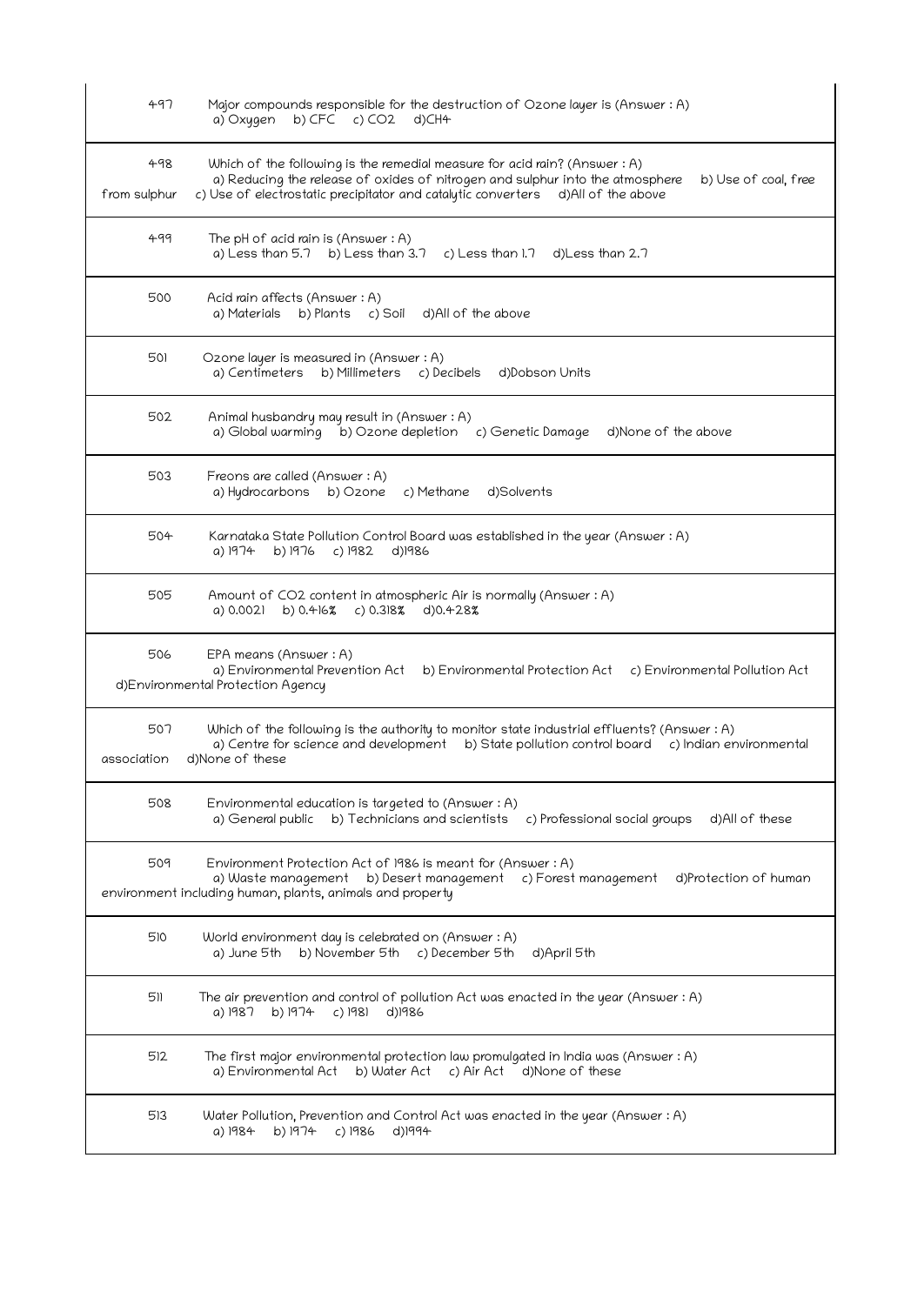| 514              | Environmental protection is the responsibility of (Answer: A)<br>b) NGOs c) Individuals d) All of the above<br>a) Government of India                           |
|------------------|-----------------------------------------------------------------------------------------------------------------------------------------------------------------|
| 515              | Environmental protection is a fundamental duty of the citizen of India under the (Answer : A)<br>a) Article 51-A(g) b) 48-A c) 47 d)21                          |
| 516              | The environmental (protection) act of India was enacted in the year (Answer : A)<br>b) 1966 c) 1986<br>d)1996<br>a) 1956                                        |
| 517              | Name the disease caused by mercury poisoning in Japan (Answer : D)<br>b) Xeroderma pigmentosum c) Measles d) Minamata disease<br>a) Itai itai                   |
| 518              | The place where the worst nuclear disaster took place? (Answer : B)<br>b) Chernobyl c) Bhopal<br>a) Washington<br>d)Japan                                       |
| 519              | Aquatic life is damaged by (Answer: C)<br>a) Sound pollution b) Air Pollution<br>c) Thermal pollution d)All of these                                            |
| 520              | Acid rain mainly result from (Answer: A)<br>a) Sulfur dioxide b) Carbon dioxide c) Carbon monoxide d) Ammonia                                                   |
| 521              | Ozone depletion is mostly caused by (Answer: C)<br>a) $CO2$ b) $Col$ c) $CFCs$ d) $CO$                                                                          |
| 522              | BOD of a river water is found very high. This means water (Answer : B)<br>a) Is clear b) Is highly polluted c) Contain Algae d) Contain many dissolved minerals |
| 523              | Global warming is caused by (Answer: A)<br>a) GHGs b) CFCs c) CH4<br>d)NO2                                                                                      |
| 524              | The darkening of the skin due to arsenic poisoning is called (Answer $:B$ )<br>a) Black syndrome b) Diffuse melanosis c) Skin scaling d) None of these          |
| 525              | Boron, Zinc and Manganese are usually referred to as (Answer: A)<br>a) Micronutrients b) Macronutrients c) Soil Vitamins d) MB2 nutrients                       |
| 526              | Incineration of Municipal waste involves (Answer: A)<br>a) Oxidation<br>b) Deduction c) Redox action<br>d)Disintegration                                        |
| 527              | The famous Minamata disease in Japan is due to the accumulation of ____________in fishes (Answer: B)<br>b) Mercurry c) Zinc d) Lead<br>a) Cadmium               |
| 528              | Soil pollution is caused by (Answer: C)<br>a) Aerosol b) Ozone c) Acid Rain<br>d)PAN                                                                            |
| 529              | Green House effect is caused by (Answer: A)<br>a) Increase in CO2 b) Increase in O2 c) Decrease in O2<br>d)Decrease in CO2                                      |
| 530              | is the poisonous gas leaked during Bhopal gas tragedy (Answer : A)<br>a) MIC b) PVC c) Teflon d) Hydrogen Sulphide                                              |
| 531<br>explosion | The term Nuclear winter is associated with (Answer : D)<br>a) Nuclear War b) Nuclear disarmament c) Nuclear weapon testing<br>d)After effect of a nuclear       |